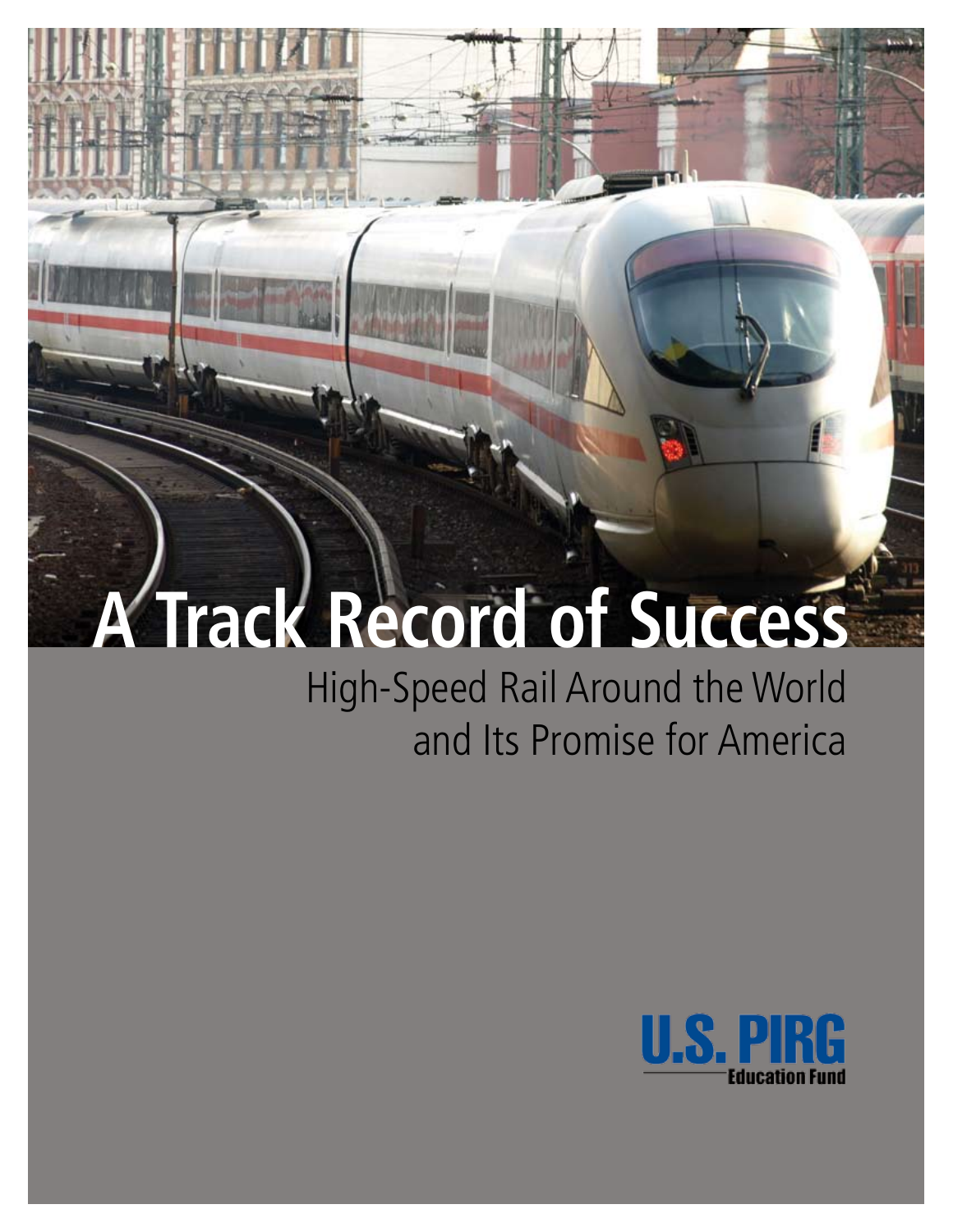## A Track Record of Success High-Speed Rail Around the World and Its Promise for America

U.S. PIRG Education Fund

Tony Dutzik and Jordan Schneider, Frontier Group Phineas Baxandall, Ph. D., U.S. PIRG Education Fund Erin Steva, CALPIRG Education Fund

Fall 2010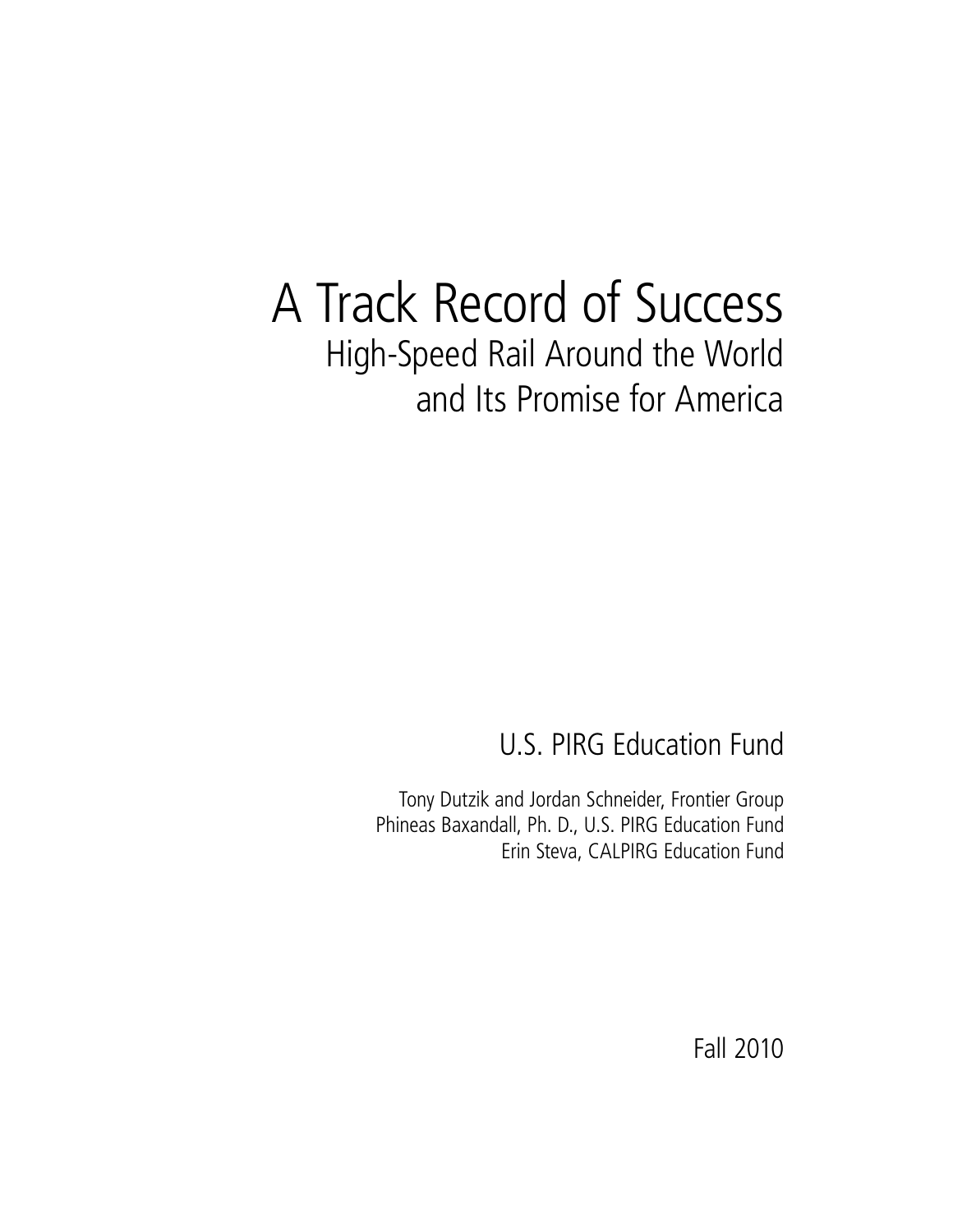## Acknowledgments

This report is an update and expansion of a previous report, *Next Stop: California*, published by CALPIRG Education Fund in June 2010.

The authors thank Adie Tomer, senior analyst with the Brookings Institution's Metropolitan Policy Program for his thoughtful review of this report. The authors also thank those who reviewed the previously published version of this report, including Robert Cruickshank, chair of Californians for High-Speed Rail; Gloria Ohland, vice president of communications for Reconnecting America; and Petra Todorovich, director of America 2050. Thanks also to Emily Rusch of CALPIRG Education Fund for her work in conceptualizing this project and for her editorial review. Finally, the authors than Ben Davis of Frontier Group for his extensive research assistance, Carolyn Kramer for her editorial assistance, and all the photographers who graciously agreed to allow their work to be reproduced in this report.

U.S. PIRG Education Fund thanks the Rockefeller Foundation and the Surdna Foundation for making this report possible.

The authors bear responsibility for any factual errors. The recommendations are those of U.S. PIRG Education Fund. The views expressed in this report are those of the authors and do not necessarily reflect the views of our funders or those who provided review.

Copyright 2010 U.S. PIRG Education Fund

With public debate around important issues often dominated by special interests pursuing their own narrow agendas, U.S. PIRG Education Fund offers an independent voice that works on behalf of the public interest. U.S. PIRG Education Fund, a  $501(c)(3)$  organization, works to protect consumers and promote good government. We investigate problems, craft solutions, educate the public, and offer Americans meaningful opportunities for civic participation. For more information about U.S. PIRG Education Fund or for additional copies of this report, please visit www.uspirg.org/edfund.

Frontier Group conducts independent research and policy analysis to support a cleaner, healthier and more democratic society. Our mission is to inject accurate information and compelling ideas into public policy debates at the local, state and federal levels. For more information about Frontier Group, please visit www.frontiergroup.org.

*Cover photo*: German high-speed train, photo by G. Peters *Layout:* Harriet Eckstein Graphic Design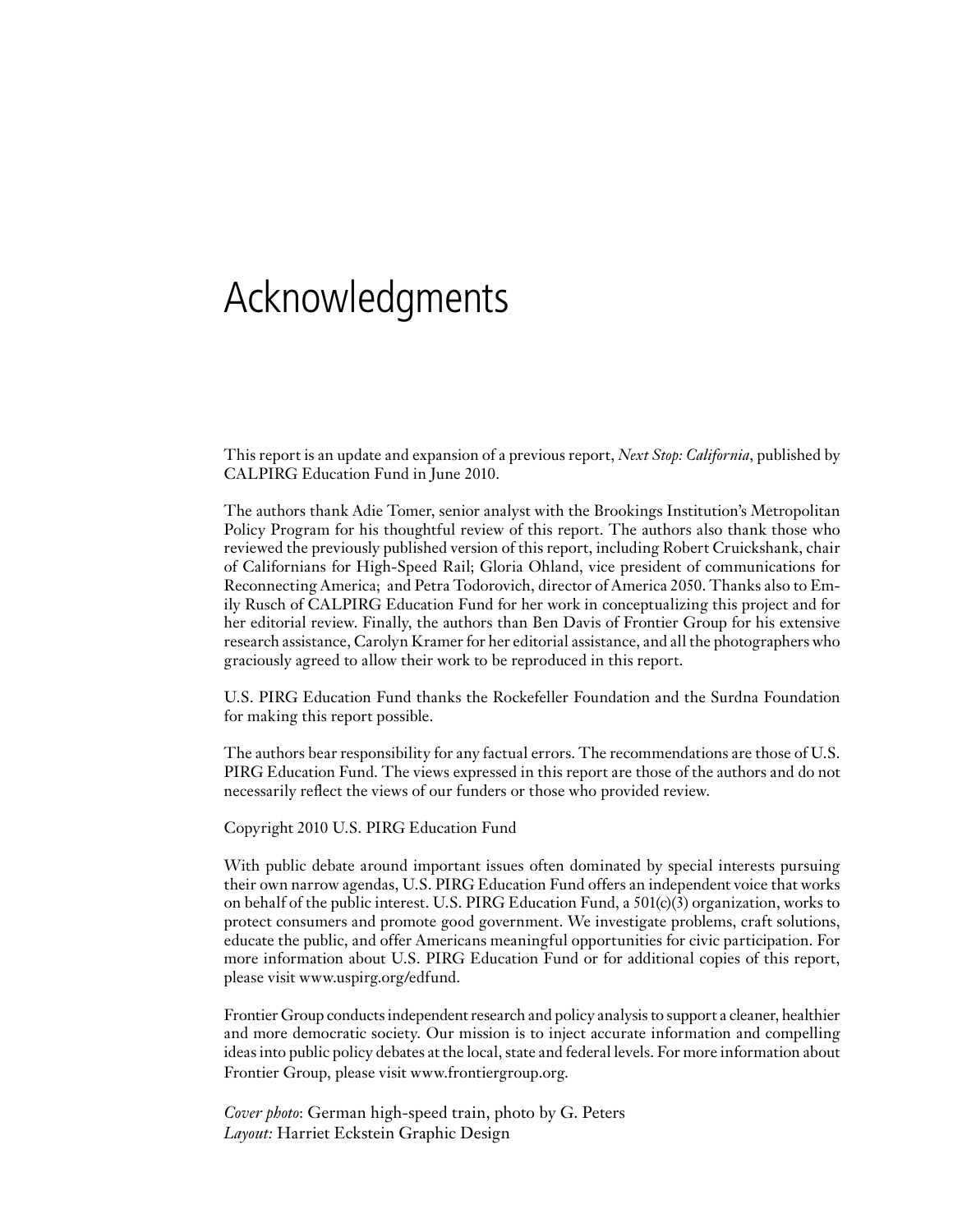## Table of Contents

| <b>Executive Summary</b>                                                                                                                                                                                                                                                                                                                                                                    |                                             |
|---------------------------------------------------------------------------------------------------------------------------------------------------------------------------------------------------------------------------------------------------------------------------------------------------------------------------------------------------------------------------------------------|---------------------------------------------|
| Introduction                                                                                                                                                                                                                                                                                                                                                                                |                                             |
| High-Speed Rail:<br>Experiences from Around the World<br>High-Speed Rail Replaces Short-Haul Air Travel<br>High-Speed Rail Replaces Car Travel<br>High-Speed Rail Saves Energy and Protects the Environment<br>High-Speed Rail Is Safe and Reliable<br>High-Speed Rail Boosts the Economy<br>High-Speed Rail Is Often Economically Self Sufficient<br>High-Speed Rail, Transit and Land Use | 8<br>8<br>17<br>19<br>23.<br>26<br>33<br>34 |
| Conclusion and Recommendations                                                                                                                                                                                                                                                                                                                                                              | 39                                          |
| <b>Notes</b>                                                                                                                                                                                                                                                                                                                                                                                | 43                                          |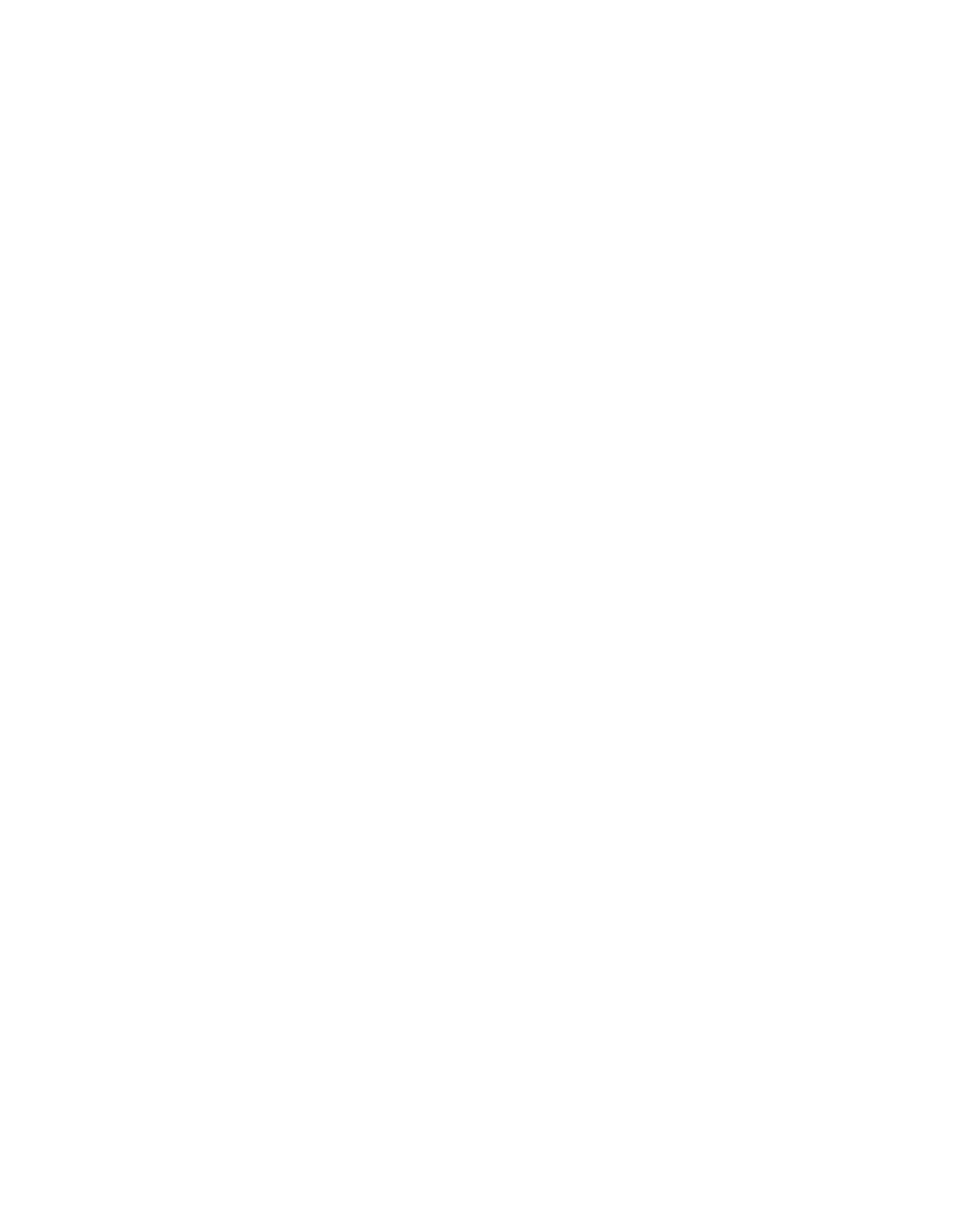## Executive Summary

As America moves toward construc-<br>tion of new high-speed rail networks<br>in regions throughout the country, tion of new high-speed rail networks in regions throughout the country, we have much to learn from experiences abroad. High-speed rail lines have operated for more than 45 years in Japan and for three decades in Europe, providing a wealth of information about what the United States can expect from high-speed rail and how we can receive the greatest possible benefits from our investment.

Indeed, the experience of high-speed rail lines abroad, as well as America's limited experience with high-speed rail on the East Coast, suggests that the United States can expect great benefits from investing in a high-speed passenger rail system, particularly if it makes steady commitments to rail improvements and designs the system wisely.

**High-speed rail systems in other nations have been able to dramatically reduce the volume of short-haul flights between nearby cities and significantly reduce inter-city car travel.** In the United States, similar shifts would ease congestion in the skies and offer alternatives to congested highways, reducing the need for expensive new investments in

highways and airports. Short-haul plane trips are the least efficient in terms of time and fuel, and replacing those trips allows air travel to be more efficient and focused on long-haul trips. High-speed rail service has almost completely replaced short-haul air service on several corridors in Europe, such as between Paris and Lyon, France, and between Cologne and Frankfurt, Germany.

- The number of air passengers between London and Paris has been cut in half since high-speed rail service was initiated between the two cities through the Channel Tunnel.
- In Spain, high-speed rail service between Madrid and Seville reduced the share of travel by car between the two cities from 60 percent to 34 percent. The recent launch of high-speed rail service between Madrid and Barcelona has cut air travel on what was once one of the world's busiest passenger air routes by one-third.
- • Even in the northeastern United States, where Amtrak Acela Express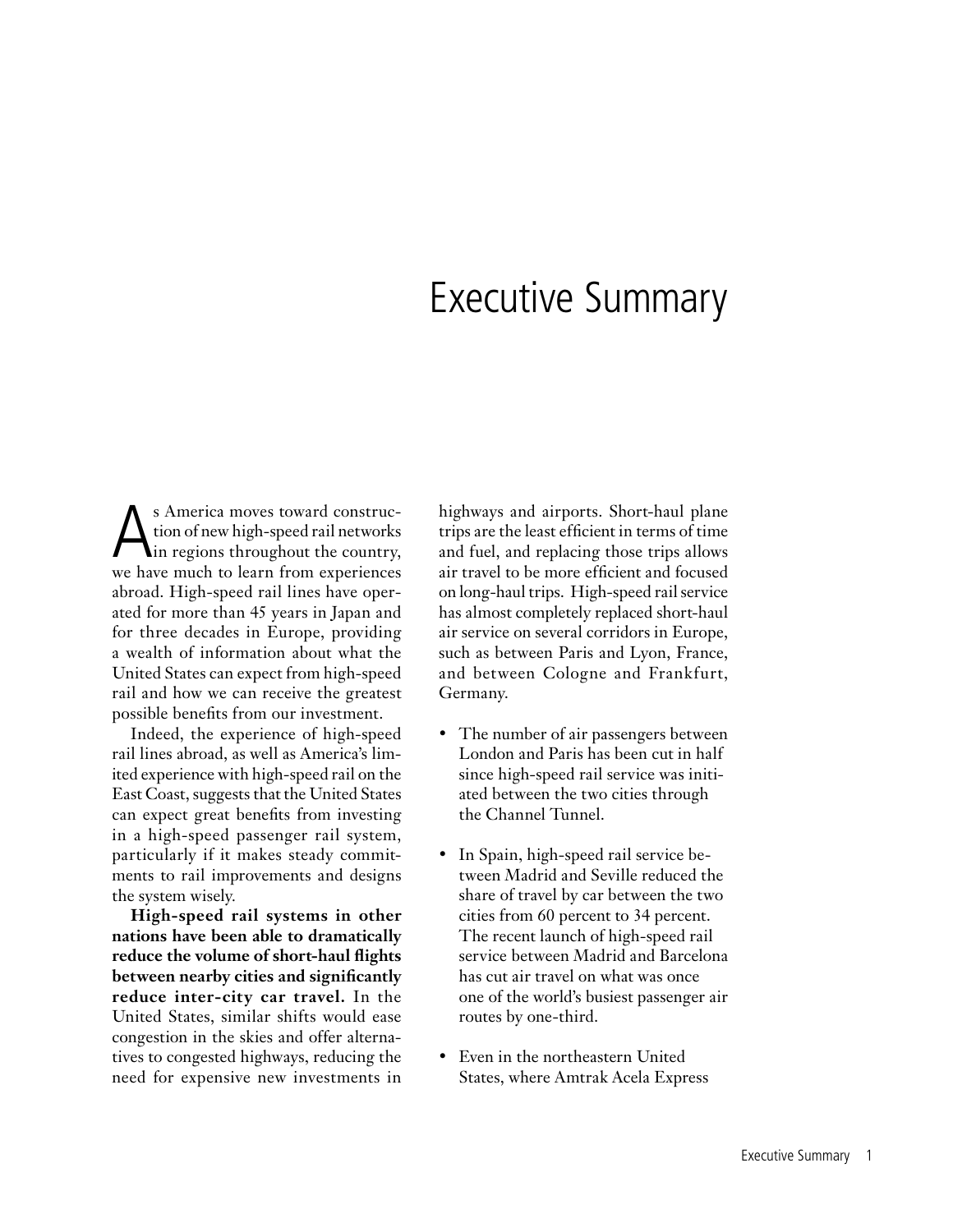service is slow by international standards, rail service accounts for 65 percent of the air/rail market on trips between New York and Washington, D.C., and 52 percent of the air/rail market on trips between Boston and New York.

**High-speed rail saves energy and protects the environment.** In the United States, high-speed rail could cut our dependence on oil while helping to reduce air pollution and curb global warming.

- • *Continual improvement* Japan's Shinkansen system is estimated to use one quarter the energy of air travel or onesixth the energy of automobile travel per passenger. The energy efficiency of Shinkansen trains has continually improved over time, such that today's trains use nearly a third less energy, while traveling significantly faster, than the trains introduced in the mid-sixties.
- • *More efficient* On Europe's highspeed lines, a typical Monday morning business trip from London to Paris via high-speed rail uses approximately a third as much energy as a car or plane trip. Similar energy savings are achieved on other European highspeed rail lines.
- • *Replacing oil with electricity makes zero emissions possible* – Energy savings translate into reduced emissions of pollutants that cause global warming or respiratory problems – particularly when railroads power their trains with renewable energy. In Sweden, the country's high-speed trains are powered entirely with renewable energy, cutting emissions of global warming pollutants by 99 percent.

**High-speed rail is safe and reliable.** In the United States, reliable service via high-

speed rail could be an attractive alternative to oft-delayed intercity flights and travel on congested freeways.

- • *High-speed rail is safe* There has never been a fatal accident on Japan's Shinkansen high-speed rail system or during high-speed operation of TGV trains in France, despite carrying billions of passengers over the course of several decades.
- • *High-speed rail is reliable* High-speed rail is generally more reliable than air or car travel. The average delay on Japan's Shinkansen system is 36 seconds. Spain's railway operator offers a money-back guarantee if train-related delays exceed five minutes.

**High-speed rail can create jobs and boost local economies.** A U.S. high-speed rail system could help position the nation for economic success in the  $21<sup>st</sup>$  century while creating short-term jobs in construction and long-term jobs in ongoing maintenance and operation.

- Construction of high-speed rail lines creates thousands of temporary jobs. For example, about 8,000 people were involved in construction of the highspeed rail link between London and the Channel Tunnel.
- Well-designed high-speed rail stations located in city centers spark economic development and encourage revitalization of urban areas:
	- o A study of the Frankfurt-Cologne high-speed rail line in Germany estimated that areas surrounding two towns with new high-speed rail stations experienced a 2.7 percent increase in overall economic activity compared with the rest of the region.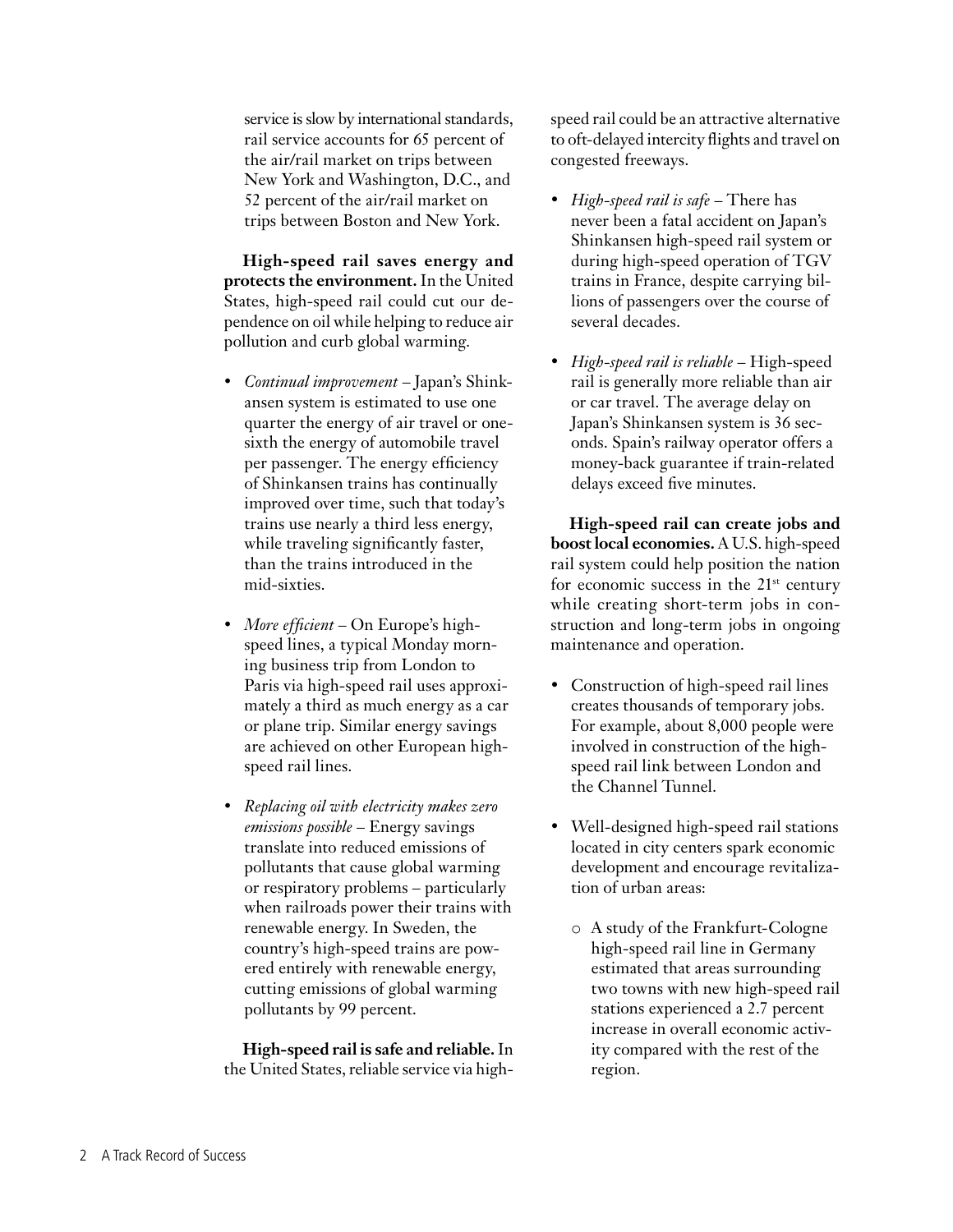- o Office space in the vicinity of highspeed rail stations in France and northern Europe generally fetches higher rents than in other parts of the same cities.
- o The city of Lyon experienced a 43 percent increase in the amount of office space near its high-speed rail station following the completion of a high-speed rail link to Paris.
- o Property values near stations on Japan's Shinkansen network have been estimated to be 67 percent higher than property values further away.
- o Several cities have used high-speed rail as the catalyst for ambitious urban redevelopment efforts. The city of Lille, France, used its rail station as the core of a multi-use development that now accommodates 6,000 jobs. The new international high-speed rail terminal at London's St. Pancras station is the centerpiece of a major redevelopment project that will add 1,800 residential units, as well as hotels, offices and cultural venues in the heart of London.
- High-speed rail has increased overall travel in corridors in Spain and France and the number of one-day business trips in South Korea. Increases in overall travel indicate that high-speed rail is having an impact on broader economic decisions and improve the chances that high-speed rail lines can recoup their overall costs.
- High-speed rail can expand labor markets and increase the potential for face-to-face interactions that create value in the growing "knowledge economy." A British study projects that the construction of the nation's

first high-speed rail line will lead to more than \$26 billion in net economic benefits over the next 60 years.

**High-speed rail lines generally cover their operating costs with fare revenues.**  In the United States, a financially sustainable high-speed rail system will likely not require operating subsidies from taxpayers (although public funding is essential to getting the system up and running).

- High-speed rail service generates enough operating profit that it can subsidize other, less-profitable intercity rail lines in countries such as France and Spain, as well as in the U.S. Northeast.
- • Two high-speed rail lines the French TGV line between Paris and Lyon and the original Japanese Shinkansen line from Tokyo to Osaka—have covered their initial costs of construction through fares.

**Properly planned high-speed rail can encourage sustainable land-use and development patterns.** In the United States, focusing new development around highspeed rail stations can reduce pressure to develop in far-flung areas, reducing other infrastructure costs such as for sewers and electricity. By creating new centers of commerce and activity, high-speed rail stations can create new opportunities for riders to travel by public transportation, by bike, or on foot.

- • Cities throughout Europe have paired the arrival of high-speed rail with expansion of local public transportation options—in some cases, using new high-speed rail lines to bolster local commuter rail service.
- Proper land-use policies in areas that receive high-speed rail stations,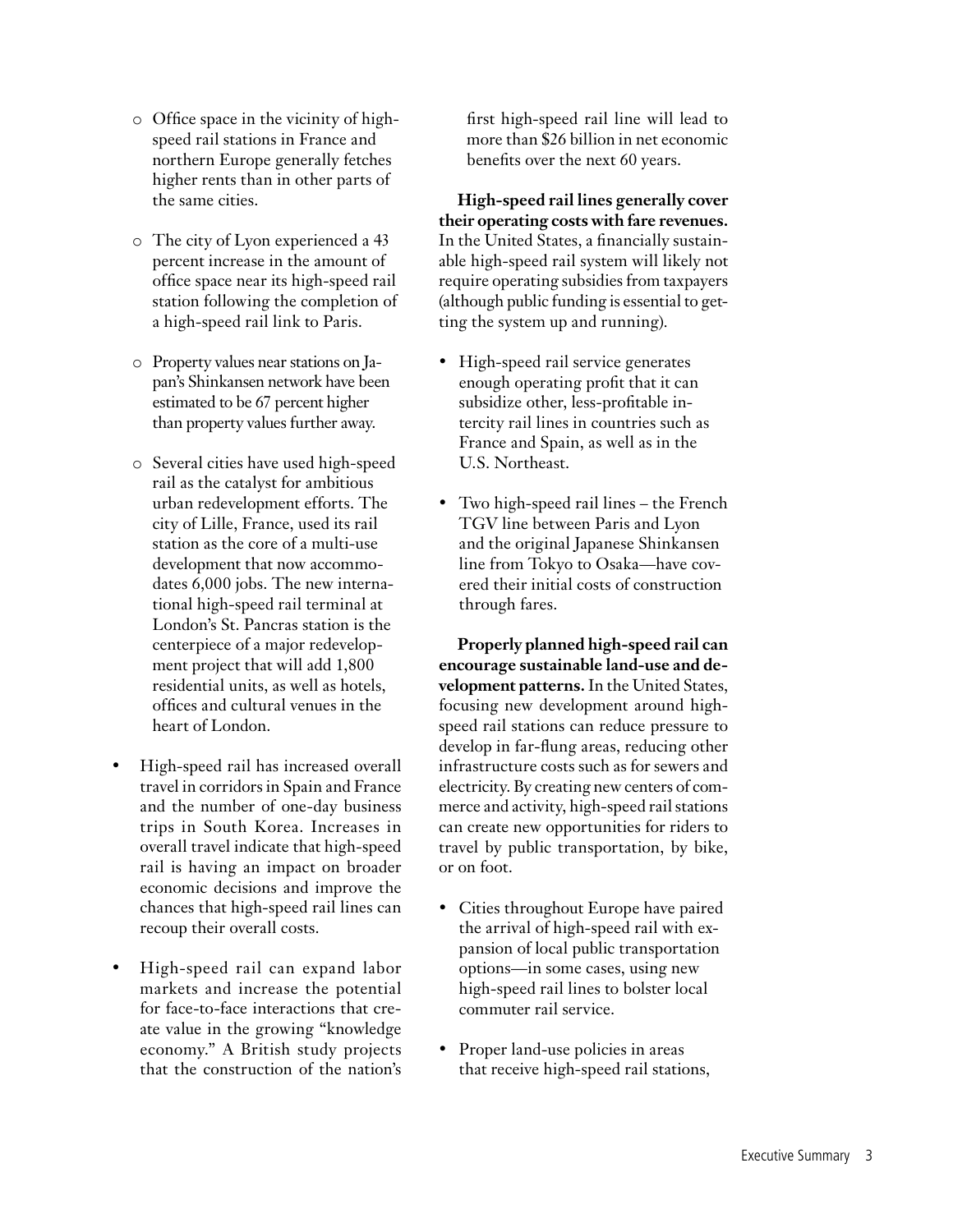coupled with effective development of station areas, can ensure that highspeed rail does not fuel new sprawl.

**To obtain the economic and transportation benefits experienced by other nations, the United States should follow through on its decision to invest in high-speed rail, while taking actions to maximize the benefits of that investment. Specifically, the United States should:**

- Follow through on its decision to build a national high-speed rail system akin to the commitment to build the Interstate Highway System in the 1950s. Doing so will create thousands of jobs and position the United States to meet the economic, transportation, energy and environmental challenges of the next century.
- Use high-speed rail to focus future development by locating stations in city centers and planning for intensive commercial and residential development near stations.
- Make high-speed rail stations accessible to people using a variety of transportation modes, including automobiles, public transit, bicycling and walking. The United States should follow the lead of other nations and pair high-speed rail with expansion of local transit networks.
- Integrate high-speed rail with improvements to commuter and freight rail. Freight and commuter rail services should be allowed access to high-speed rail lines, where possible and appropriate, in order to maximize the benefits of track improvements and ensure that high-speed services will complement, rather than duplicate, current rail services.
- Encourage private investment, but with strong public protections. Private contracts must make sense for the long-term public interest, not just act as a way to generate short-term infusions of cash. Public authorities must retain the right to make key decisions about the rail system, including fares and operations. Freight rail companies that receive publicly subsidized improvements in tracks and facilities they own should be required to ensure the access and reliability of passenger rail services that operate over those routes.
- Keep clear lines of accountability by establishing clear criteria for funding all high-speed rail projects to ensure that taxpayer money is focused on the most important projects. Priority funding should be given to projects that increase ridership potential, generate economic development, offer alternatives to congested airports and highways, and foster sustainable development in cities connected by high-speed rail.
- Guarantee transparency regarding how projects are evaluated, how decisions are made, and how funds are allocated and spent. Private partners should disclose at least as much information about their publicly subsidized operations as public entities.
- Make high-speed rail green by investing in energy-efficient equipment, powering the system with renewable energy wherever possible, and designing and building the system to deliver strong environmental benefits.
- Set technological standards for projects receiving federal funding to reduce the cost of high-speed rail, improve replicability of successful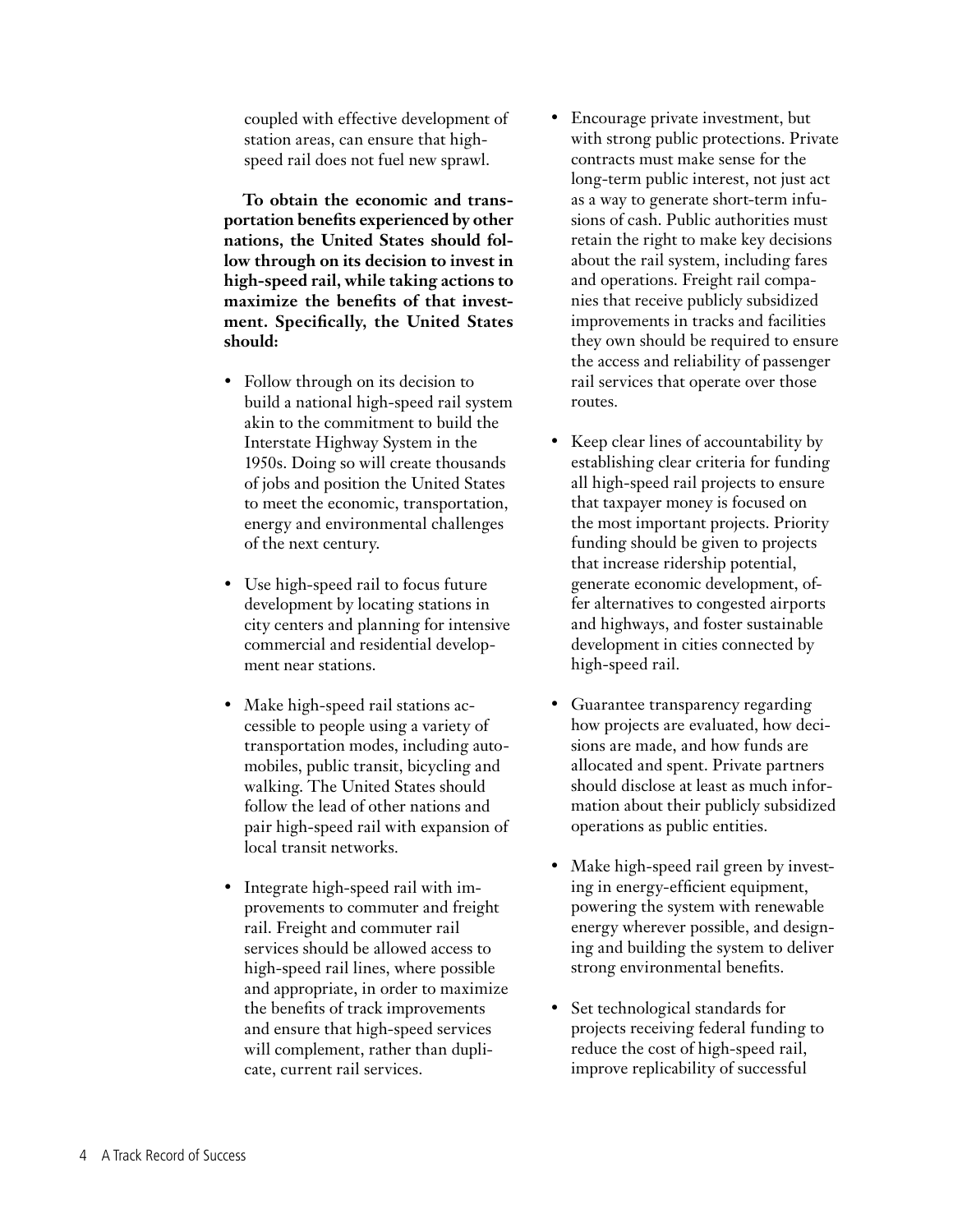projects, and allow manufacturers to design for larger domestic markets.

- • Encourage cooperation among states through federal funding policies that reward states that enter into and abide by compacts with neighboring states to conduct joint projects, synchronize route schedules, and coordinate response to operational problems.
- • Encourage domestic manufacturing through federal policy that expands the capacity of American companies to

produce high-speed rail systems and components by negotiating technology transfer agreements and investing in research and development over the long term.

• Articulate a vision for the future of America's rail network and measure progress toward the achievement of that national vision. An ambitious but fully achievable and desirable goal would be to link all major cities within 500 miles of one another with highspeed rail by mid-century.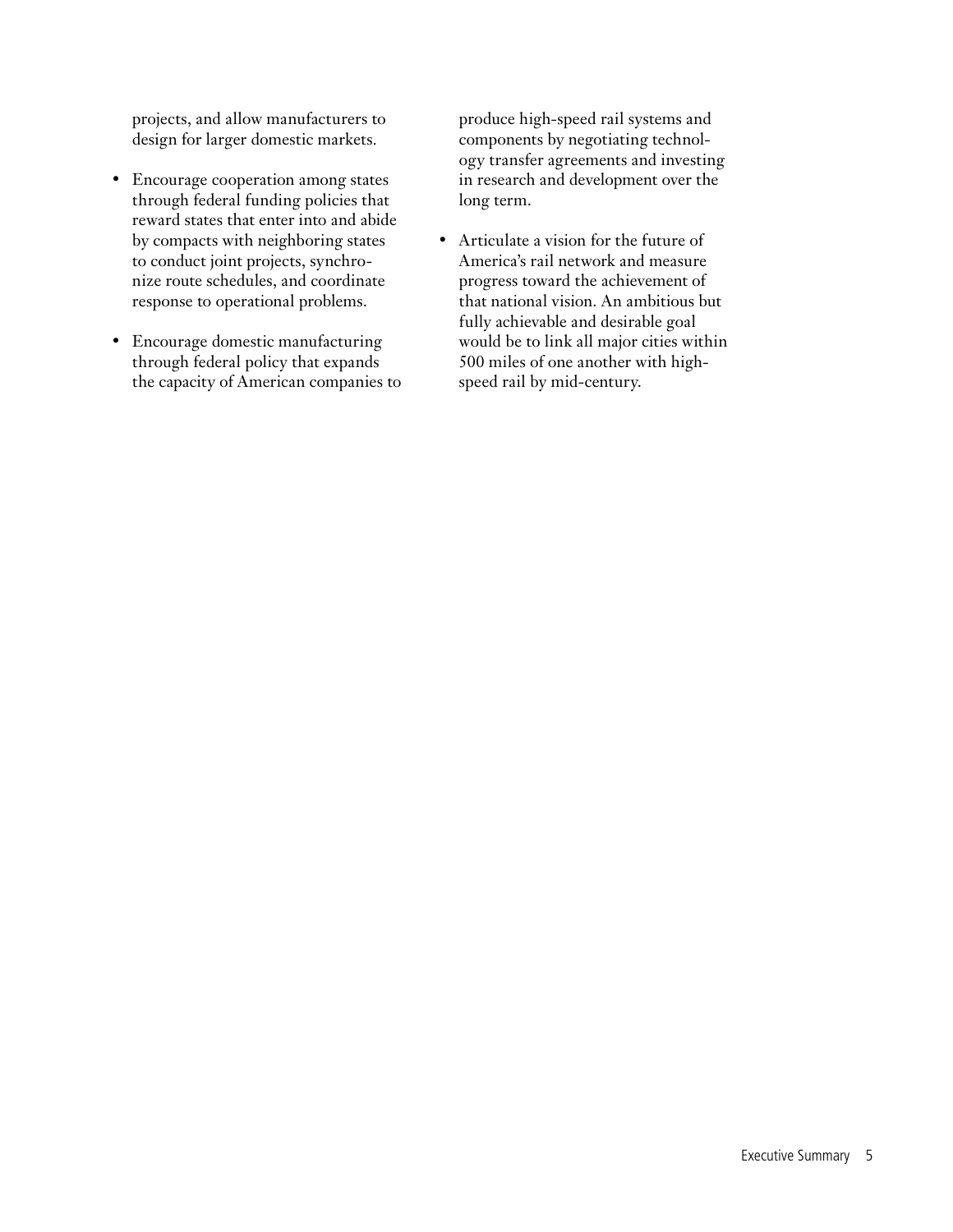## Introduction

Visit almost any national park, and even<br>
many state parks, and you see them<br>
Scenic roads, stone lookout tow-<br>
executive lookes, and winding mountain many state parks, and you see them —scenic roads, stone lookout towers, rustic lodges, and winding mountain paths that captivate the eye and refresh the soul.

Flick on a light switch in the Southeast or Southwest and you experience it—the benefits of the network of dams and electric lines that brought electricity to the furthest corners of rural America.

Drive across the Golden Gate Bridge in the Bay Area, the Triborough Bridge in New York City, or countless others and you benefit from them—key transportation investments that overcame natural barriers to link communities together and spur economic growth.

Eight decades ago, in the midst of the Great Depression, America set out to build the key infrastructure that would position the nation for global leadership in the 20th century. The initial justification for many of these projects was to create jobs, but their benefits have been lasting. Who among the workers who blazed trails for the Civilian Conservation Corps, poured concrete at the Hoover Dam, or laid down steel beams on the Golden Gate Bridge could have envisioned that their greatgrandchildren would one day enjoy the fruits of their labor?

Today, in the midst of what some call the "Great Recession," America is considering a similar series of critical investments in our nation's infrastructure. After many years of allowing our passenger rail network to succumb to neglect and disrepair, the United States appears finally ready to build a passenger rail network worthy of the 21st century. The 2009 American Recovery and Reinvestment Act included \$8 billion in funding for high-speed rail, while the U.S. Department of Transportation is preparing to award another \$2.5 billion in high-speed rail funding this fall.<sup>1</sup>

As America begins the long-overdue job of revitalizing our passenger rail infrastructure, it is worthwhile to look at the experiences of other nations that have taken the same step.

High-speed rail lines around the world have proven to be critical parts of their nations' transportation systems—offering alternatives to congested airports and roads and boosting the economy. In Europe,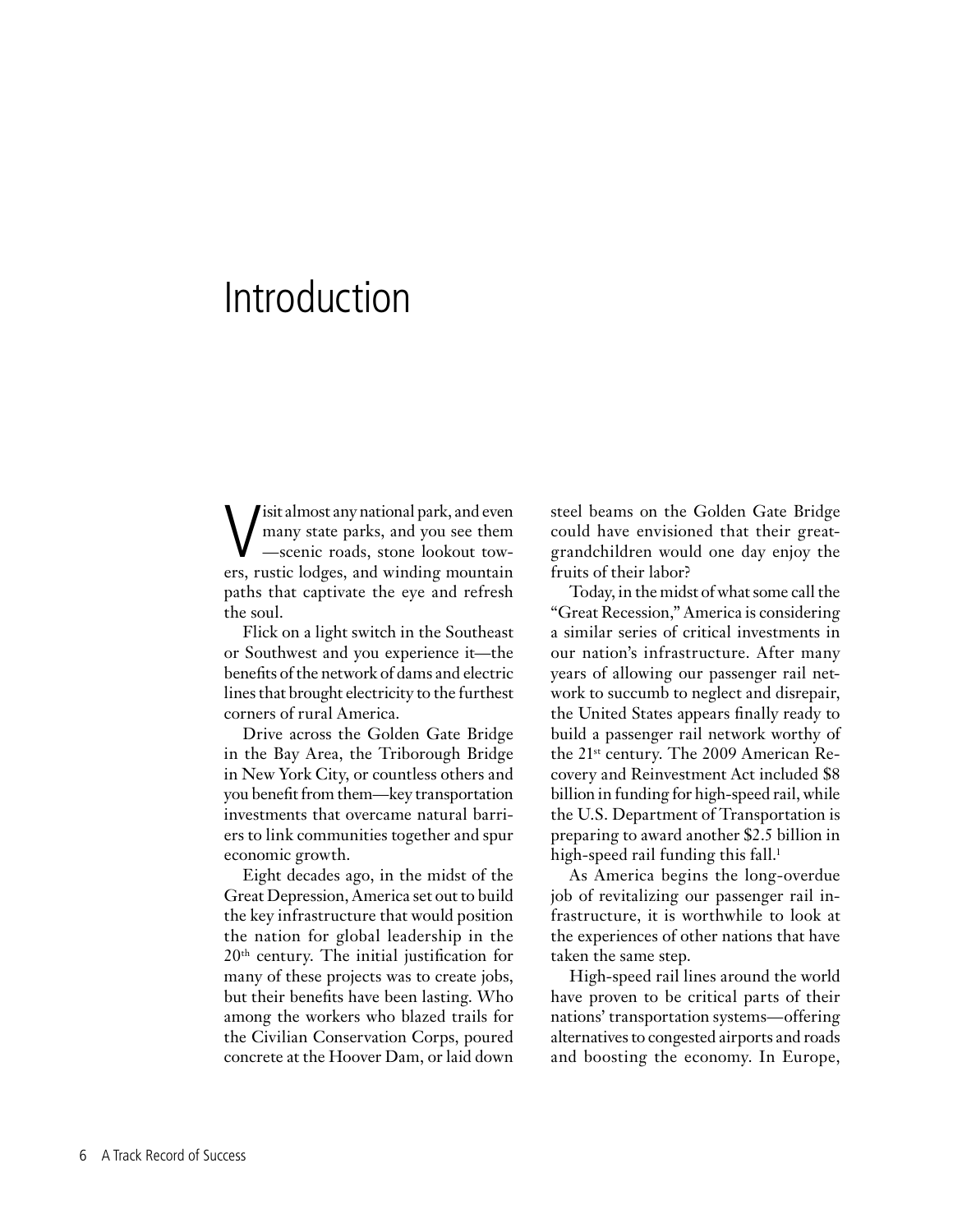Japan and elsewhere, high-speed rail lines have created new links among cities and between people—links that are critical to the success of a 21st century "knowledge economy." At the same time, high-speed rail lines are saving energy, protecting the environment, creating jobs, sparking economic growth, and delivering safe and reliable service.

By understanding the benefits of highspeed rail and examining what has worked (and not worked) around the world,

America can design a system to replicate those successes while adapting to circumstances in the United States.

Around the world, nations facing a variety of economic and transportation challenges are following the same course America has followed by making long-term investments in infrastructure for present and future generations. As America struggles to build its economy for the 21<sup>st</sup> century, the time has come to reclaim that tradition.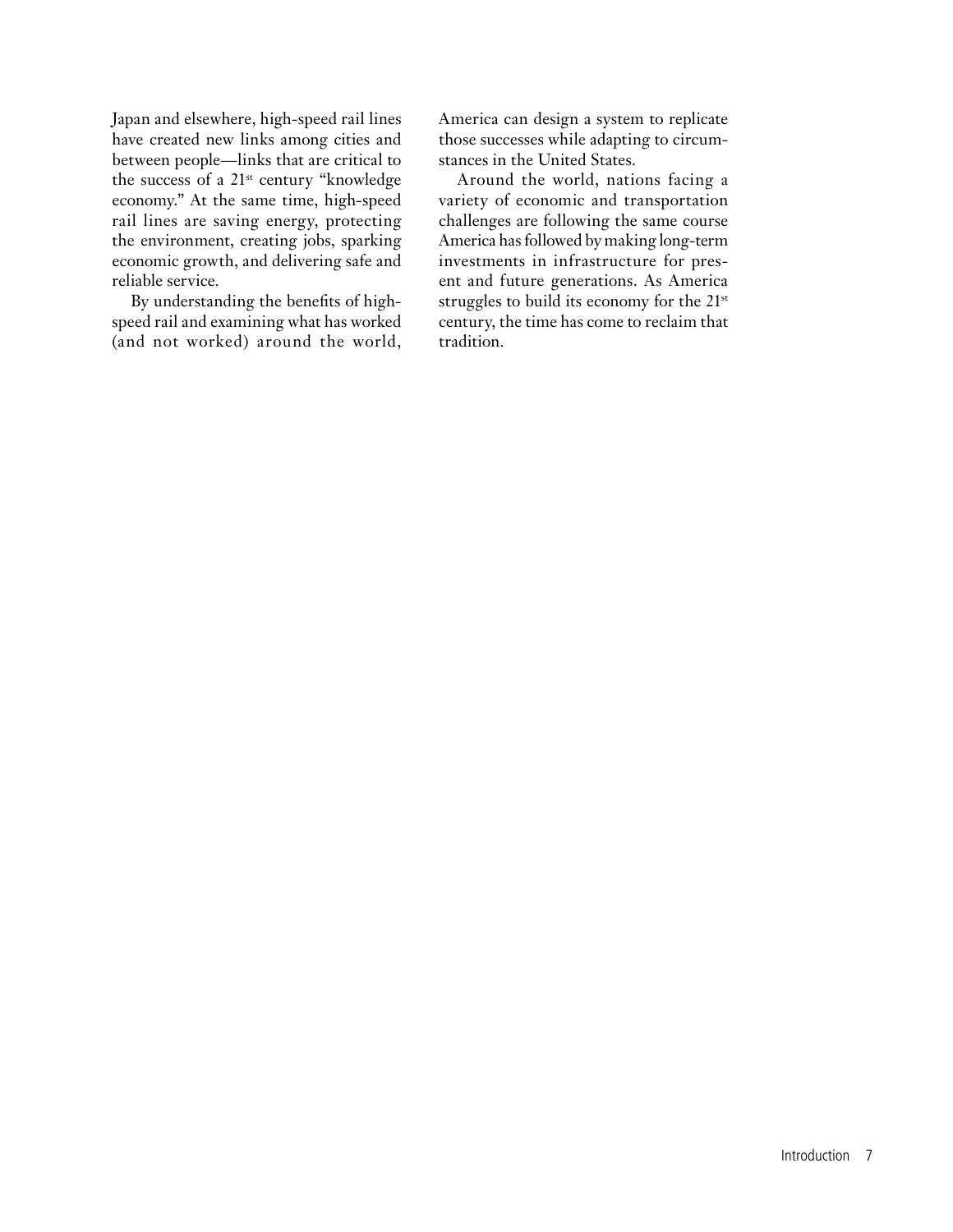## High-Speed Rail: Experiences from Around the World

Nations throughout the developed<br>world (and increasingly, the devel-<br>oping world) have seen the value of<br>high creed rail in addressing transports world (and increasingly, the developing world) have seen the value of high-speed rail in addressing transportation, energy and environmental challenges and boosting economic development. The experience with high-speed rail abroad both underscores the potential benefits of express rail service to the United States and suggests important lessons America can learn in the design of its high-speed rail system.

### High-Speed Rail Replaces Short-Haul Air Travel

Everywhere high-speed rail lines have been built, rail travel quickly replaces a significant share of air travel between the cities being served, demonstrating the strong demand for clean, fast and efficient travel between metropolitan areas, and freeing up capacity in the aviation system for longhaul and international flights.

The United States has several reasons to shift short-haul travelers from air to rail. Airport congestion contributes to delays that frustrate passengers, waste fuel, and hamper effective travel between cities. Flights of 500 miles or fewer— a distance increasingly served by high-speed rail in other countries — accounted for almost half of all flights in the United States and for 30 percent of all passengers in the 12-month period starting in April 2008, according to the Brookings Institution.2 The nation's second-busiest air travel corridor—between San Francisco and Los Angeles—is only 347 miles and carries 6.3 million passengers every year.3 Other short-hop trips, such as between Dallas and Houston (232 miles; 2.9 million passengers), and Chicago and Minneapolis (342 miles; 2 million passengers), also clog airports and skies with trips that could easily be served by high-speed rail. 4

The need to move people between nearby cities by air contributes to congestion in airports and can cause flight delays. As air traffic increases, so do delays.<sup>5</sup> Congestionrelated delays plague the nation's busiest airports, with New York, Chicago, Philadelphia, Miami, Atlanta and San Francisco this year reporting more delays and longer delays than average for both arrivals and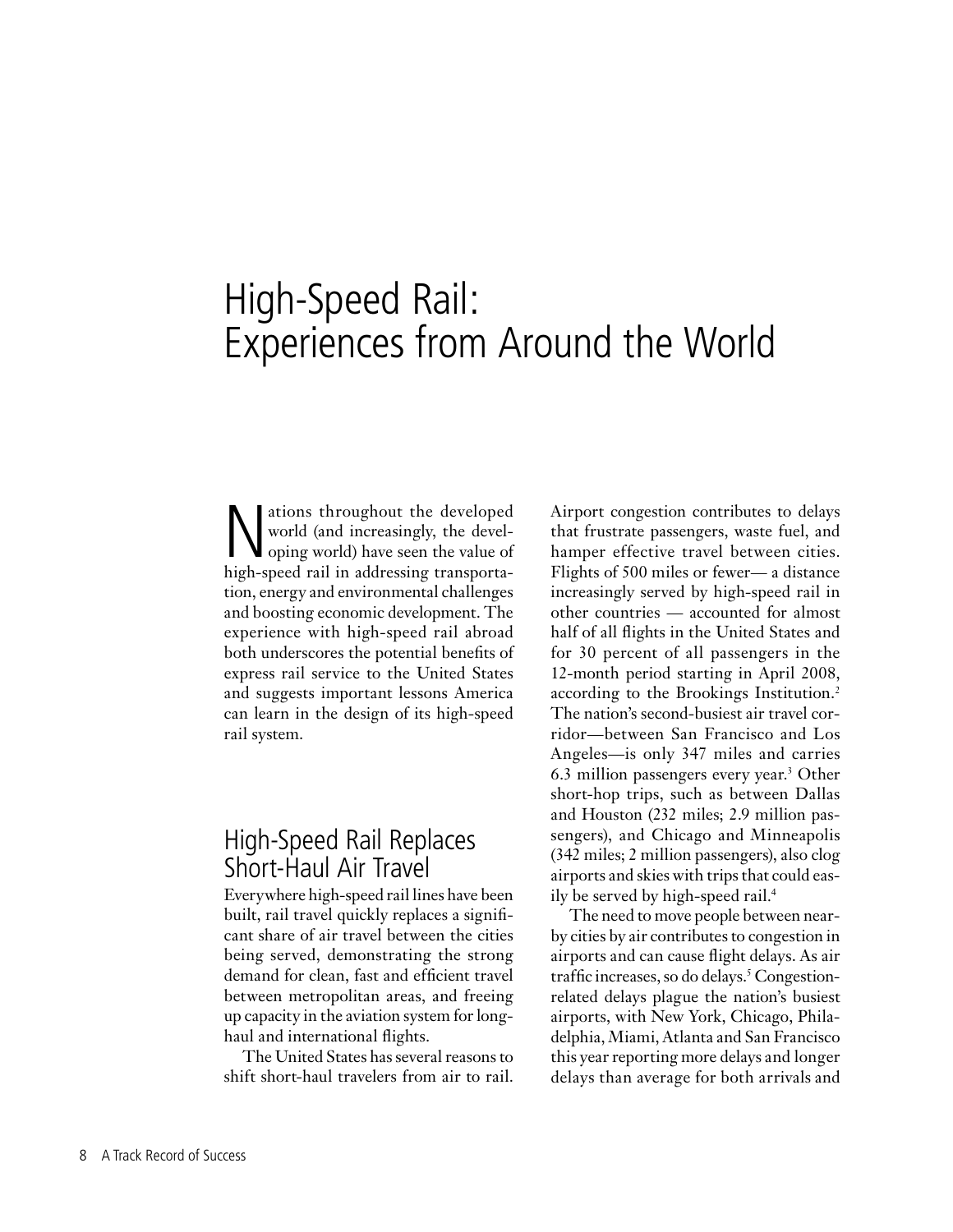departures.6 Nearly half (45.8-48 percent) of the delays at the nation's largest air traffic hubs can be attributed to the nation's air traffic system. These delays are directly related to the heavy traffic volume and tight schedules that characterize these airports; in fact, airports with the largest share of flights of less than 500 miles were the source of 42.2 percent of all departure delays in the United States, according to the Brookings Institution. 7

Substituting rail for air trips would also save energy and protect the environment. Short-haul flights are more energy intensive than longer flights, since much of the energy consumed in any air journey is used on take-off. Trips of 155 miles consume approximately 40 percent more energy per seat-mile than trips of more than 625 miles in the same aircraft.<sup>8</sup> (See Figure 1.) In addition, electric high-speed rail service can provide an economical alternative for

airline passengers during periods of high jet fuel prices, when airlines often impose ticket surcharges to recover costs from consumers.

High-speed trains around the world effectively replace air travel for precisely the kind of high-frequency, short- to middledistance trips that would be served by the regional high-speed rail networks connecting cities in the United States.

### **The Eurostar: France and England**

The Eurostar rail line connects London with Paris and Brussels using the Channel Tunnel, which was completed in late 1994. France inaugurated service on its high-speed TGV-Nord line between the Channel, Paris and the Belgian border shortly before the opening of the Channel Tunnel. But on the English side of the

Figure 1. Airplane Energy Consumption per Seat Mile at Various Flight Distances<sup>9</sup>

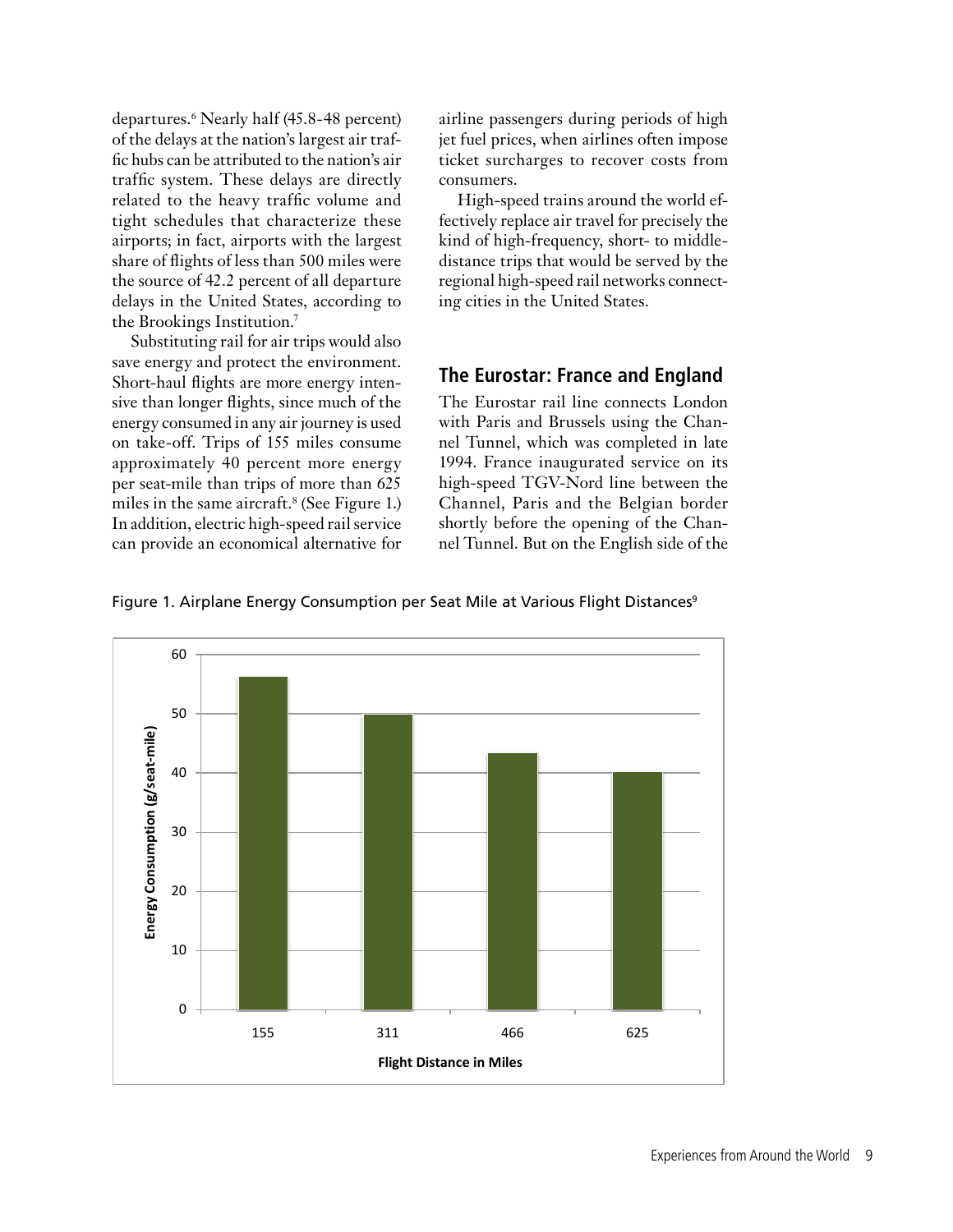### High-Speed Rail as a Backup for Air Travel

Redundancy in the transportation system is sometimes thought of as a bad thing. Why invest in improved passenger rail service, for example, if highways and airplanes already make the same trips?

Yet, when one part of the transportation system is shut down unexpectedly, the result can be billions of dollars in economic disruption – disruption that can be greatly reduced when good alternatives are available.

 In Europe, high-speed rail proved its value as an alternative to flying during the April 2010 shutdown of air travel following the eruption of a volcano in Iceland. With flights across much of the continent grounded, railroads mobilized to serve stranded travelers. Swiss Federal Railways increased capacity rapidly, doubling the number of passenger cars on its existing routes.10 Eurostar added trains to its route between London, Paris and Brussels, carrying 50,000 more passengers than expected, and offered stranded air passengers seating at a special fare. Eurostar reported that it served passengers from as far away as Greece.<sup>11</sup>

While the volcanic eruption remained a major inconvenience for all travelers – particularly those traveling overseas – the existence of an efficient passenger rail system enabled many European passengers to get home hours or days earlier than they otherwise would have, and reduced crowding at airports.

Volcanoes aren't the only potential cause of air system shutdowns. Air traffic control system glitches, extreme weather events, and terrorist attacks (such as those of September 11, 2001) have all hobbled air travel for hours to days at a time. An efficient passenger rail system can provide an important backup to ensure that regional economies keep running, even when other transportation options stop.

Channel, trains were hampered by the use of aging infrastructure, with average speeds between London and the tunnel of only 62 miles per hour.12 Then-French President Francois Mitterrand summed up the disparity between the French and British rail systems: "Passengers will race at a great pace across the plains of Northern France, rush through the [Channel] Tunnel on a fast track, and then be able to daydream at very low speed, admiring the English countryside."13

Even with the slow speeds on the British side, the inauguration of Eurostar service

replaced a significant portion of the London-Paris air travel market. Within two years of the service's start, the number of air passengers traveling the route declined from 4 million to less than 3 million.14

In recent years, Britain has launched high-speed rail service linking London with the Channel Tunnel, cutting travel times between London and Paris first from 3 hours to 2 hours and 35 minutes, and now, with completion of the final phase of the high-speed line in 2007, to 2 hours and 15 minutes.<sup>15</sup>

Passenger traffic on the Eurostar line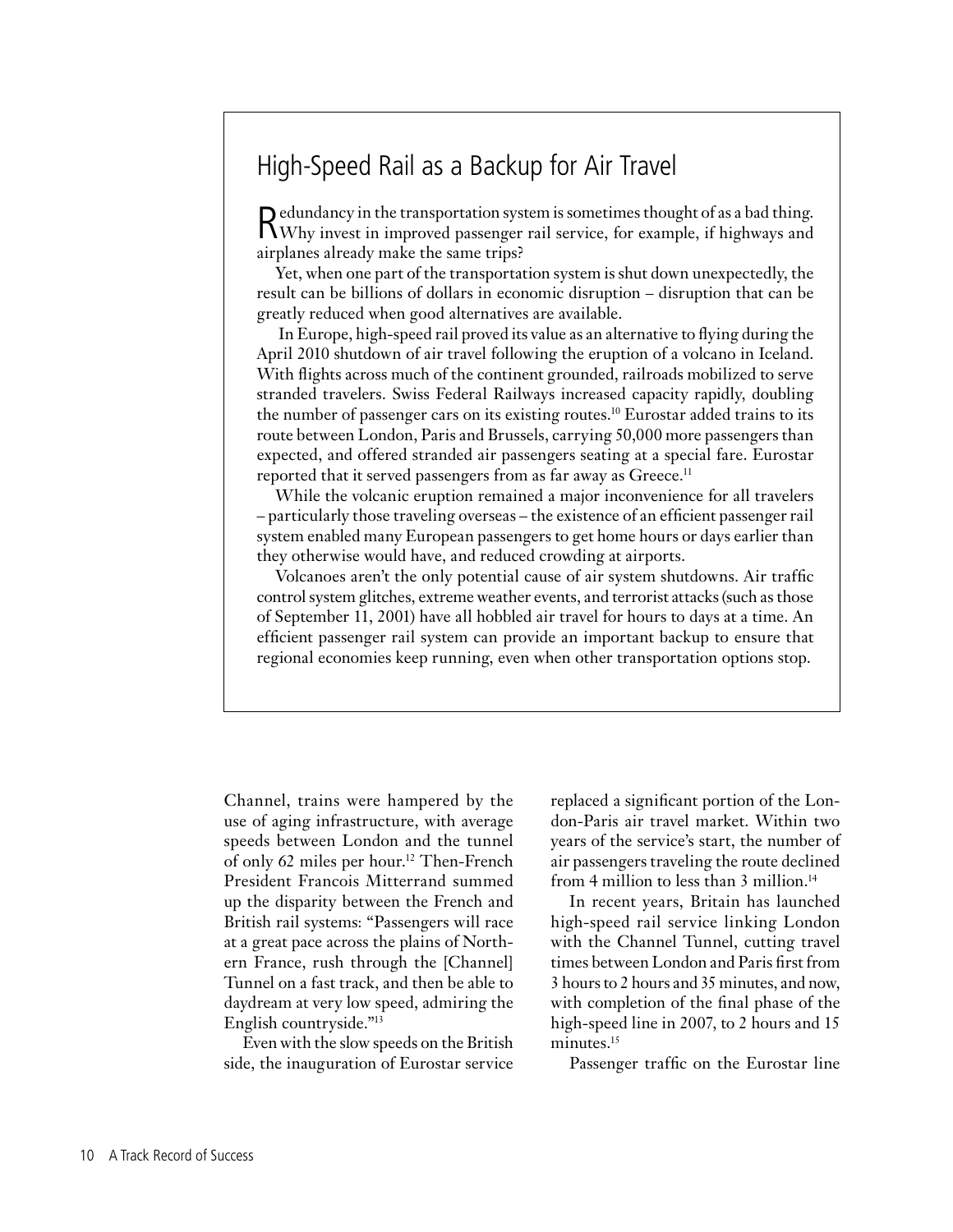picked up significantly as a result, coinciding with another steep drop in London-Paris air travel.16 The number of air passengers between the two cities has fallen from 2.9 million in 2002 to 1.9 million in 2008—a roughly 50 percent reduction in air travel compared with the years prior to the opening of the Channel Tunnel.<sup>17</sup>

The success of the Eurostar and the Britain's inaugural high-speed rail line in reducing air traffic has led some Britons to consider whether new high-speed lines could avert the need for a proposed \$15 billion plan to expand Heathrow Airport. The new Conservative-Liberal Democrat government in Great Britain has advocated for scrapping the plan for a third runway at Heathrow—as well as proposed new runways at other London-area airports—and instead supports construction of a highspeed rail network that would link London with northern England, a move that could reduce the number of short-haul air trips within England.<sup>18</sup>

### **France**

The success of high-speed rail in diverting passengers from planes was demonstrated early on with the completion of the highspeed TGV rail line from Paris to Lyon in 1981. Before completion of the TGV, 31 percent of travelers from Paris to Lyon traveled by airplane. Following comple-



*France's TGV system links cities across the country with the capital, Paris, as well as with other European nations.* Credit: Kilroy1313 at railpictures.net.



### Figure 2. Travel Between London and Paris Airports<sup>19</sup>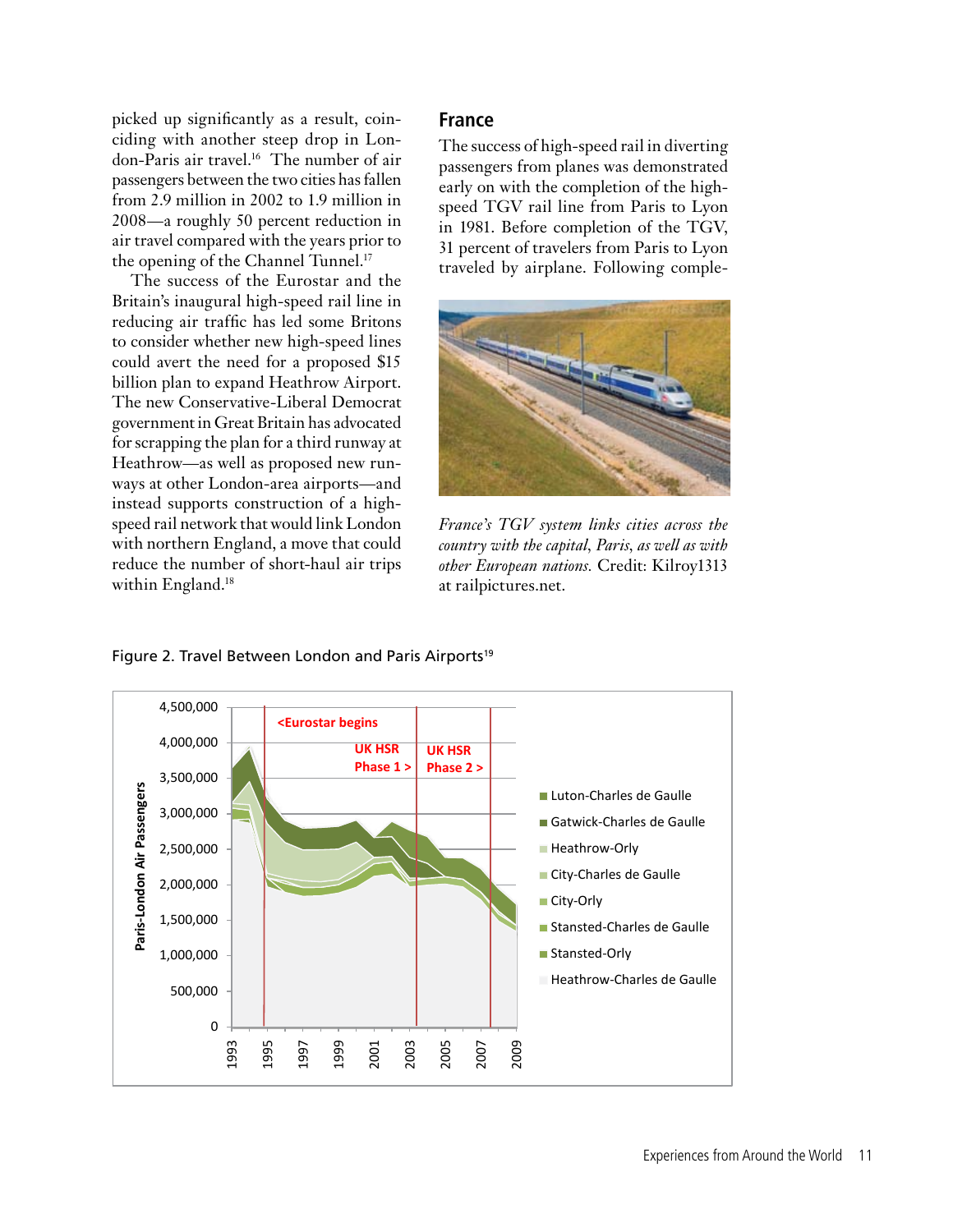tion of the TGV, the air passenger share dwindled to 7 percent.<sup>20</sup>

The TGV has had an even broader impact on the line between Paris and Marseille, which was completed in 2001. Since the completion of the TGV, rail has come to serve a larger share of the rail market in the Provence/Alpes/Côte D'Azur region, home to the city of Marseille as well as seaside playgrounds such as Nice and Cannes. The number of people traveling by air or rail between Paris and the region increased by 25 percent between 1996 and 2003, but the number of air passengers actually declined. All of the travel growth was accommodated via rail travel, which increased its share of the air-rail market from 39 percent before the TGV to 58 percent afterward.21

The TGV has even captured a sizable share of the air-rail market on some of its longest trips. Rail service now accounts for 50 percent of the air-rail market for trips

between Paris and Perpignan on the Spanish border, a trip of five hours.<sup>22</sup>

### **Spain: Madrid-Barcelona**

Spain built its first high-speed rail line in 1992, connecting the capital city of Madrid with Seville. Sixteen years later, the nation finally completed a high-speed rail connection between its two largest cities, Madrid and Barcelona.

Prior to construction of the high-speed line, flying was by far the preferred option for traveling between Madrid and Barcelona, with 90 percent of travelers choosing air travel.23 In fact, the Madrid-Barcelona air route was, until recently, the busiest in Europe and one of the busiest in the world, with 4.6 million annual passengers in 2007 on 45,000 flights.<sup>24</sup> Alternatives to flying were arduous: the trip took 7 hours by conventional rail and nearly 6 hours by car.<sup>25</sup>



Figure 3. Air Travel Between Madrid and Barcelona Before and After High-Speed Rail (Quarterly)28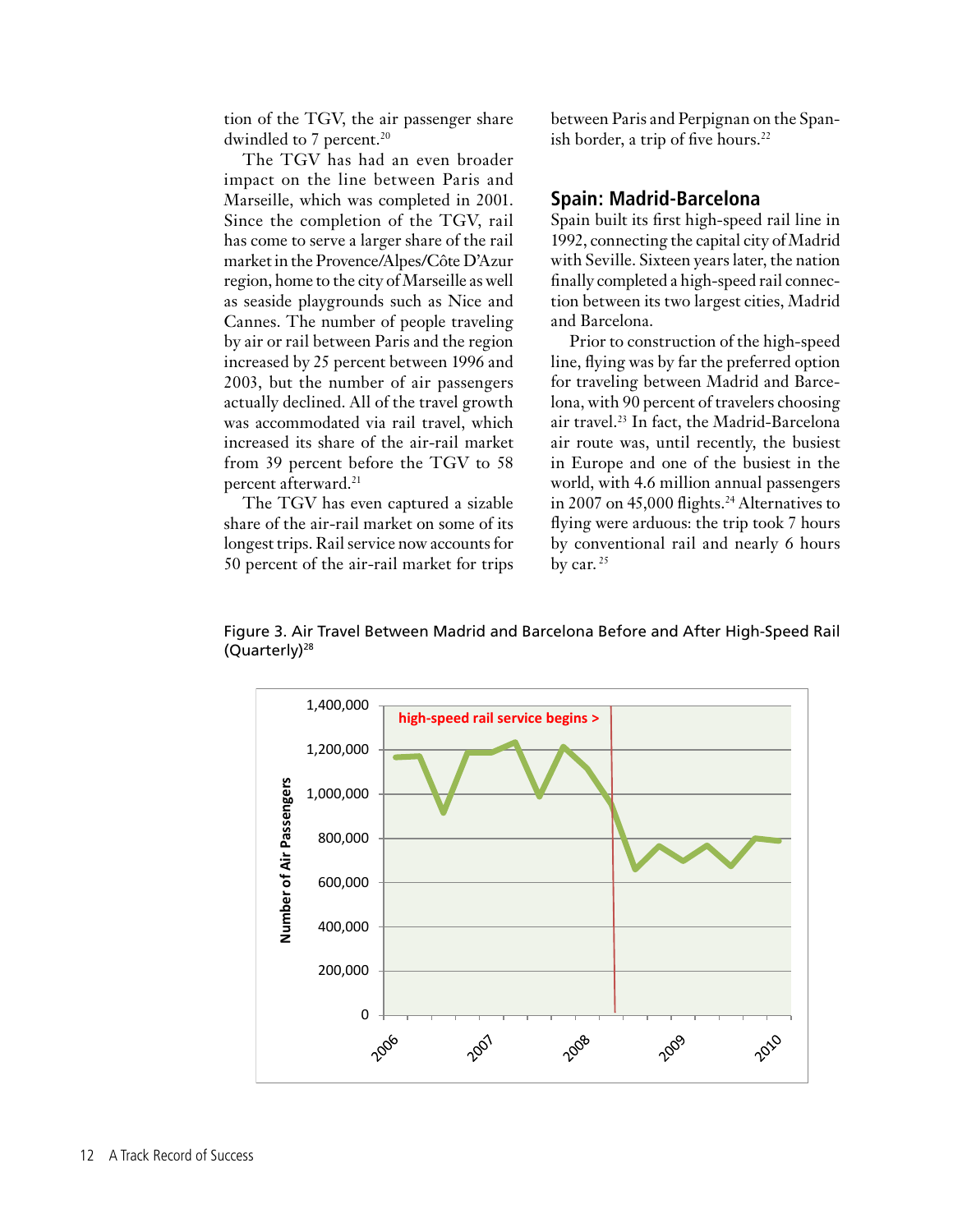

Figure 4. Passengers Traveling via Air and Rail, Japan<sup>32</sup>

The arrival of high-speed rail has made travel between the cities much faster and more convenient, providing competition for airlines and an alternative for consumers. Since the introduction of high-speed rail service in early 2008, the number of air travelers between the two cities has fallen by more than one-third, reducing the number of air passengers by 1.5 million in its first full year in service.<sup>26</sup> By early 2010, the number of train travelers between the two cities exceeded the number of air travelers.27

### **Germany**

Germany's high-speed rail system serves a network of cities across the country. The Cologne-Frankfurt high-speed rail line, opened in 2002, connects the two cities, which are approximately 110 miles apart, in one hour. Even before the introduction of high-speed rail, conventional rail service carried most travelers between the two cities. Since the arrival of high-speed rail, however, rail has come to account for 97 percent of the air-rail market share between the two cities, with virtually all the passengers continuing to travel by air making connecting flights.<sup>29</sup>

Similar reductions in domestic air service have occurred in other corridors within Germany that have received highspeed rail service. Air service between Berlin and Hamburg, Frankfurt and Stuttgart, and Bremen and Cologne has either been reduced or eliminated since the advent of high-speed rail service. 30

#### **Japan**

Japan began building its high-speed rail network in the mid-1960s, well before the commercialization of mass air travel in the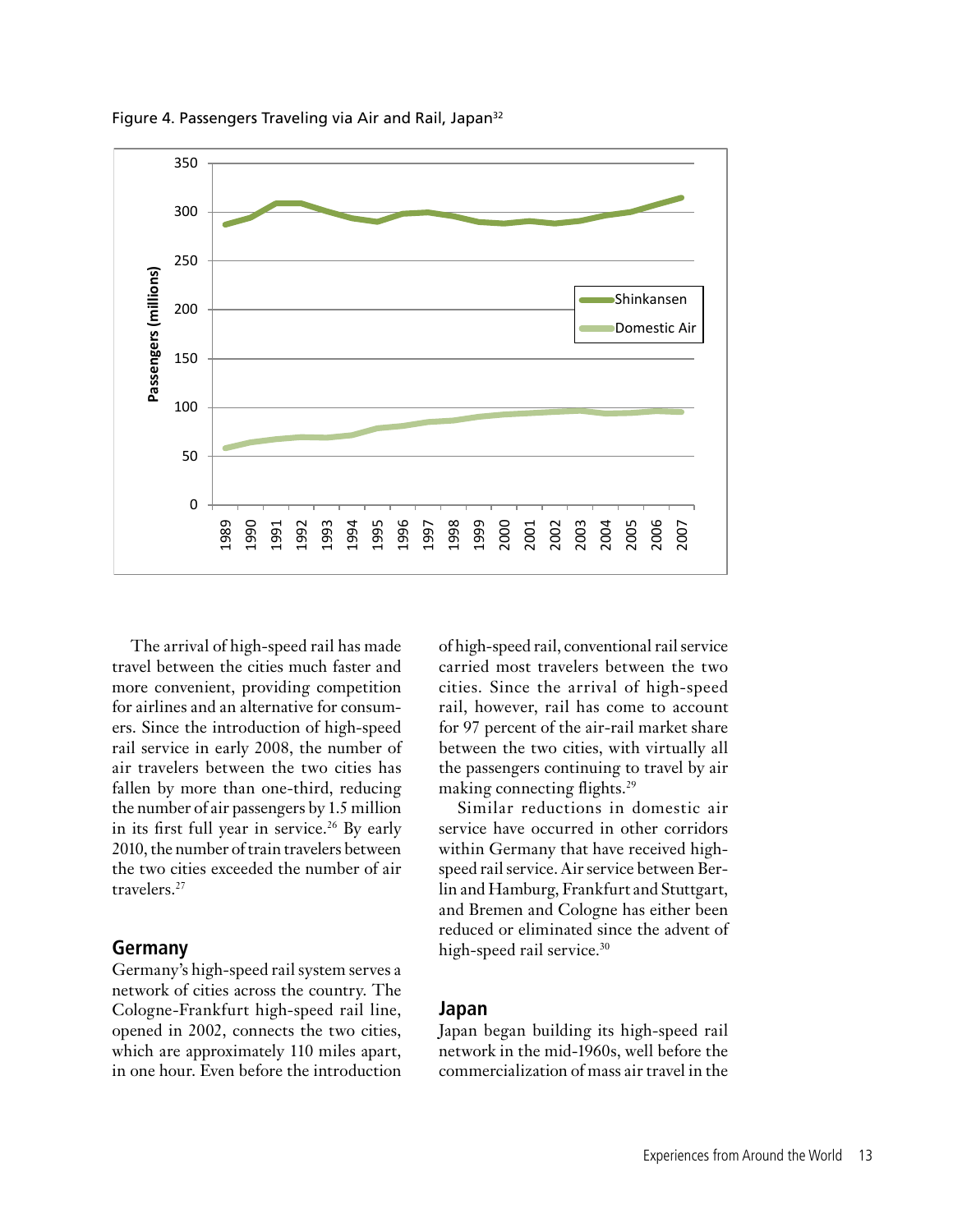1970s and 1980s. Even though domestic air travel has increased in Japan over the years, high-speed rail remains the dominant mode for intercity travel, particularly for trips that can be completed via rail in under three hours.

Japan's Shinkansen high-speed rail line draws more than three times as many passengers per year as air travel.<sup>31</sup> (See Figure 4, previous page.) For trips of under 500 miles, the Shinkansen holds a dominant share of the market. (See Table 1.)

Table 1. Rail-Air Mode Splits for Trips of Various Distances, Japan<sup>33</sup>

|                 | <b>Distance</b><br>Miles | Rail % Air % |     |
|-----------------|--------------------------|--------------|-----|
| Tokyo-Nagoya    | 227                      | 100%         | 0%  |
| Tokyo-Osaka     | 343                      | 86%          | 14% |
| Tokyo-Okayama   | 455                      | 82%          | 18% |
| Tokyo-Hiroshima | 555                      | 56%          | 44% |
| Tokyo-Fukuoka   | 733                      | 12%          | 88% |
|                 |                          |              |     |

### What About Incremental High-Speed Rail?

In many parts of the United States, the first steps toward high-speed rail will be incremental—track and equipment improvements that will enable significantly n many parts of the United States, the first steps toward high-speed rail will be faster passenger rail service, but that will still leave us with rail lines far short of the speed and efficiency of the high-speed "bullet trains" in places like Spain, France, Japan and China.

Incremental improvements in passenger rail service could be expected to have more modest, less transformational impacts than bullet trains. But many nations have found that such incremental improvements can also provide significant benefits, often while setting the stage for a long-term transition to "true" high-speed rail.

**Germany** – Incremental improvements were an important part of the build-out of high-speed rail in densely populated Germany, where freight trains have always shared track with high-speed and conventional passenger rail out of economic necessity. Germany moved toward high-speed rail through a combination of track improvements that enabled travel at up to 125 miles per hour and the construction of new segments of line to bypass bottlenecks.34 Germany also built its system piecemeal over time, pursuing a long-term series of improvements that have resulted in continual improvements in service.

**France** – Unlike Germany, France's TGV was designed from the start to operate on separate high-speed tracks. However, because TGV trains are also able to operate over conventional tracks, France's high-speed lines could be built in segments over time, while providing incremental improvements in travel speed during the long process of construction. In addition, interoperability enabled TGV service to reach cities and towns served by conventional rail, adding to its appeal.<sup>35</sup>

#### **Incremental High-Speed Rail***, cont'd page 15*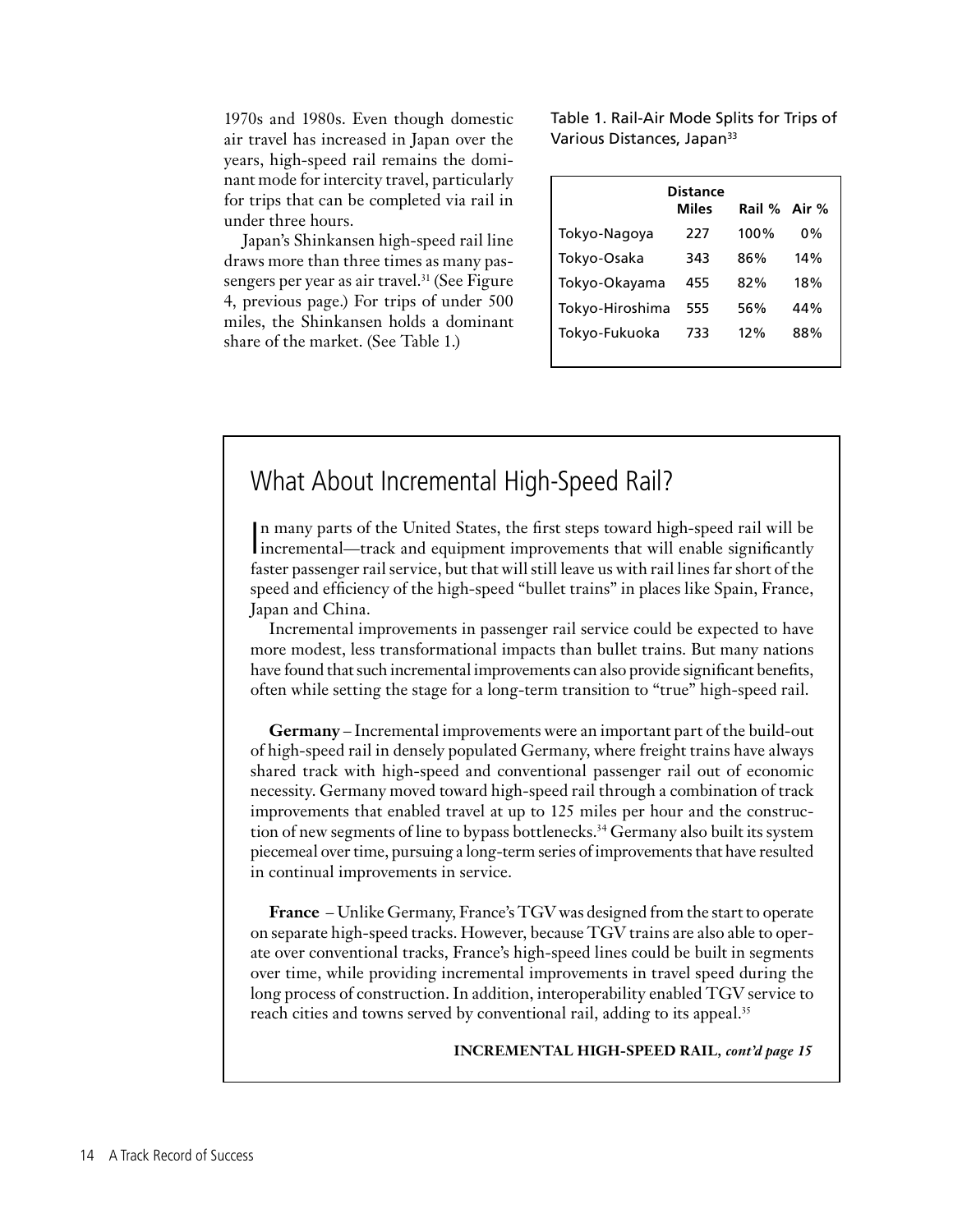The distances covered by Shinkansen trains are similar to those that would be traveled by the majority of U.S. high-speed rail lines. The longest possible trip on the California system—between San Diego and Sacramento— would be 588 miles (to be traveled in 3 hours and 35 minutes), a trip length at which rail and air travel would be expected to have a relatively even split of the travel market. The trip from Chicago to St. Louis is 260 miles; Washington, D.C., is 395 miles from Boston. Depending upon the speed and reliability

of trips on a future U.S. high-speed rail network, they can be expected to compete successfully with short-haul air trips between those cities, minimizing airport congestion and delays.

### **U.S. East Coast**

Amtrak's Acela Express service along the U.S. East Coast still succeeds in replacing air travel, despite travel speeds that are slow by international standards.

The experience of the Acela confirms

#### **Incremental High-Speed Rail***, cont'd from page 14*

**Sweden** – Sweden has not built new track for high-speed rail, but has attained many of the benefits of improved rail service through incremental improvements in infrastructure and vehicles over time. In the early 1990s, Sweden adopted "tilting train" technology (similar to that used on the Amtrak Acela line on the U.S. East Coast) to boost train speeds to 125 miles per hour. Sweden's incremental approach has paid dividends, with ridership on Sweden's national railway up by 40 percent between 1997 and 2009.<sup>36</sup> However, that growth is now contributing to capacity challenges that are leading Sweden to consider the construction of brand-new high-speed rail tracks.<sup>37</sup>

**U.S. East Coast** – As noted above, the Acela line between Boston and Washington, D.C., was built as an incremental improvement to previous rail service. Electrification of the line from Boston to New Haven, the purchase of new tilting train sets, and other improvements to existing tracks enabled Amtrak to deliver a significant boost in speed which has driven a jump in ridership. Now, with congestion and limitations in track design and station capacity standing in the way of further major improvements, Amtrak has proposed the construction of "next generation" high-speed rail service that could attain speeds of 220 miles per hour, making downtown trip times between some cities twice as fast as flying. Highspeed rail ridership along the corridor could quintuple, overtaking highway travel as the most common mode of intercity trips.<sup>38</sup>

These examples show that incremental improvements in passenger rail can deliver significant benefits, while also acting as a stepping-stone to true high-speed rail service in the future.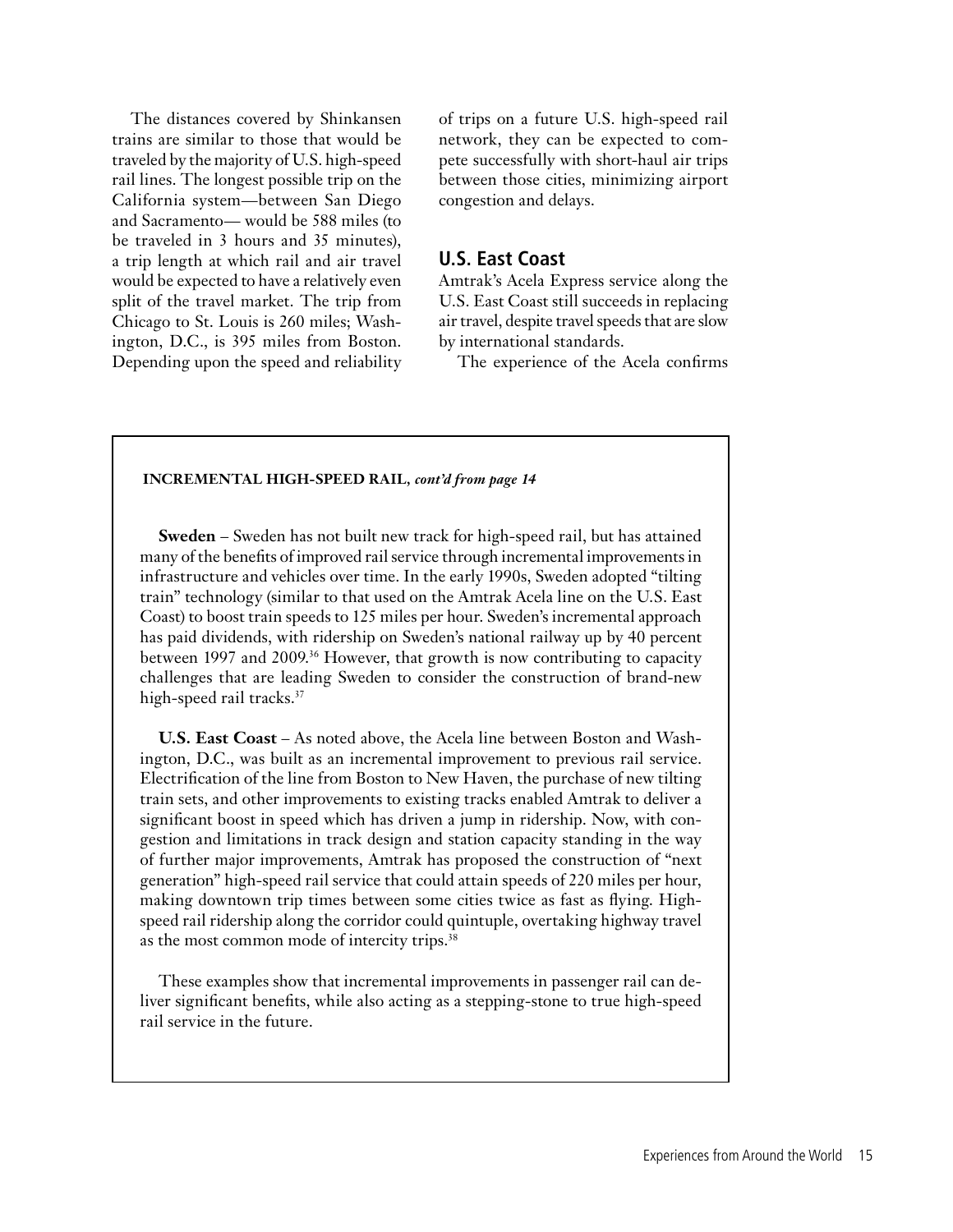that train journeys of two to three hours are the "sweet spot" for high-speed rail, where it is most capable of competing effectively with air travel. Currently, the Acela Express makes the journey from New York to Washington, D.C., in 2 hours and 55 minutes, and the journey from Boston to New York in 3 hours and 34 minutes.<sup>39</sup> By contrast, the trip from London to Paris on the Eurostar—which covers a greater distance by rail than either the New York-to-D.C. or Boston-to-New York trips—takes as little as 2 hours and 15 minutes.

Nonetheless, rail service on the Northeast Corridor—particularly following the introduction of near-high-speed Acela Express service in 2001—has captured a growing share of the air/rail market. Amtrak now serves 65 percent of the air/rail



*Despite operating over aging infrastructure, Amtrak's Acela Express near-high-speed rail service on the East Coast competes effectively with air travel.* Credit: Kyle Gradinger

market between New York and Washington, D.C., and 52 percent of the air/rail market between New York and Boston.40



*Locating high-speed rail stations at airports can enable airlines to replace energy-inefficient connecting flights that clog up gate space. The Intercity Express rail station at the airport in Cologne, Germany (above), provides direct access to the high-speed rail network connecting Germany and other nations in northern Europe, enabling travelers flying into Cologne to reach their final destination elsewhere in the country more quickly and conveniently.* Credit: Gregorius Mundus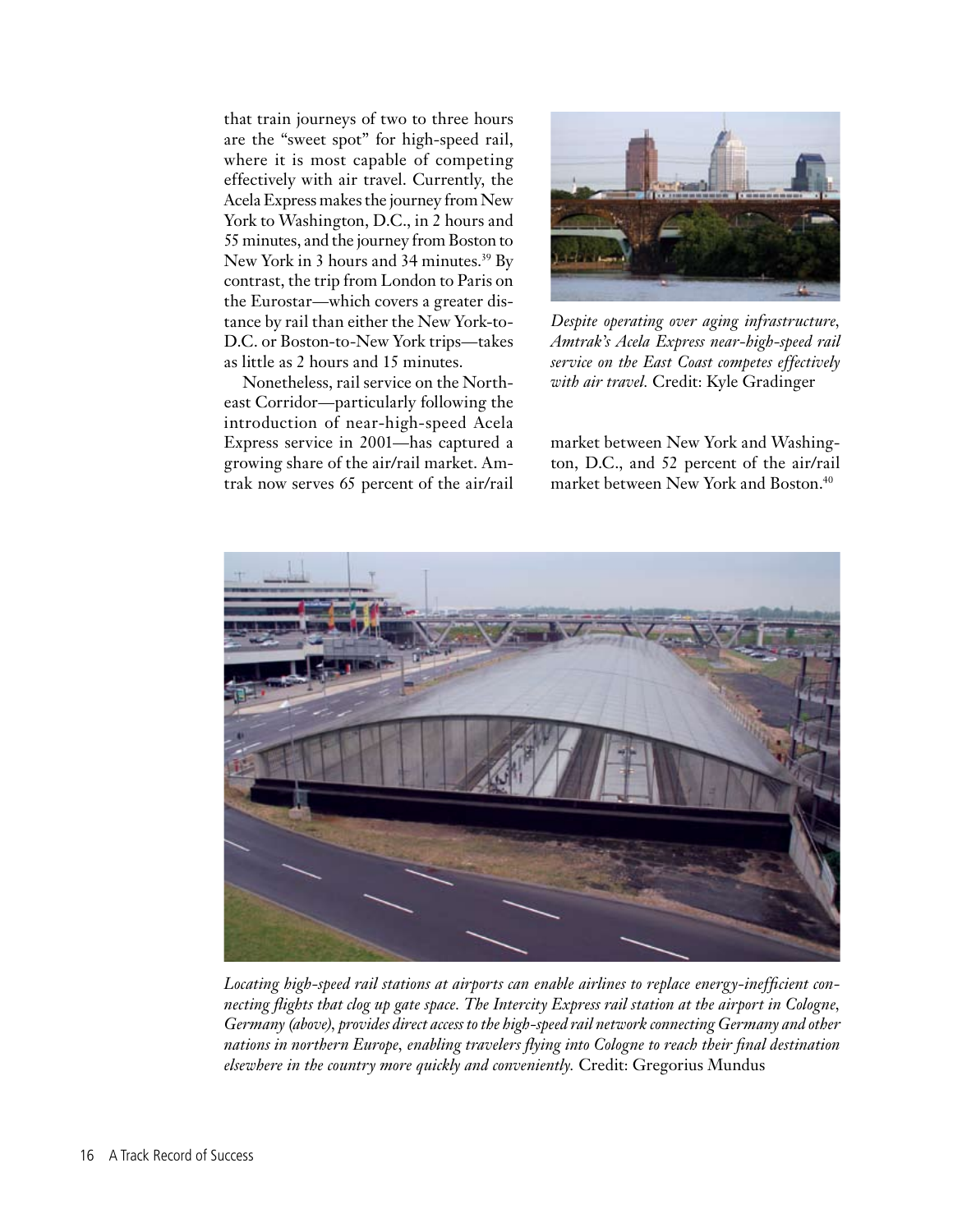### High-Speed Rail Replaces Car Travel

A U.S. high-speed rail network could help offer alternatives to congestion on the nation's overcrowded highways. Congestion problems in 2007 cost Americans more than \$87 billion in delay and fuel costs, according to the Texas Transportation

Institute. Americans spent 4.2 billion hours of extra time sitting in traffic — the equivalent of 2.1 million work-years, or a year's work from the entire civilian labor force of the state of Alabama.<sup>46</sup> Meanwhile, the 2.81 billion gallons of fuel wasted in traffic in 2007 "could fill 370,000 18-wheeler fuel delivery trucks — bumper to bumper from Houston to Boston to Los Angeles."47

### Maximizing the Benefits of High-Speed Rail for Relieving Air Congestion

High-speed rail competes well with air and car travel for trips of distances typical of most U.S. high-speed rail proposals. However, there are several ways that the United States can learn from the examples of other high-speed rail networks to make the nation's rail system both an effective competitor with—and complement to—air travel.

Even with a high-speed rail network, most people in the United States will still rely on air travel for long-distance trips. Providing convenient air-rail connections can have several benefits: providing air travelers with an alternative to short-haul flights for the first or last legs of their journeys, enabling them to choose from a wider variety of airports, and reducing the need to drive to the airport (thereby reducing congestion and saving air travelers money for parking and taxis).

Many European high-speed rail lines have direct connections with major airports.41 In France, the high-speed rail connection with Paris Charles de Gaulle airport serves 1.3 million passengers per year.<sup>42</sup> In Germany, Lufthansa Chairman Heinz Ruhnaw predicts that within 10 years, "no German airport will be without a railway station beneath the terminal. By the end of the decade, airports will not require feeder services by regional aircraft—all will be operated by rail."43 Railroads and airlines can make the most of those connections through codesharing (in which passengers can book their entire air-rail trip at the same time) and, where security permits, with through-checking of baggage, as occurs in Switzerland.44

On the U.S. East Coast, some Amtrak trains stop at Newark Liberty Airport and Baltimore-Washington Airport, serving 100,000 and 600,000 passengers per year, respectively.45 Continental Airlines also provides codesharing, a service allowing airlines to book travel on other carriers' vehicles, with Acela Express trains servicing several northeastern cities via Newark Liberty Airport.

The proposed high-speed rail systems in the United States will have direct connections to airports nationwide, including San Francisco International Airport and Ontario Airport in the California network, Orlando International Airport in Florida, Gary (Indiana) International Airport in the Chicago Hub Network, and Dallas-Fort Worth International Airport.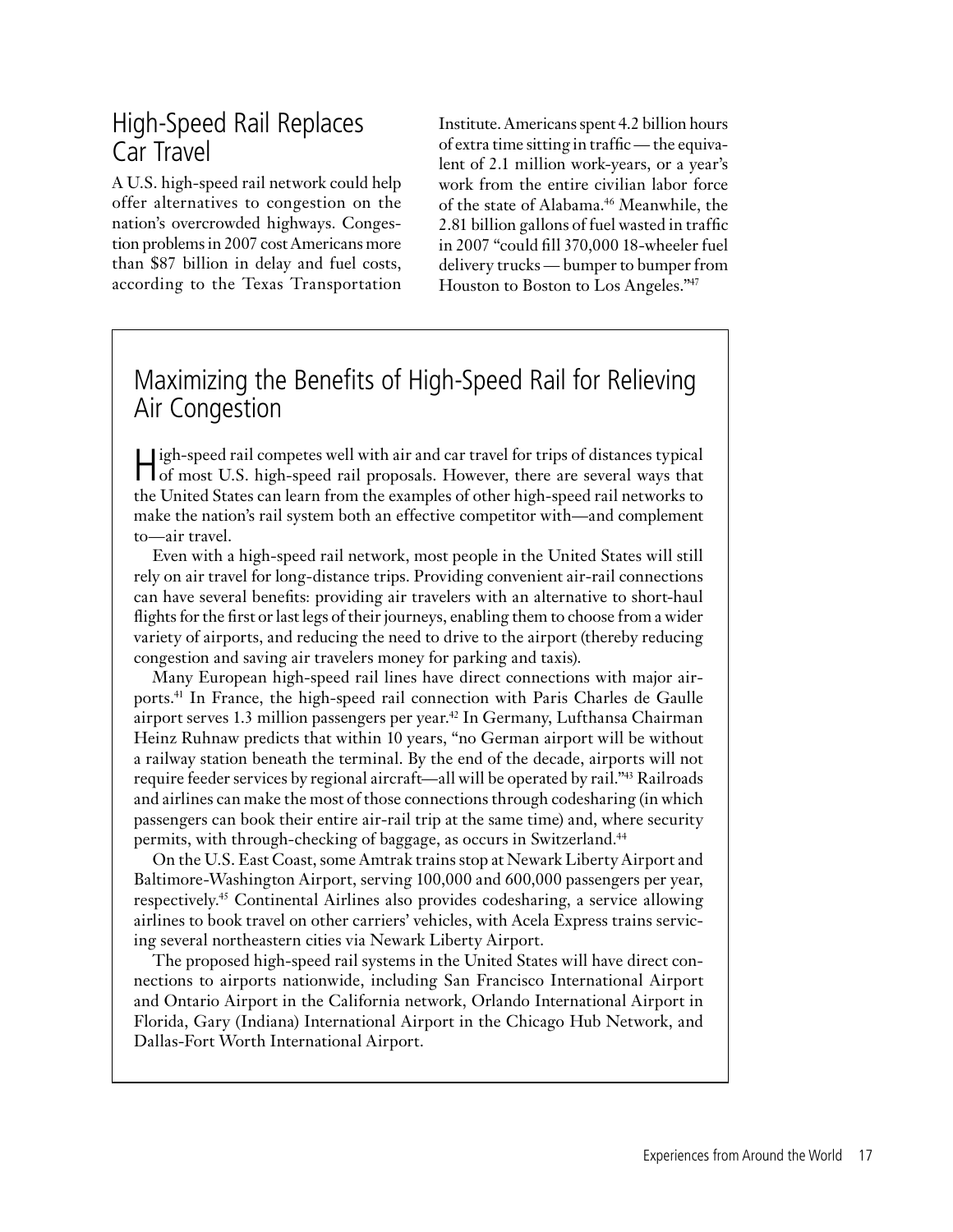Evidence from around the world suggests that high-speed rail can reduce automobile travel between cities, possibly contributing to reductions in congestion. High-speed rail's impact on car travel and congestion in other nations has been much less dramatic than its impact on air travel. Most automobile journeys are local or within a given region, meaning that highspeed rail can only avert a small proportion of total traffic. Moreover, long-distance intercity drivers often have chosen to drive rather than fly for reasons that would also make them unlikely to use high-speed rail, such as the need to carry cargo or concerns about cost.

Still, the experience of other nations with high-speed rail systems suggests that high-speed rail can deliver measurable reductions in intercity automobile traffic—reductions that, while small in absolute terms, can have a significant impact on reducing traffic congestion. In addition, there are some examples from overseas in which high-speed rail has made a bigger impact in reducing vehicle travel by providing an alternative for long-distance commuters. Diverting travel from highways to high-speed rail could also reduce pressure for costly highway expansions.

### **Spain: Madrid to Seville**

The introduction of high-speed rail service between Madrid and Seville in 1992 led to significant replacement of travel via cars and buses. Prior to the opening of the line, car travel accounted for 60 percent of the trips between the two cities (which are approximately 330 miles apart), with conventional rail service accounting for 14 percent. After the introduction of highspeed rail, rail transportation came to serve 54 percent of the market, with car travel reduced to 34 percent of all trips.<sup>48</sup> Nationally, the Spanish high-speed rail system diverts up to 400,000 passengers per day from its roads, airports, and conventional rail systems.<sup>49</sup>

### **France: Paris to Lyon**

The initiation of France's first high-speed rail service between Paris and Lyon (which are separated by a distance of approximately 240 miles) in 1981 led to a significant decrease in car travel between the two cities. Between 1981 and 1984, the percentage of trips between the cities made by car declined from 29 percent to 21 percent. $50$ 

#### **Sweden**

In contrast to other European countries that have used high-speed rail to supplant air service, Sweden used the initiation of its high-speed rail service to better connect residents of outlying towns less than two hours away with the nation's capital and primary economic engine, Stockholm. By so doing, Sweden provided an appealing new option to commuters, reducing the share of commuting by car. In 1993, prior to the initiation of high-speed "tilting train" service on the Stockholm-Eskilstuna line, 91 percent of travelers in the corridor went by private vehicle; by 2000, the percentage had declined to 65 percent, with the other 35 percent of travelers using high-speed rail.<sup>51</sup> The switch from car to



South Korea's KTX high-speed rail *system reduces congestion on the nation's crowded highway network.* Credit: Haniel Francesca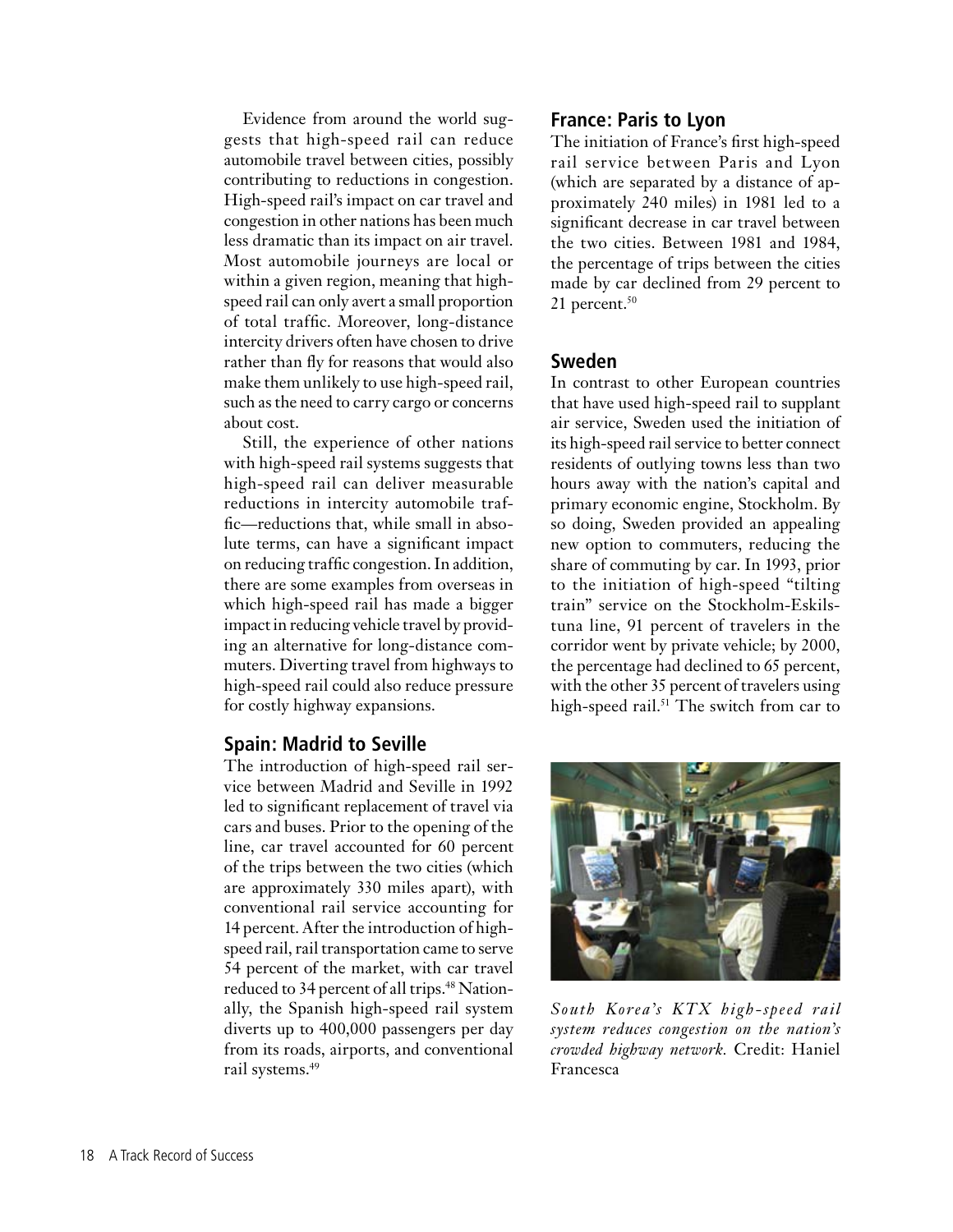### Future High-Speed Rail Improvements in Europe Will Reduce Car Travel

As Europe's high-speed rail network grows, a sizeable share of the new trips taken are expected to be from former car drivers. A study conducted for the International Union of Railways estimated that proposed extensions of Western Europe's high-speed rail network would accommodate 57 billion additional passenger-miles of travel in 2020. Of that amount, 18 billion passenger-miles (or 32 percent) would have been traveled by car if expanded high-speed rail service were not available.52 Europe expects that high-speed rail will play an important role in reducing travel—and congestion—on the continent's highways.

rail was greatest among those living near the stations, and resulted in more residents in those areas choosing not to own cars.

### High-Speed Rail Saves Energy and Protects the Environment

Transportation in the United States is heavily dependent on oil and is a major contributor to both global warming and air pollution problems in cities throughout the nation. Although home to a mere 4.5 percent of the world's population, the United State emits nearly one-fifth of the world's global warming emissions.<sup>53</sup> In the United States, the transportation sector is responsible for 33 percent of these emissions.<sup>54</sup> In Europe, however, transportation only accounts for about 19 percent of total emissions.<sup>55</sup>

Transportation also contributes heavily to the nation's air pollution problem. Despite decades of improvement in air quality, more than half of Americans—about 175 million—suffer pollution levels that are often "too dangerous to breathe" and can

lead to reduced lung function and even premature death, according to a 2010 report by the American Lung Association.<sup>56</sup> Of the hazardous, smog-forming pollutants produced nationally in the United States, 27 percent are emitted by cars and trucks.<sup>57</sup>

### **Reducing Oil Dependence with High-Speed Rail**

The transportation system in the United States is highly dependent on oil. Fully 95 percent of all energy used for the nation's transportation comes from petroleum.58 That dependence on oil—not only for cars but also for airplanes, trucks and trains leaves Americans and U.S. businesses at the mercy of volatile world oil markets, erodes our energy independence, and hurts our economy. By building high-speed rail, the United States will reduce its dependence on oil for transportation—a sound, longterm investment in the nation's economic future.

Rail travel—particularly on electric trains—has some inherent energy-saving advantages compared with cars or airplanes. Both cars and airplanes are, at the moment, completely reliant on oil, whereas trains can be powered by electricity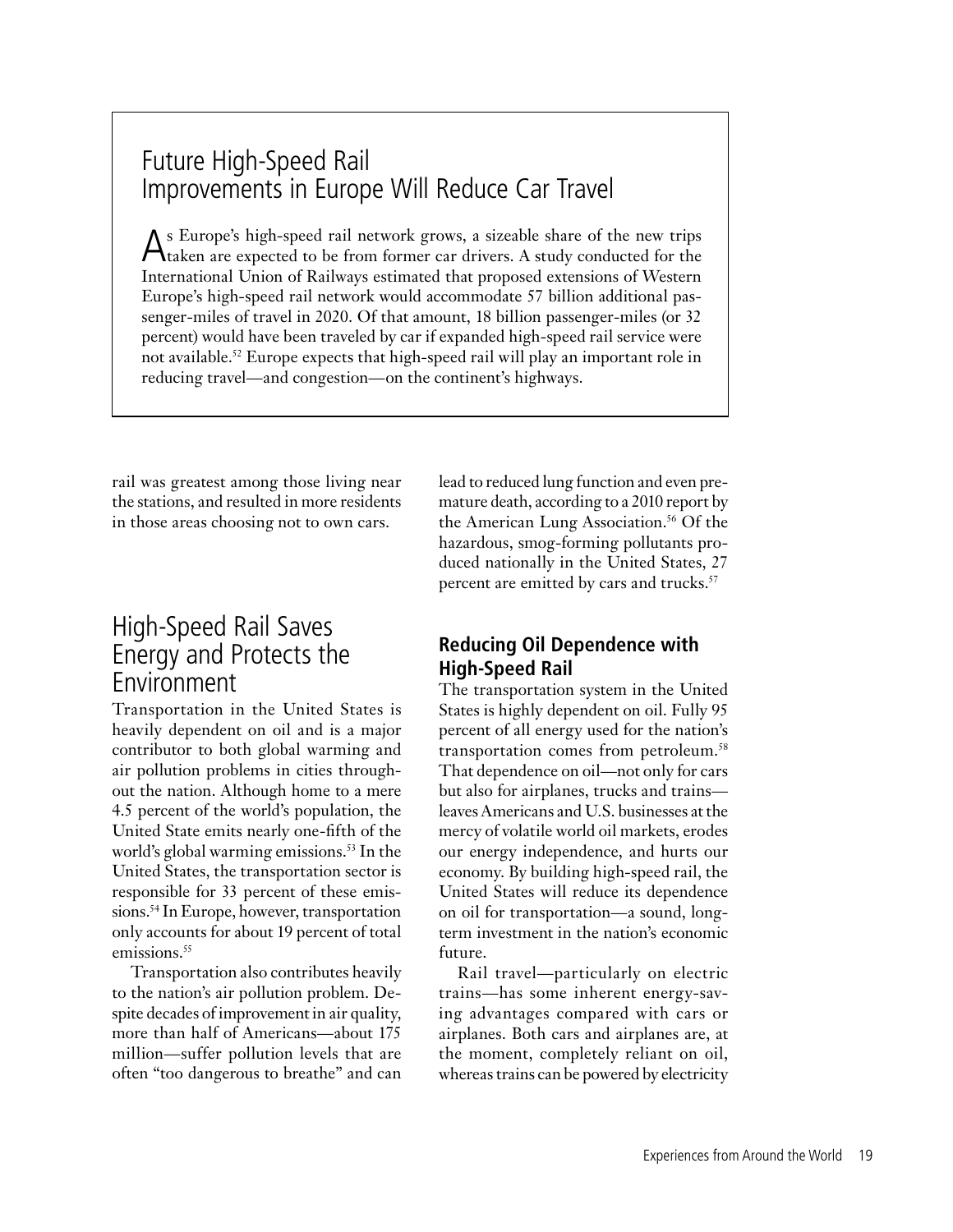generated from a variety of fuels, including renewable energy. Electric motors are also inherently more energy efficient than the internal combustion engines used in cars and trucks, which dissipate much of the energy in their fuel as heat. High-speed rail also competes favorably in terms of energy consumption with short-haul aircraft, which expend much of their energy on takeoff. (See page 9.)

High-speed rail may also have secondary energy-saving impacts by encouraging patterns of development—including greater concentration of residential or business activity near high-speed rail stations—that reduce the distance of trips made in dayto-day travel.

Assessing the energy savings delivered by high-speed rail is challenging, and researchers come to different conclusions. The degree of energy savings depends on a complex interaction of speed, ridership,

the source of energy used, and many other factors—as well as the emissions assumed to come from competing modes of travel. For example, a train that moves at high speeds might consume more energy per *seat* than a slower train. But if the higher speeds mean that the service is more attractive and more of the seats on the train are filled, the faster train may be more energy efficient on a *per-passenger* basis and may deliver a larger total energy savings.

### **Energy Savings on European High-Speed Rail Lines**

Europe's high-speed rail lines deliver significant energy savings when compared to flying or driving. Passengers traveling on high-speed trains for a typical Monday morning trip from London to Paris use one-third as much energy as traveling by automobile and 30 percent as much energy



Figure 5: Energy Consumption of Trains, Cars, and Aircraft Traveling Between European Cities, Monday Morning Trip61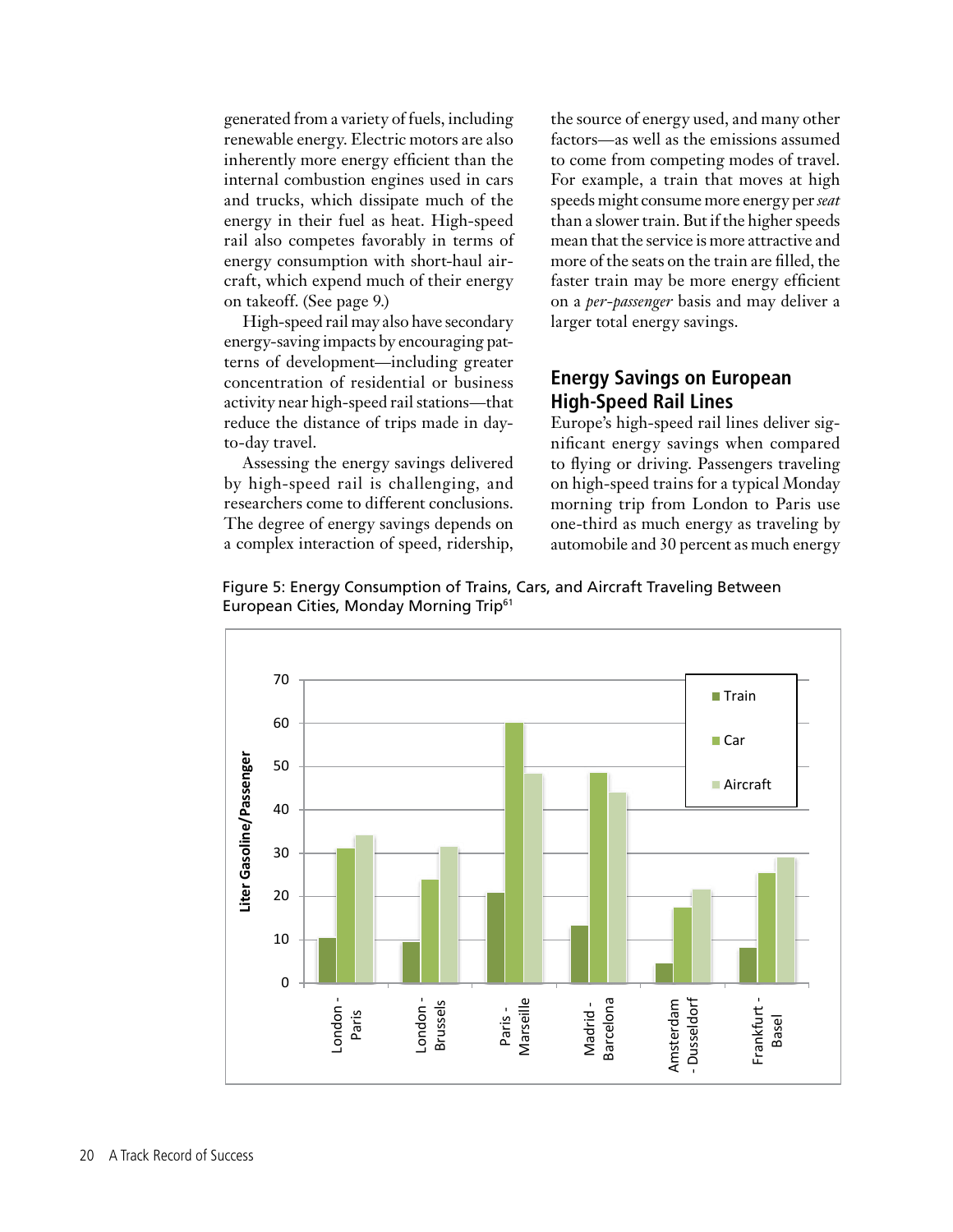

Figure 6: Carbon Dioxide Emissions of Trains, Cars, and Aircraft Traveling Between European Cities<sup>64</sup>

as flying, according to a trip evaluation model developed by the Institute for Energy and Environmental Research in Heidelberg, Germany.59 Passengers traveling on high-speed trains between Madrid and Barcelona use 28 percent as much energy traveling by automobile and 30 percent as much energy as flying. (See Figure 5.)<sup>60</sup>

### **Energy Savings in Japan**

Even greater energy savings are achieved in Japan, whose Shinkansen system is estimated to consume one-quarter the energy of air transportation and one-sixth the energy of automobiles on a per-passenger basis.62 Japan has continually improved the energy efficiency of the Shinkansen, with the latest, most energy-efficient trains consuming 32 percent less energy than the original Shinkansen trains, even though they are capable of traveling 43 miles per hour faster.<sup>63</sup>

### **Emission Reductions from High-Speed Rail in Europe and Japan**

High-speed rail systems around the world also reduce emissions of harmful pollutants compared to other forms of travel. Because high-speed rail is more energy efficient and can use electricity generated from less polluting forms of energy, it often delivers large reductions in air pollutant emissions.

High-speed rail lines in Europe produce dramatic reductions in emissions of carbon dioxide—the leading contributor to global warming—compared to other forms of travel. For a typical Monday morning business trip, emission reductions compared with air travel range from 77 percent for a trip between Frankfurt and Basel, Switzerland, to 96 percent for a trip from Paris to Marseille. (See Figure 6.)

The carbon dioxide emission reductions from high-speed rail can add up quickly.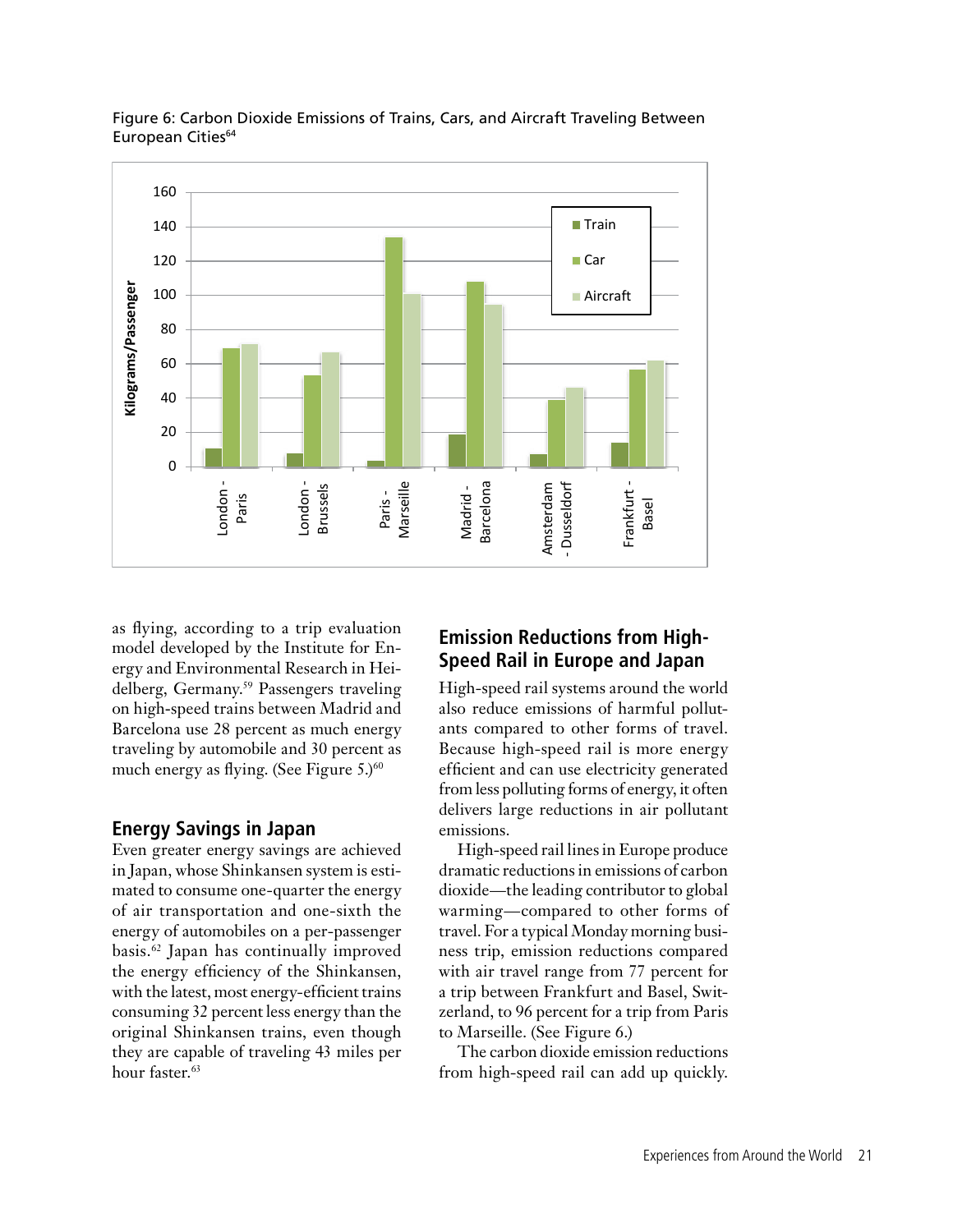Spain's national railway estimates that the Madrid-Barcelona high-speed rail line averted a quarter-million metric tons of carbon dioxide in its first year of operation, the equivalent of taking more than 45,000 of today's American cars off the road.<sup>65</sup>

High-speed rail also curbs emissions of air pollutants that contribute to the formation of smog and cause human health problems. Factoring in emissions from generation of the electricity used to power the trains, the high-speed train between Frankfurt and Basel emits approximately 18.1 times less particulate matter per passenger than automobiles and 6.5 times less particulate matter per passenger than aircraft. (See Figure 7.) France's high-speed TGV between Paris and Marseille emits approximately 46.2 times fewer nitrogen oxides per passenger than automobiles and

31.9 fewer nitrogen oxides per passenger than aircraft. (See Figure 8.)

It is important to note that emissions from high-speed rail service depend critically on the mix of energy sources used to generate the electricity that powers the trains. France and Japan, for example, have electricity systems that are heavily dependent on nuclear power, which produces no direct emissions of global warming pollution or conventional air pollutants, thereby magnifying the emission reductions delivered by high-speed rail. Other nations, however, are reducing the environmental impact of high-speed rail through the use of renewable energy—a much smarter long-term energy solution than nuclear power—and the United States can follow suit. (See "Powering High-Speed Rail with Renewable Energy," page 24.)

Figure 7: Particulate Matter Emissions of Trains, Cars, and Aircraft Traveling Between European Cities, Monday Morning Journey<sup>66</sup>

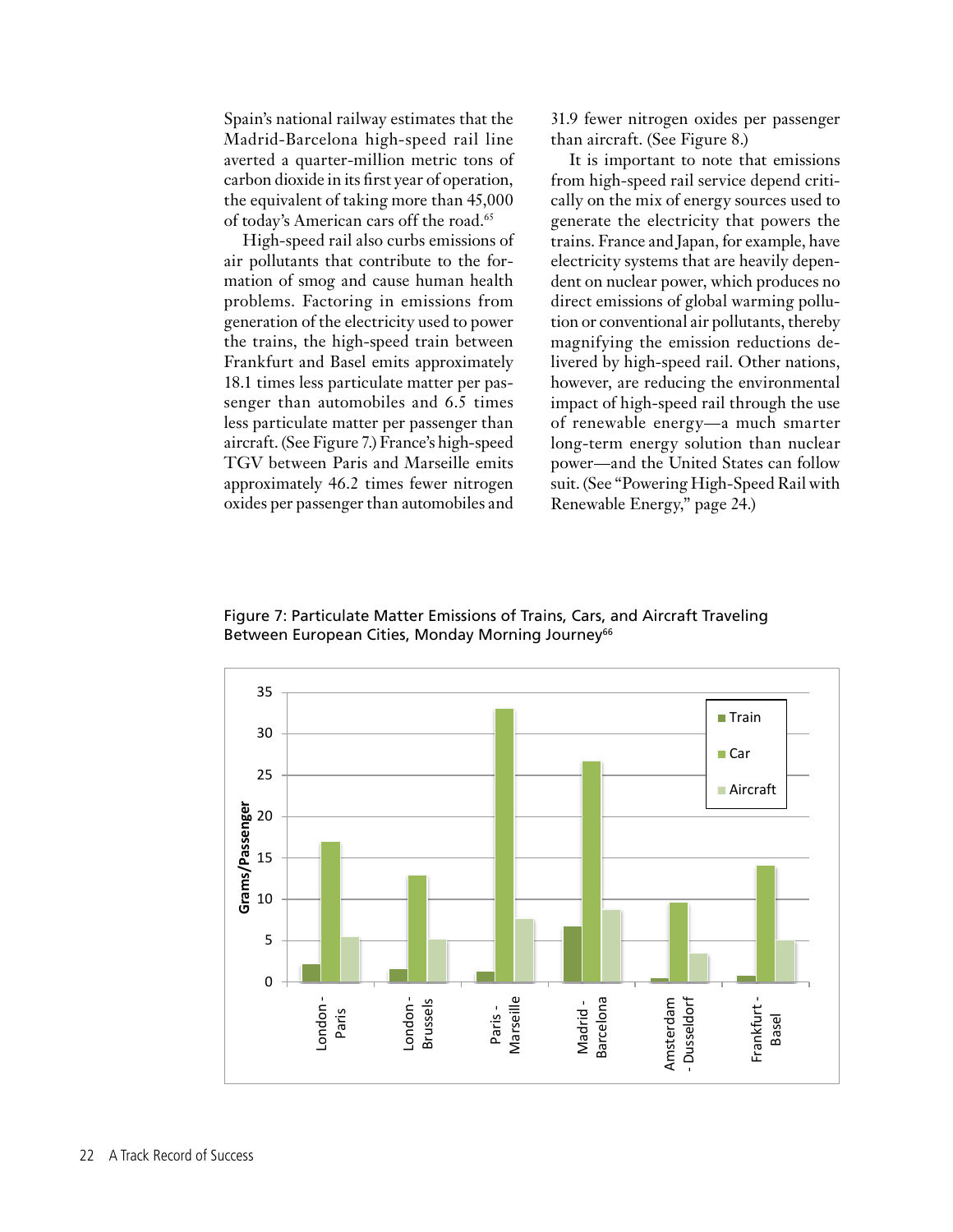

### Figure 8: Nitrogen Oxide Emissions of Trains, Cars, and Aircraft Traveling Between European Cities, Monday Morning Journey<sup>67</sup>

### High-Speed Rail Is Safe and Reliable

As populations throughout the United States increase, more and more people will demand safe and reliable transportation. While air travel in America is relatively safe, save for rare disasters, car travel is a major killer. In 2009, 33,808 people died on the nation's highways, the fewest of any year since 1950. Despite the decline in fatalities, however, the number of people who die each year on America's roads remains shockingly high.<sup>73</sup>

Meanwhile, delays plague many forms of transportation, such as cars and planes. As noted earlier (see page 8), major airports such as those in New York, Atlanta, Philadelphia, Chicago, Boston and Miami are extremely prone to delays, while the prospect of freeway congestion can force drivers to either allocate extra time to change their trips or risk having to change their schedules, cancel appointments, or miss important meetings.<sup>74</sup>

High-speed rail can provide Americans with a safe and reliable way to reach their destinations in other cities on time.

### **Rail Safety in France and Japan**

High-speed rail systems can be engineered to be extraordinarily safe. Accidents on high-speed rail systems are possible and have occurred—the most notorious of which was the derailment of an Intercity Express train in Eschede, Germany, in 1998 that killed 101 people. But the world's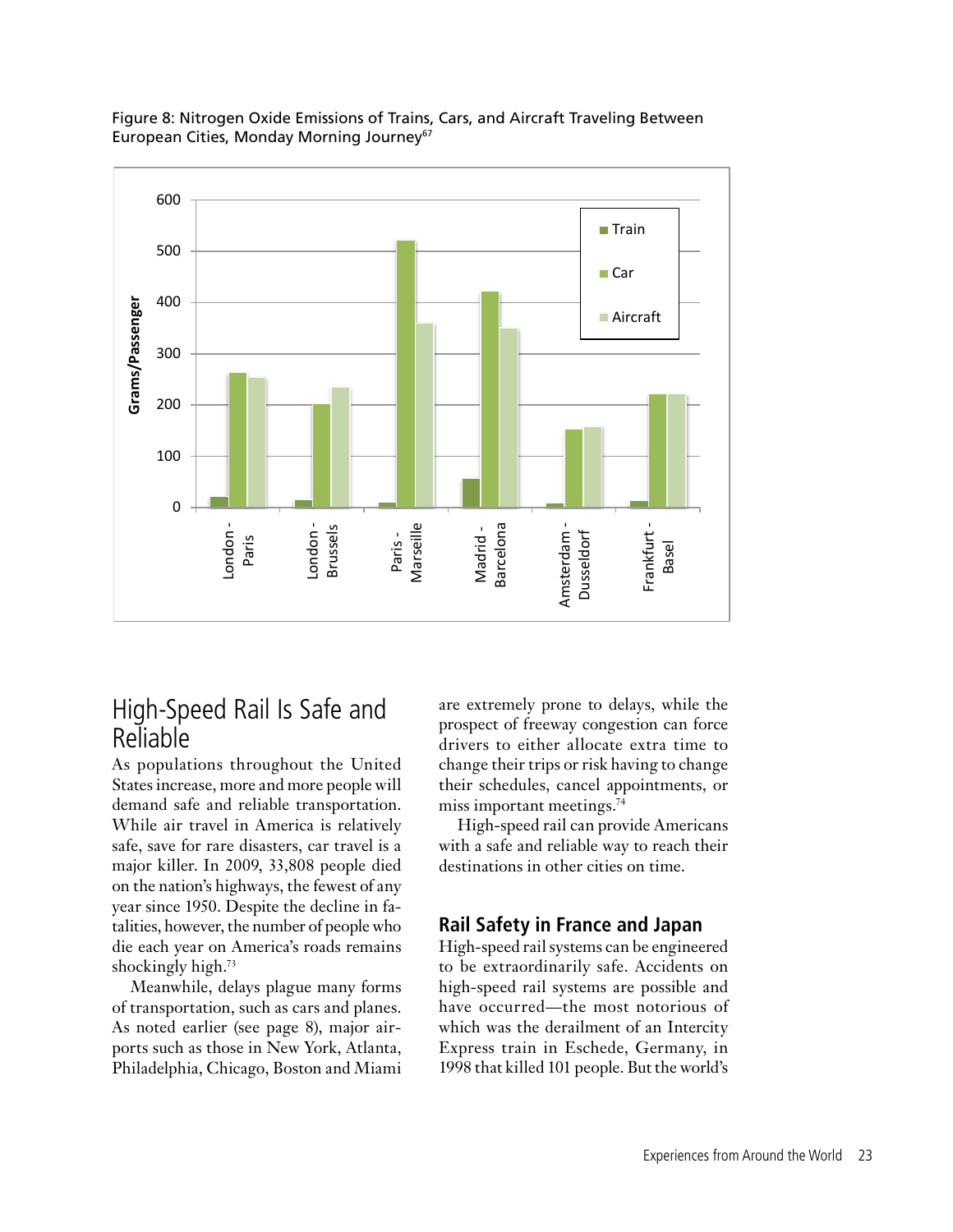### Powering High-Speed Rail with Renewable Energy

T by powering the system with renewable energy. The California High-Speed he United States can maximize the environmental benefits of high-speed rail Rail Authority, for instance, has set a goal of supplying 100 percent of the energy for California's high-speed rail system from renewable sources such as wind and solar power, with the energy either generated on site or purchased from utilities. A 2008 report estimated that the additional cost of an entirely renewable rail system would be as little as 86 cents per ticket, and could be even lower if recent trends of declining prices for wind and solar power continue.<sup>68</sup>

Other states with electrified rail systems are well-positioned to increase their use of renewable energy as well, as more of them set increasingly aggressive renewable energy standards. New Jersey, for instance, has set a target for producing 22.5 percent of its electricity from renewable sources by 2021, and New York is shooting for 24 percent as early as 2013.<sup>69</sup> These standards will ensure that an increased percentage of power for the rail systems will come from renewable sources. In other places, such as the Midwest, where high-speed rail service will initially be provided by diesel-powered trains on existing tracks, the transition to clean, renewable energy will take longer. Electrification of these lines will eventually be important to tap the potential for emission-free transportation from the Midwest's ample renewable energy resources.

High-speed rail systems in other parts of the world are also increasing their reliance on renewable energy. Swedish Rail now purchases 100 percent of its electricity from renewable sources such as hydroelectric and wind power, a step that has reduced the per-mile carbon impact of its rail system by 99 percent.<sup>70</sup>

As of 2005, Spain obtained 18.4 percent of the electricity for its railways and Italy obtained 14.7 percent from renewable energy.<sup>71</sup> By 2008, Spain's national railway was obtaining 23 percent of its rail traction energy from renewable sources, largely due to an increase in the amount of renewable energy on the Spanish grid.<sup>72</sup>

two oldest and most well-traveled highspeed rail lines—the Japanese Shinkansen and French TGV—have posted impressive safety records.

In Japan, **no** passenger has ever been injured or killed due to an accident, such as derailment or collision, on the Shinkansen during its 46 years of service, despite carrying more than 340 million passengers per year.75 The Shinkansen employs automatic train control, which will automatically decelerate or halt the train based on the

conditions of the route ahead and distance to preceding trains. 76 The Shinkansen system is also equipped with an earthquake alarm system that automatically brings trains to a rapid halt when seismic activity is detected.

Similarly, in France, no passenger has ever been killed due to an accident caused by the TGV in high-speed operation during its 29 years of service, despite ridership of 48 million passengers per year.<sup>77</sup> In France, TGV railcars are designed such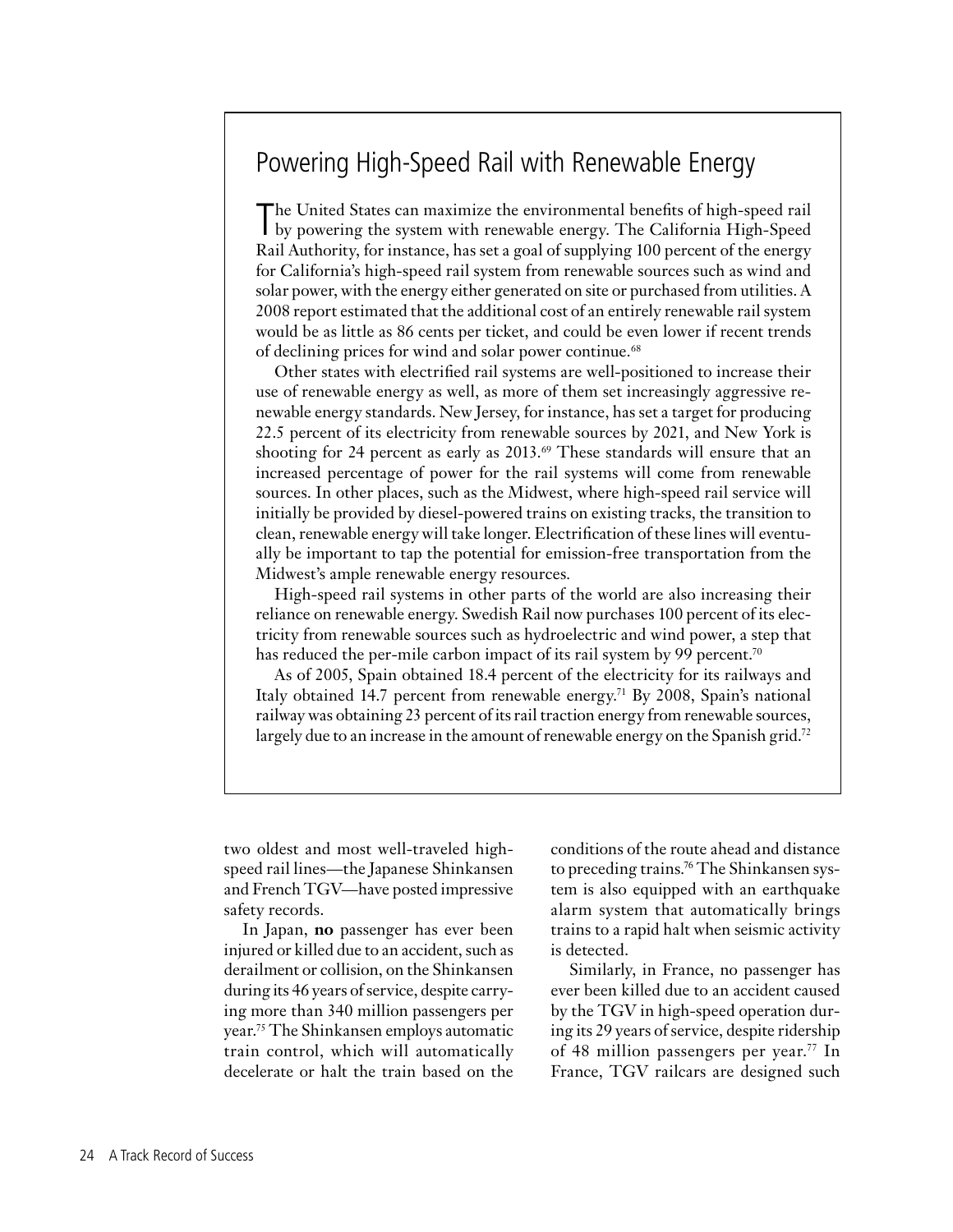that adjacent TGV cars rest atop a shared two-axle connector, which decreases weight and increases speed, but also prevents the cars from dangerously jack-knifing during a collision as would a conventional train.

### **Reliability in Europe and Japan**

High-speed rail lines also have few delays due in part to the ability to travel in poor visibility conditions and most weather.

Car travel and air travel are notoriously unreliable. Automobile travel can be delayed or made impossible by bad weather, and more often by heavy traffic congestion. Air travel faces similar problems. Airplanes neither depart nor land in airports that have poor visibility or weather conditions, causing flights to depart after their scheduled time, circle the airport upon arrival waiting for weather to clear, or temporarily land at another airport. Because America's

air transportation system is integrated, flights can be delayed by weather conditions or airport congestion half a continent away.

High-speed rail systems have delivered impressive records of reliability. In Japan, the average train delay on the Tokaido Shinkansen from Tokyo to Osaka—by far the busiest high-speed rail route in the nation—is 36 seconds.78 This includes delays caused by rain, typhoons or snowfall.

Trains traveling between London and Paris arrive within 15 minutes of their scheduled arrival more than 90 percent of the time, compared with 70 percent of the time for airplanes.79

The high-speed rail between Madrid and Seville is so reliable that the operator company Renfe refunds the entire cost of the ticket if the train is responsible for arriving more than five minutes late; less than 0.3 percent of tickets are refunded.80

### High-Speed Rail Investment in China

The idea that investment in high-speed rail can spur job creation and reinvigorate<br>the economy is not limited to the United States. China, driven by concerns about he idea that investment in high-speed rail can spur job creation and reinvigorate factory unemployment during the recent global recession, has embarked on the world's most ambitious program of high-speed rail construction—creating jobs today while laying the groundwork for future economic growth.

The Chinese plan includes the construction of 42 high-speed rail lines. When the recession hit, China accelerated the timetable for finishing the system from 2020 to 2012, dedicating \$100 billion to the project. More than 100,000 workers are involved in construction of the line connecting Beijing and Shanghai.<sup>81</sup>

China's rapidly accumulating experience with high-speed rail also makes it a leading candidate to export rail technology to other countries.

The scale and speed of China's high-speed rail effort would be impossible to match in the United States, and may not even be advisable. But it does show that high-speed rail has potential to create large numbers of construction jobs, and to do so quickly.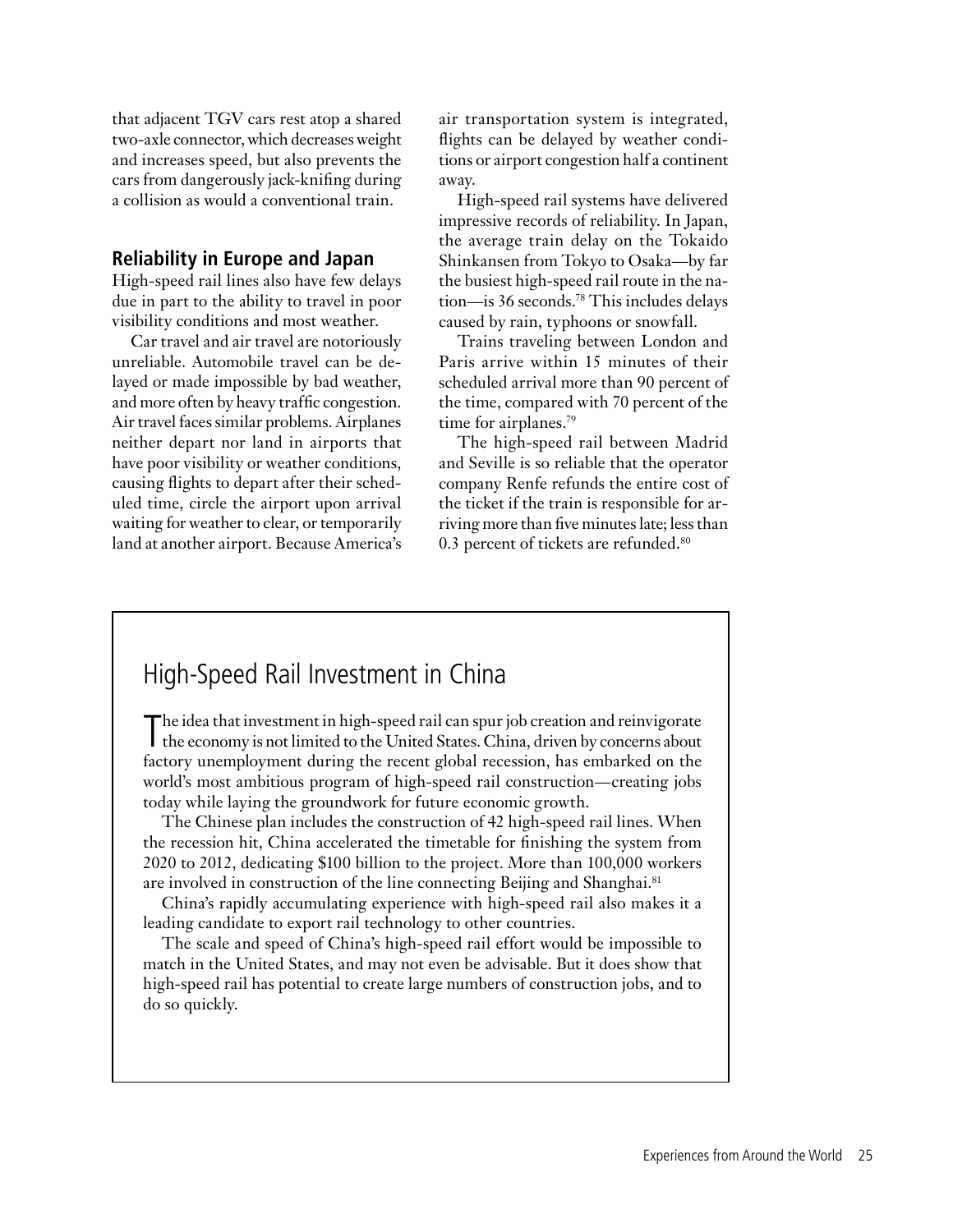### High-Speed Rail Boosts the Economy

The arrival of high-speed rail alters the economic geography of a region. Places that had once been difficult to reach—due to distance, congestion or lack of an efficient transportation link—suddenly become easily accessible. The calculus behind countless individual and business decisions—where to locate, how to travel, when to travel—is changed dramatically. As a result, high-speed rail has broad, and often difficult to quantify, economic impacts.

To begin to understand the impact of high-speed rail on the economy, it is best to start from the center and work outwards, beginning with job creation in construction of the line, then addressing economic

growth in areas with stations, and looking finally at the broader economy.

### **Construction Jobs in England, France, Hong Kong and Spain**

High-speed rail systems require vast amounts of labor to create—from the professional services required to plan, design and finance the system right down to the workers who pour the concrete and lay the rails. Perhaps the biggest source of job creation is in the actual construction of the system.

Rail construction is more labor-intensive than highway construction, meaning that investments in rail can create more jobs than investment in highways.<sup>82</sup> The construction of a high-speed rail line will create thousands of jobs, both in the short



*Construction of high-speed rail lines in other countries has created thousands of jobs. Here, construction is underway on a bridge as part of Spain's efforts to extend its high-speed rail networ*k. Credit: Xosema, used under Creative Commons license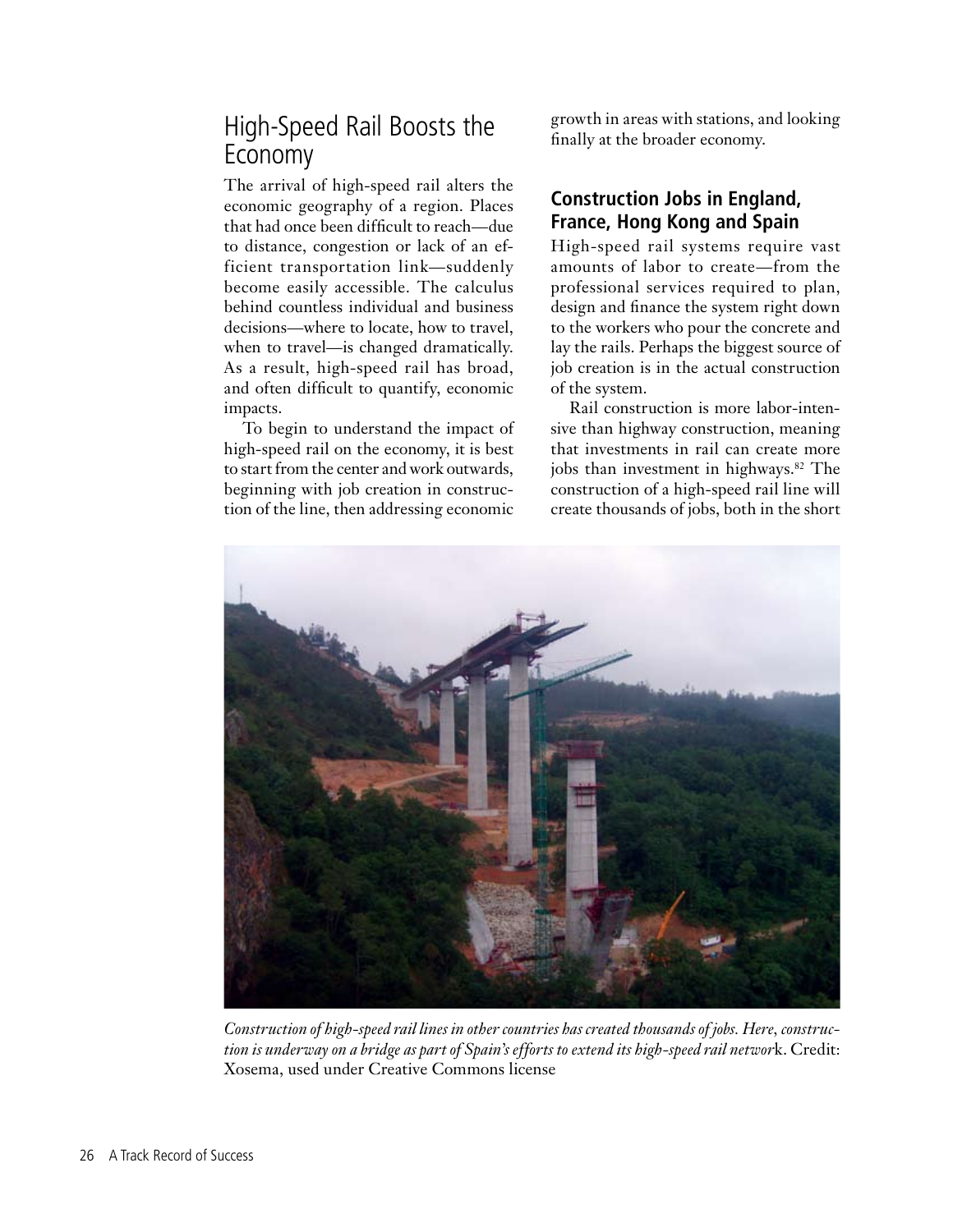and long terms, starting with urban planners, rail engineers and architects, then manufacturers and construction crews (including skilled professionals such as welders and electricians), and finally operators and maintenance workers.83 A report from the University of California, Irvine, estimates 127,000 permanent jobs will be brought to the Los Angeles-Orange County region by 2035 with the completion of the California high-speed rail project.<sup>84</sup>

- At the peak of construction, the Channel Tunnel employed more than 10,000 workers on the English side.<sup>85</sup> About 8,000 people were involved in construction of the Channel Tunnel Rail Link between the tunnel and London. 86
- Hong Kong's high-speed rail line is projected to create 5,000 jobs during construction and another 10,000 during operation.87

In addition to the creation of short-term construction jobs, high-speed rail investments can spark the development of companies to manufacture rail cars and other equipment. Countries that made early investments in high-speed rail—including Japan, France, Spain and Germany—also happen to be countries with companies that are leaders in manufacturing of highspeed trains and equipment. Many of these companies are now competing to help build America's high-speed rail lines—with the prospect of setting up manufacturing and other facilities here in the United States.

Germany-based Siemens, for example, is a major producer of high-speed rail equipment. The company also owns a manufacturing facility in Sacramento, which produces light rail transit cars, and has purchased land adjacent to the plant in hopes of possibly manufacturing highspeed rail systems there.88 The *Christian Science Monitor* reported in September

2010 on plans by the Spanish high-speed train manufacturer Talgo to set up an assembly plant in Wisconsin to meet a \$47 million agreement with the state to supply two, 14-car train sets. The plant would employ 80 people, but "observers say [the deal] could now expand, with the company seeking to supply high-speed trains around the country."89 The U.S. Department of Transportation has announced that there are at least 30 other rail manufacturers committed to establishing or expanding operations in the United States if they are chosen to build "America's next-generation high speed rail lines."90

In the United States, a sustained commitment to high-speed rail could energize the nation's manufacturing base. American firms already have the capacity to manufacture many of the elements of high-speed rail cars, with 249 manufacturing firms in 35 states involved in the production of various types of rail cars.<sup>91</sup> A strong commitment to high-speed rail could benefit these industries while encouraging the development of parts of the high-speed rail supply chain the U.S. currently lacks.<sup>92</sup>

### **High-Speed Rail Creates New Opportunities for Development Near Stations**

High-speed rail stations bring with them the potential for economic development, serving as an attractive location for stores and offices and increasing land values in the near vicinity. The success of development near high-speed rail stations, however, depends on where the stations are located and the quality of planning for station-area development. A high-speed rail line built in a lightly traveled corridor, or with stations far away from existing centers of development, for example, is going to have less of an economic impact than a well-designed line with busy, accessible stations in the midst of bustling, economically vibrant cities.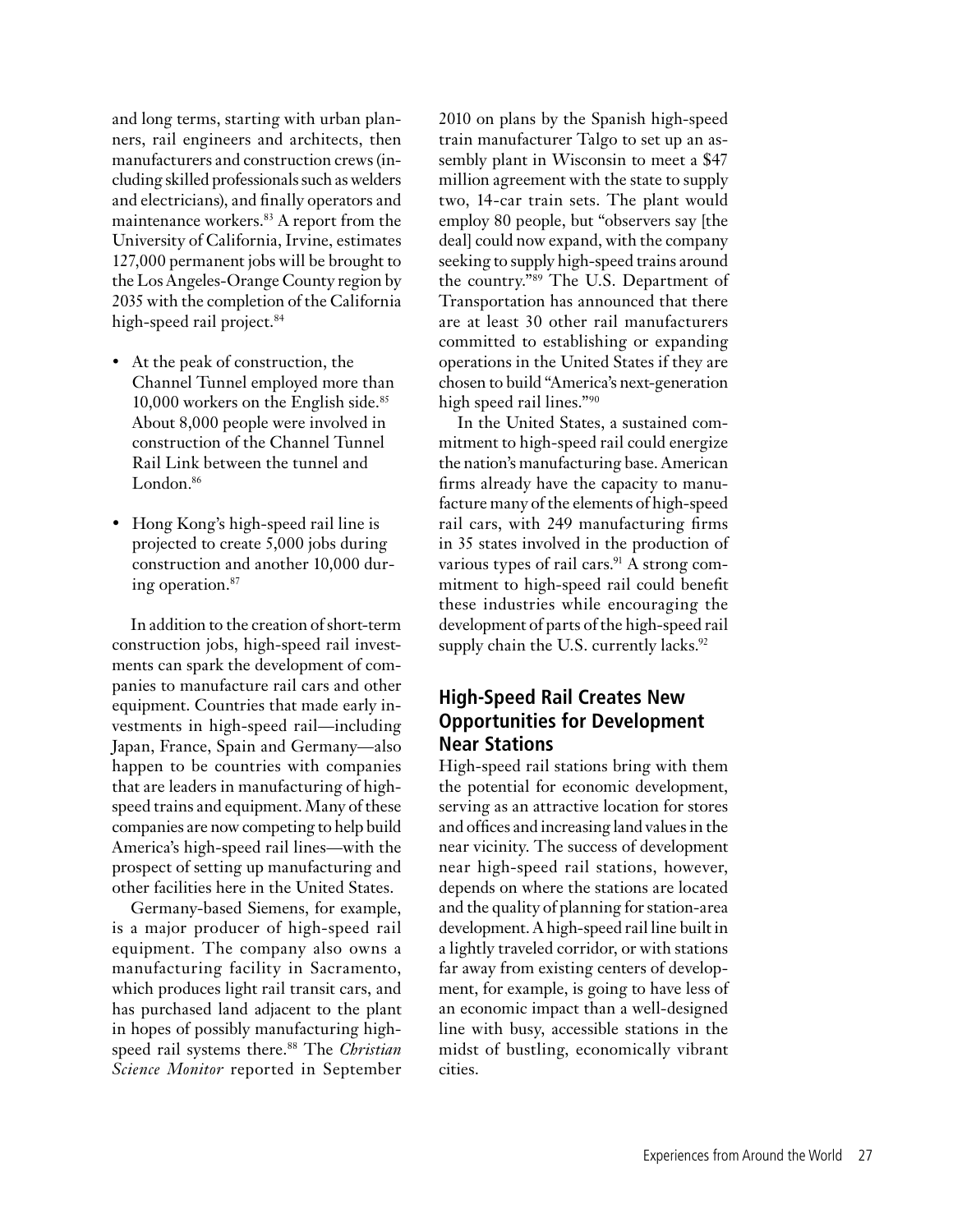High-speed rail can create new opportunities for economic growth, while also shifting development that would have happened elsewhere toward areas near high-speed rail stations, particularly city centers. The United States would clearly benefit from more intensive development in many center-city areas. In cities that have experienced dramatic growth in recent years, high-speed rail stations can focus development in ways that reduce sprawl and the costs of farther flung infrastructure. Meanwhile, in cities, especially older industrial cities, where center-city populations have declined dramatically but suburban populations have continued to increase, high-speed rail infrastructure can provide a critical shot in the arm to encourage renewed investment in downtown areas and reverse patterns of sprawl.



*High-speed rail stations have the potential to attract many forms of development, including offices, hotels, retail stores and entertainment venues. Above, the 50-story-plus JR Towers rise above Tokyo's Nagoya rail station.* Credit: Steve Boland, Nelson/Nygaard Consulting **Associates** 

Extensive study of the experience with high-speed rail in Europe and Japan leads to several conclusions: First, high-speed rail can act as a powerful magnet, drawing economic activity toward areas with access to the high-speed rail network—generally helping to focus development in city centers rather than in exurban areas.<sup>93</sup> Second, well-planned high-speed rail stations can serve as a major catalyst for economic growth in an area. Finally, high-speed rail can contribute to a vibrant tourism economy.

### **Japan**

With Japan's massive rail ridership, development opportunities around Shinkansen stations have abounded. Studies have shown that population growth and employment in several industries increased faster in cities with high-speed rail stations than in those without. Property values near high-speed rail stations increased by 67 percent.94 Many high-speed rail stations have become city centers, with intensive mixed-use development and strong connections to local transit networks.95

High-speed rail stations have proven to be such drivers of economic activity that the railroads themselves have sought to get in the act by intensively developing their rail stations. Central Japan Railway has built a complex with two 50-story high-rises above Tokyo's Nagoya Station, including a 780-room hotel, department store, offices and Japan's largest indoor garden.96 The Tokyo example shows that the revenues brought in by development of high-speed rail station areas can be an important part of the business model for making high-speed rail an economically self-sustaining enterprise.

#### **France**

France has had mixed experience with generating economic development near high-speed rail stations, depending chiefly on whether it invested the necessary funds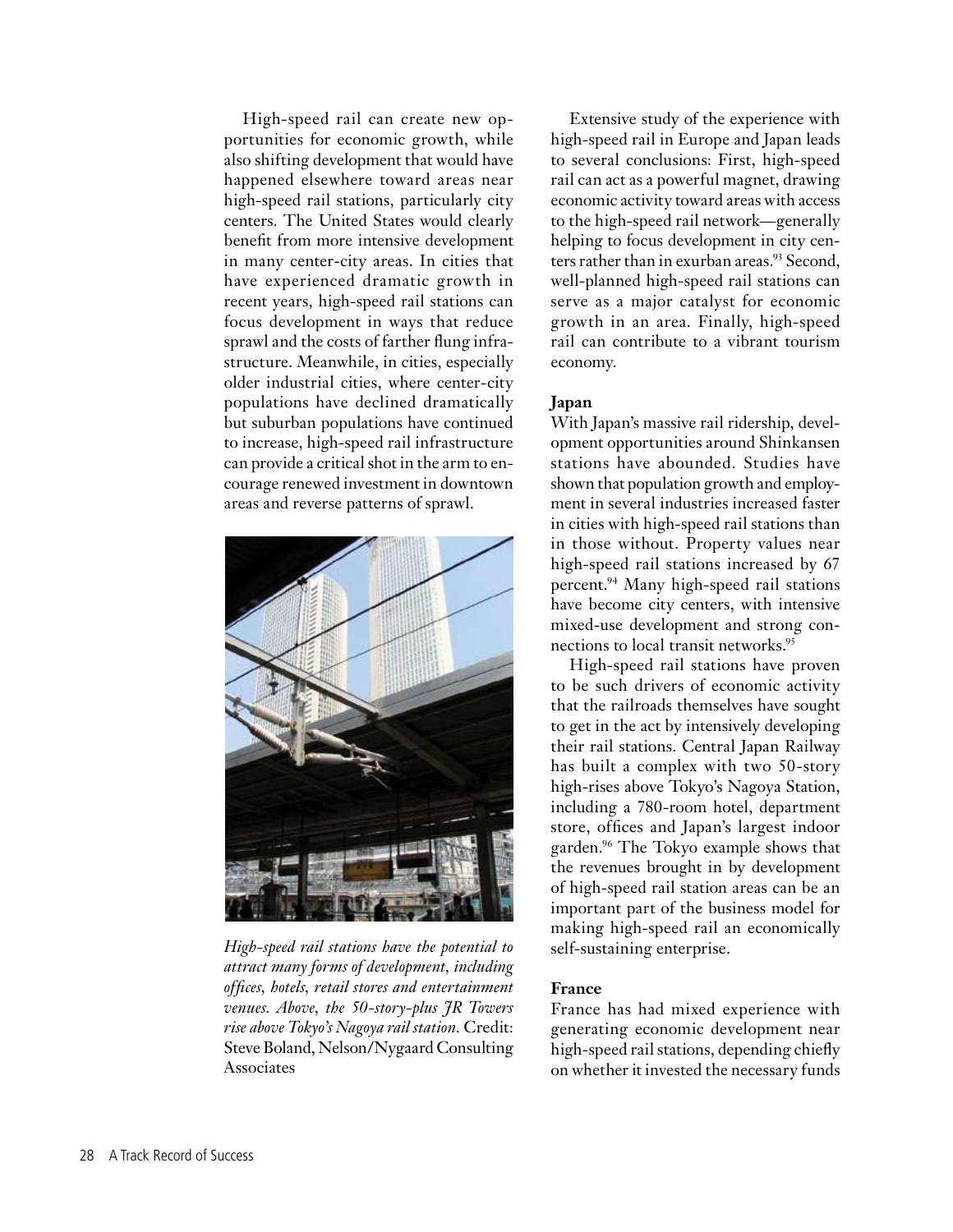to bring high-speed rail into city centers or placed stations far from city centers to save money. Some of these more remote stations, known colloquially as "beet field" stations, because they were built in agricultural areas, have failed to draw significant numbers of travelers or spark significant economic development.

In other locations, the arrival of highspeed rail service has sparked dramatic development near rail stations:

- The city of Lille along the France-Belgium border used its location at a junction of high-speed rail lines linking London, Brussels and Paris as a basis for economic revitalization. The Lille-Europe high-speed rail station is at the core of a multi-use development including a shopping mall, residences, office buildings and entertainment venues. Office rents in the station area are higher than in other parts of the city, and its location along the highspeed rail line has led to an increase in tourist visits to the city.<sup>97</sup>
- Lyon, which was connected with Paris via the first TGV line in 1981, has experienced dramatic growth around its TGV station, which was newly built specifically for high-speed rail. By 1990, the area surrounding Lyon Part Dieu station was attracting 60 percent of new development projects in the city.98 The amount of office space in the area increased by 43 percent.<sup>99</sup> Currently, the area surrounding Part Dieu station hosts 5.3 million square feet of office space, 1,000 hotel rooms and 20,000 jobs.100
- Cities with more recent access to high-speed rail have experienced similar development. Office space near high-speed rail stations in cities such as Le Mans, Nantes and Vendome attracts a 20 percent rent premium



*The city of Lille, France, has used its strategic position at the intersection of high-speed rail lines serving London, Paris and Brussels as a catalyst for new development. Above, a public art installation sits in front of an office tower built directly above the Lille Europe high-speed rail station.* Credit: Simon Schoeters

compared to areas farther away.<sup>101</sup> In Le Mans, the new high-speed rail station was integrated into a business center development that now hosts 80 companies and 2,500 jobs.102

Strasbourg will soon be at the center of a high-speed rail connection linking France to Germany and Eastern Europe, and the city is looking to capitalize on its position by redeveloping several areas of the city, planning to add at least 6,000 housing units as well as commercial development.<sup>103</sup>

#### **Spain**

The city of Lleida, between Madrid and Barcelona, has succeeded in attracting new business and tourism since completion of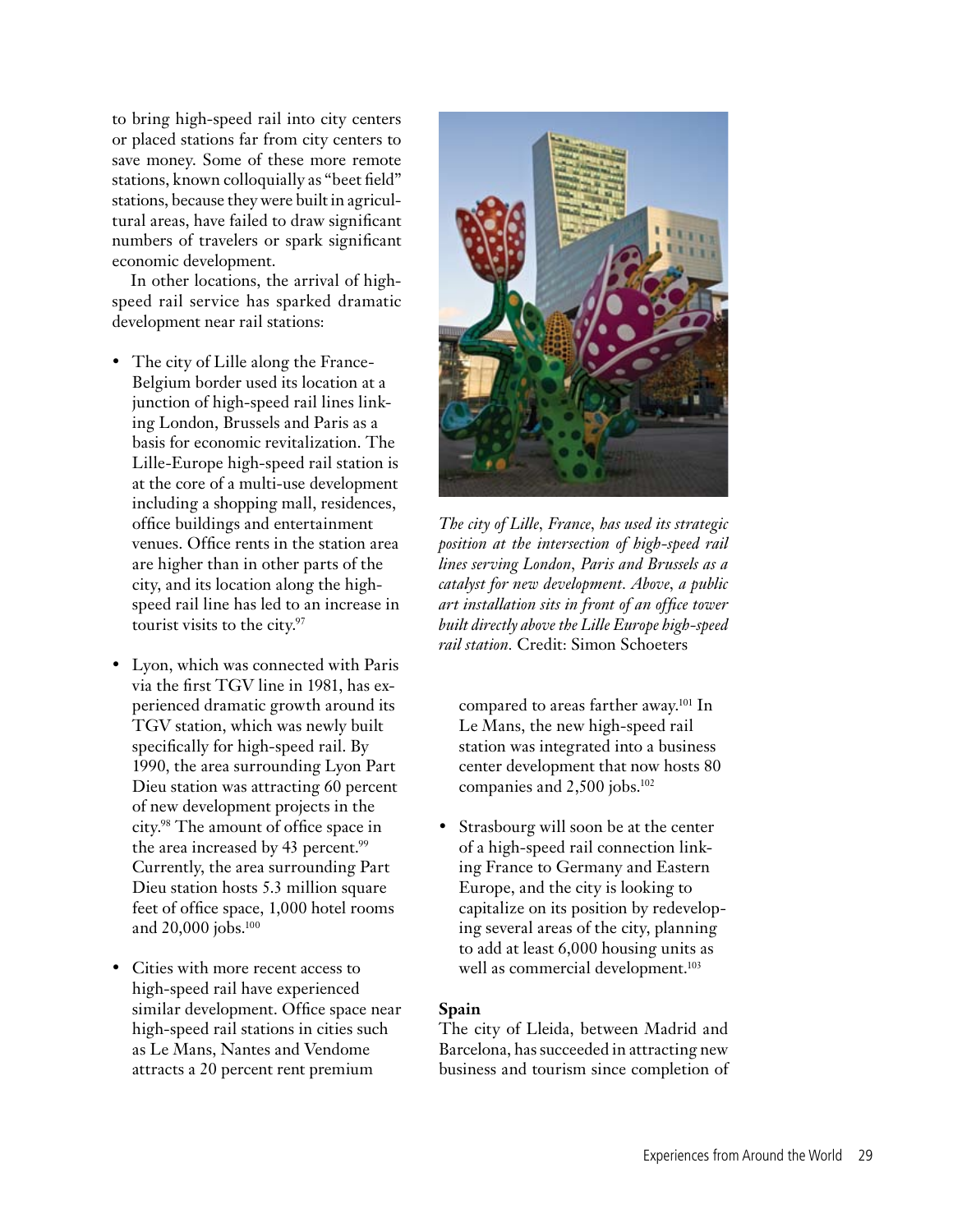the high-speed rail link between the two major cities during the mid-2000s. Lleida has experienced a 15 percent increase in tourism and has used its proximity to high-speed rail to lure investment from Microsoft and other high-tech companies.104 Provinces along the route between Madrid and Barcelona are expected to see an increase of  $\in$ 1 billion in GDP.<sup>105</sup>

Ciudad Real, a small city about an hour outside of Madrid by high-speed rail, has experienced growth as it has developed into a long-distance commuter town and regional business and university center. Recently, the city has seen the opening of a new airport linked directly to the highspeed rail line.

#### **Italy**

Anecdotal evidence suggests that the opening of a new rail station leads to a 30 to 40 percent increase in property values in the immediate area.106

#### **Great Britain**

The recent initiation of high-speed rail service between London and the English Channel creates new opportunities for



*London's rebuilt St. Pancras International Station (above) serves as the departure point for international Eurostar trains to Paris and Brussels, and is also a core element of an urban redevelopment effort that will create thousands of residential units and tens of thousands of jobs.* Credit: Matt Buck, matttbuck.irongalaxy.com

development. By 2020, for example, it is estimated that 60 million passengers per year will pass through the area of London's St. Pancras International high-speed rail station and the adjacent King's Cross station, which provides regional rail service.<sup>107</sup> The area is currently the focus of a massive redevelopment effort, which includes as many as 2,500 new homes, hotels, offices and cultural venues, with the area eventually accommodating  $30,000$  jobs.<sup>108</sup>

Meanwhile, outlying stations are also being targeted for mixed-use development. Ebbsfleet station, for example, is the anchor for development that is anticipated to add as many as 10,000 units of housing and 25,000 new jobs over the next several decades.<sup>109</sup> The high-speed rail station in Stratford will be a main entry point for visitors to the nearby Olympic Park when London hosts the summer Olympic Games in 2012. High-speed trains will whisk 25,000 visitors every hour from central London to Stratford in approximately 7 minutes.<sup>110</sup> After the games, the athletes' Olympic Village will be converted into permanent housing as part of a massive redevelopment project designed to take advantage of the area's transportation connections, including its proximity to central London via high-speed rail.

### **High-Speed Rail Has Broader Economic Benefits**

High-speed rail can spark development around train stations, but what about the economy as a whole? Traditional economic analyses of high-speed rail investments, including many analyses of high-speed rail lines abroad, focus solely on transportation benefits—for example, the amount of time and money saved by traveling via rail versus other modes. But recent research suggests that the non-transportation economic benefits of high-speed rail investments may be just as important.

High-speed rail and other transportation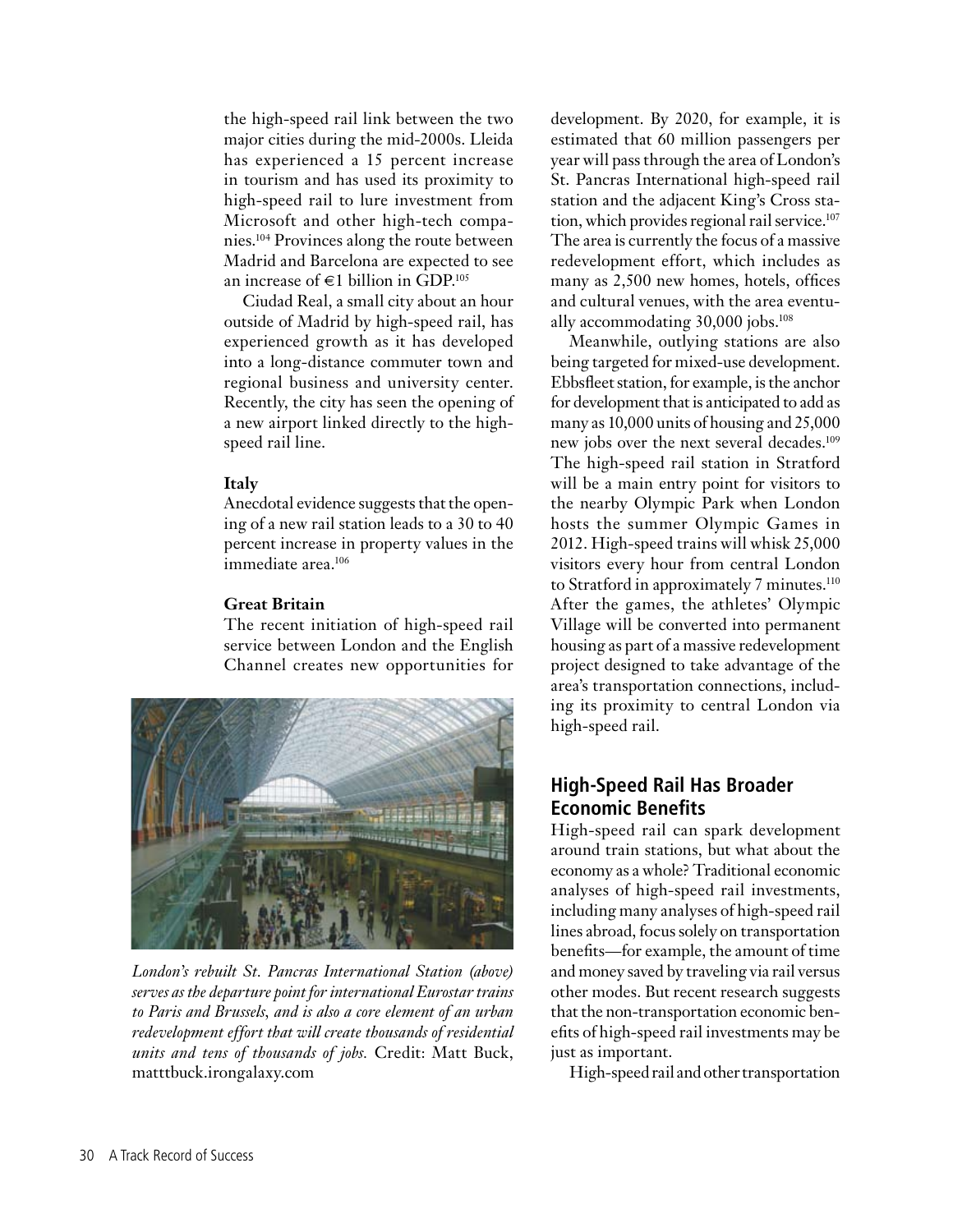investments put more people and businesses in closer connection to one another, with potentially significant gains in productivity. Economists have long studied the benefits of "agglomeration"—the gains in productivity that result from concentrations of industries or people. Economic research shows that industries benefit in many ways from locating near other, similar businesses—a phenomenon that explains the dominance of high-tech industry in Silicon Valley, the film industry in Hollywood, or vehicle manufacturing in Detroit. Similarly, some economists believe that large metropolitan areas with diverse economies are more productive than smaller cities. Studies have estimated that doubling the size of a city increases economic productivity by 3 to 8 percent.<sup>111</sup>

High-speed rail in the United States would ease connections between people and businesses. With a California highspeed rail network, for example, downtown areas of cities such as Riverside, Anaheim and Irvine will be extremely close, travel time-wise, to downtown Los Angeles (and to one another). With a Midwest high-speed rail system, St. Louis, Detroit and Cincinnati will all be within roughly four hours from Chicago—making single-day business trips between many Midwestern cities possible via rail and providing a competitive alternative to air travel.<sup>112</sup>

By easing connections between nearby urban centers, high-speed rail allows cities to tap into the collective social and economic assets of their neighbors. For instance, high-speed rail would bring the number of jobs within 90 minutes of Hartford, Ct., from 1.4 million to 7 million, and the number of people from 4.1 million to 15.5 million.113 In well-connected regions, smaller cities can take advantage of the larger markets for jobs or business opportunities in nearby metropolitan hubs without adding to problems such as sprawl or traffic congestion.

Unfortunately, it is difficult to measure the degree to which high-speed rail—as opposed to other factors—has made regions or nations more economically competitive. A few studies have determined that high-speed rail can lead to broader economic benefits in a given region or country, while more anecdotal evidence finds that high-speed rail has forged new connections among people and businesses—connections that can help spur economic growth in today's "knowledge economy."

### **Germany**

The completion of a new high-speed rail line between Frankfurt and Cologne provided new service to intermediate stations in the towns of Limburg and Montabaur, which had previously been difficult to reach. Researchers have estimated that the counties surrounding those two towns experienced a 2.7 percent increase in their gross domestic product as a result of the increased access to markets provided by high-speed rail. Interestingly, the economic growth associated with high-speed rail came *before* the line entered into service, as businesses and individuals changed their economic behavior in anticipation of the arrival of high-speed rail. Based on their results, the researchers project that every 1 percent increase in market access delivered by high-speed rail will result in a 0.27 percent increase in economic activity in a region.<sup>114</sup>

### **England**

In England, construction of the nation's first high-speed rail line, completed in 2007, is projected to lead to \$26 billion in net economic benefits over a 60-year span. Among the benefits identified in the study were "regeneration" benefits (benefits resulting from development spurred by the high-speed line), as well as agglomeration effects and changes in the labor market.<sup>115</sup>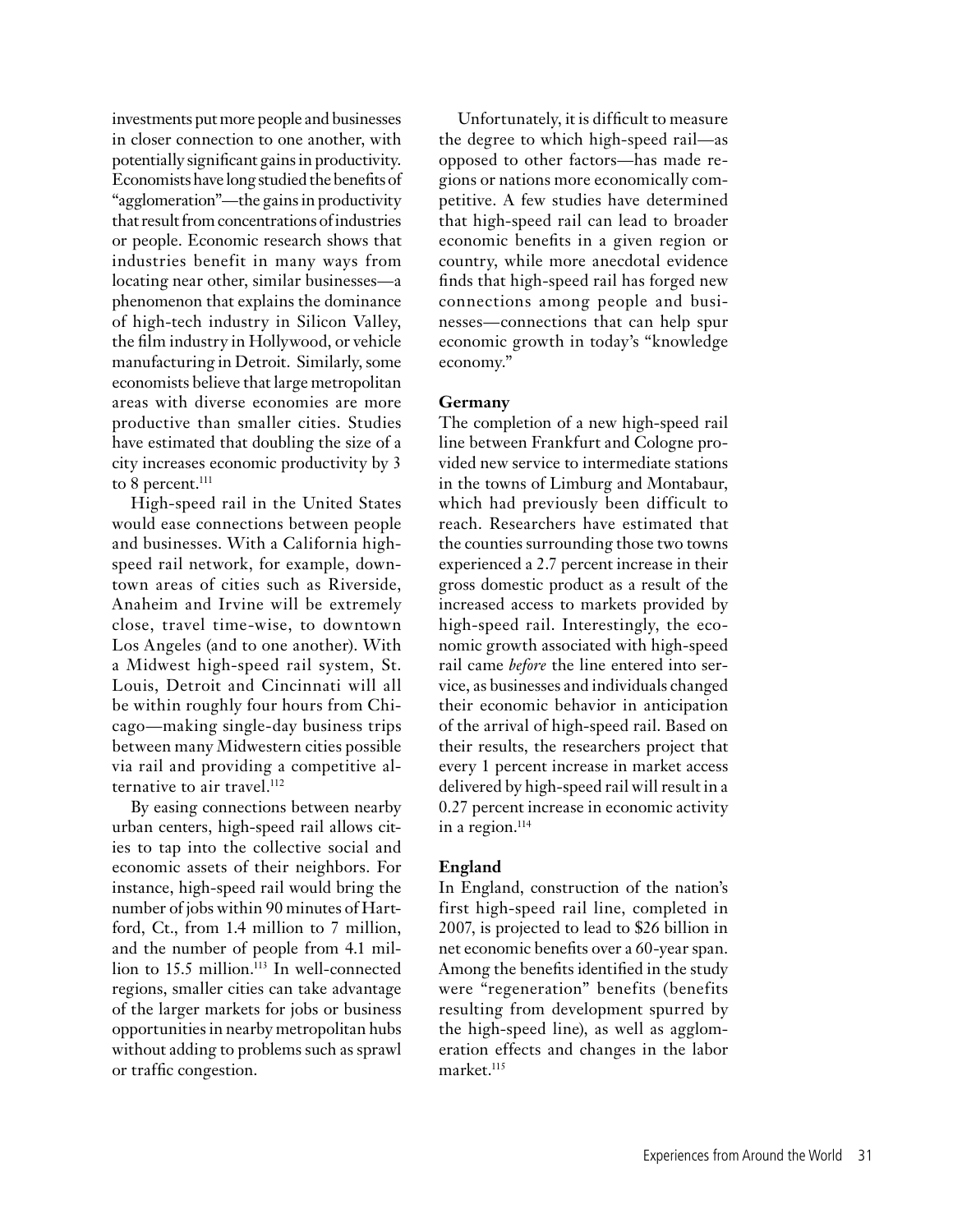#### **Japan and South Korea**

One way to get a sense of the economic impact of high-speed rail is to look at who is riding it. If a high-speed rail line is only being used by people who had previously made the same trip via other modes of transportation, its economic impact will be very limited. However, when new travelers start to use high-speed rail for business trips, tourism or commuting, it is a good signal that high-speed rail is spurring broader changes in the economy.

Korea Train eXpress (KTX) began service in 2004, linking the capital of Seoul with the coastal cities of Busan and Mokpo, and providing an alternative to travel on increasingly congested highways.

The number of one-day business trips in South Korea has increased as a result of high-speed rail.<sup>116</sup> Evidence in Japan suggests that high-speed rail has promoted the centralization of certain service industries in large cities such as Tokyo and Osaka and encouraged business trips.<sup>117</sup>

#### **France**

In France, travel along the Paris-Lyon corridor jumped dramatically following the introduction of high-speed rail service.<sup>118</sup> Nearly half of all travel between Paris and Lyon was estimated to be trips that had not occurred prior to the introduction of highspeed rail service.<sup>119</sup> Overall travel between various outlying cities and Paris increased

### High-Speed Rail and Tourism

High-speed rail has been shown to have a positive impact on tourism in several **nations.** 

- In France, the city of Nantes saw a large increase in tourism investment, with a 43 percent increase in hotel rooms in the central part of the city in the years following opening of the TGV.122 Other cities and regions in France have experienced similar effects, with new hotel developments around high-speed rail stations.<sup>123</sup>
- In England, completion of the Channel Tunnel has been shown to increase tourism to London.124
- In Japan, the arrival of high-speed rail has been linked to hotel development. In the city of Kakegawa, the opening of a new station along an existing high-speed rail line contributed to the opening of five new hotels and boosted the local economy.125

Some analysts suggest that the number of visitors isn't the only thing that changes when high-speed rail reaches a tourist destination—the type of travelers changes as well. Some research suggests that a greater share of visits are "day trips," since getting to and from tourist destinations is much easier. The resulting impact on the tourism economy is mixed—more people may visit, but fewer people stay overnight in hotels because they can more easily return to their families.156 A similar effect has been observed for business travel.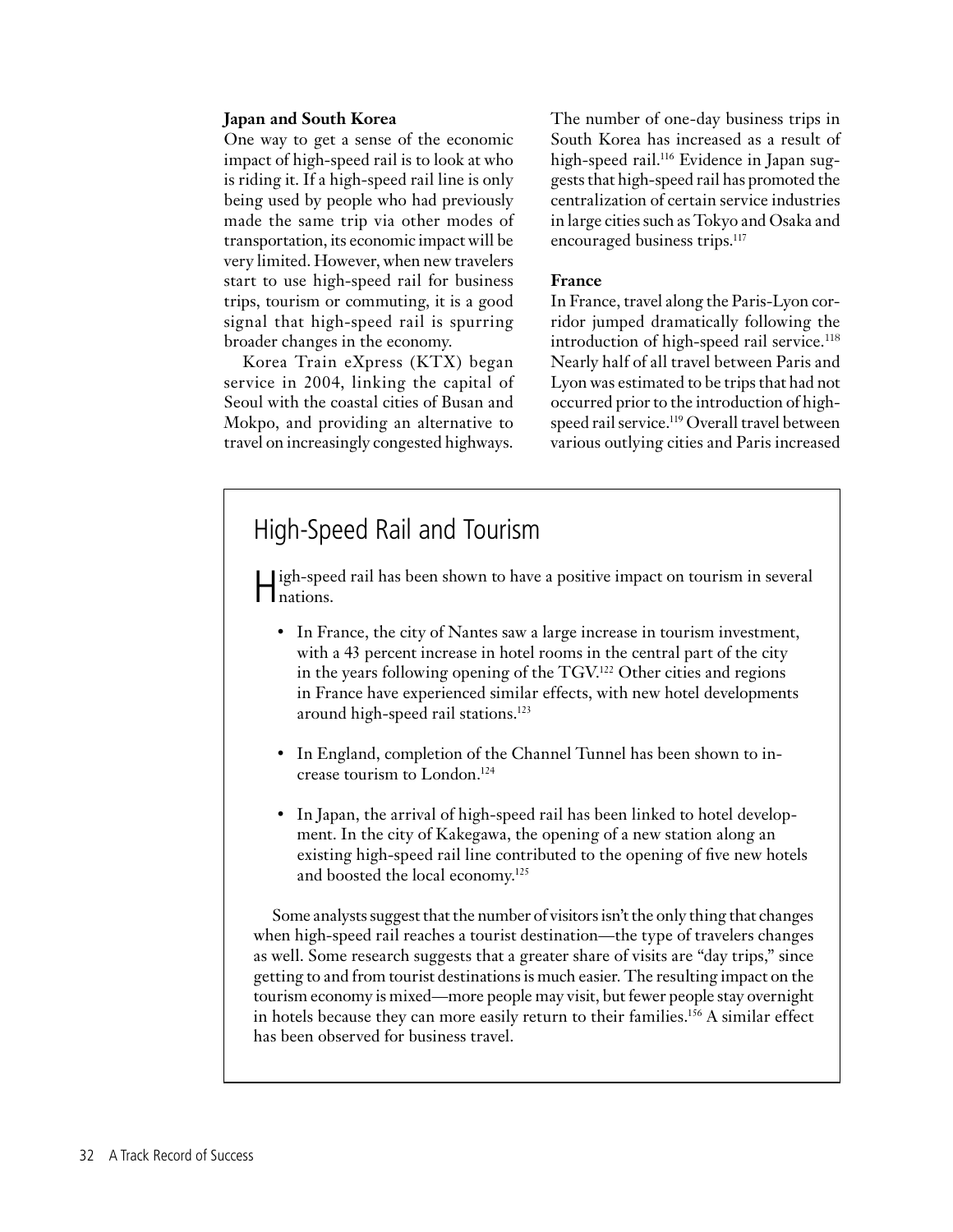significantly following connection to the TGV network, with business travel increasing on some corridors as well.<sup>120</sup>

#### **Spain**

Travel to and from Ciudad Real has boomed since the introduction of high-speed rail service from Madrid. The number of passengers traveling by rail to Ciudad Real increased to 2 million in 2005, from 135,595 passengers in 1992. An increase in overall population has accompanied this jump in traffic along the high-speed rail corridor, and the city's university has expanded both its student population and its faculty and staff. 121

### High-Speed Rail Is Often Economically Self Sufficient

As the United States moves toward the creation of a high-speed rail network at a time of extreme economic difficulty, one worry is that a high-speed rail network would be a financial albatross, requiring continuing economic subsidy from taxpayers.

The experience of high-speed rail lines around the world has good news and cautionary news for the United States. The cautionary news is that high-speed rail infrastructure rarely "pays for itself" directly, in the sense that fare revenue is sufficient to pay for the initial costs of construction. Much like other government infrastructure investments—from highways to airports to water systems—the purpose of investment in high-speed rail isn't to make a profit, but rather to lay the foundation for a vigorous economy and a high quality of life.

The good news, however, is that welldesigned high-speed rail lines around the world frequently turn an *operating* profit, meaning that they make enough money in fares to pay for their ongoing operation. In

the very best cases, high-speed rail lines have been able to completely pay off the initial cost of construction through fare revenue. And in many cases, profits from high-speed rail operations can subsidize other important, if less profitable, forms of rail service.

The experience abroad suggests that the United States can generally expect its highspeed services to pay for ongoing costs of operation, though it may take a few years for each line to achieve its full ridership potential.

### **France—TGV Paris-Lyon**

France's first high-speed rail line, the TGV service from Paris to Lyon, proved itself to be a financial success. The line turned an operating profit shortly after it was launched and paid back the cost of construction within 12 years.<sup>126</sup> In France, profitable high-speed rail service is often used to subsidize money-losing regional service, preserving broad access to passenger rail. In 2008, amidst record ridership during the worldwide spike in oil prices, the French state-owned rail company, SNCF, performed so well that it paid a dividend of \$190 million to French taxpayers.127

Despite more recent setbacks, including the economic crisis and higher track-use fees charged by the infrastructure company that owns the tracks over which the TGV must run, 80 percent of TGV services continue to break even or make money.<sup>128</sup>

#### **Japan**

The original Tokaido Shinkansen line, linking Tokyo and Osaka, has been highly profitable, paying back its construction costs within approximately a decade.<sup>129</sup> The Sanyo Shinkansen line from Osaka to Fukuoka, which opened between 1972 and 1975, delivers an operating profit to the line's owner, West Japan Railway, which has steadily been retiring debt from its acquisition of the line in 1997.130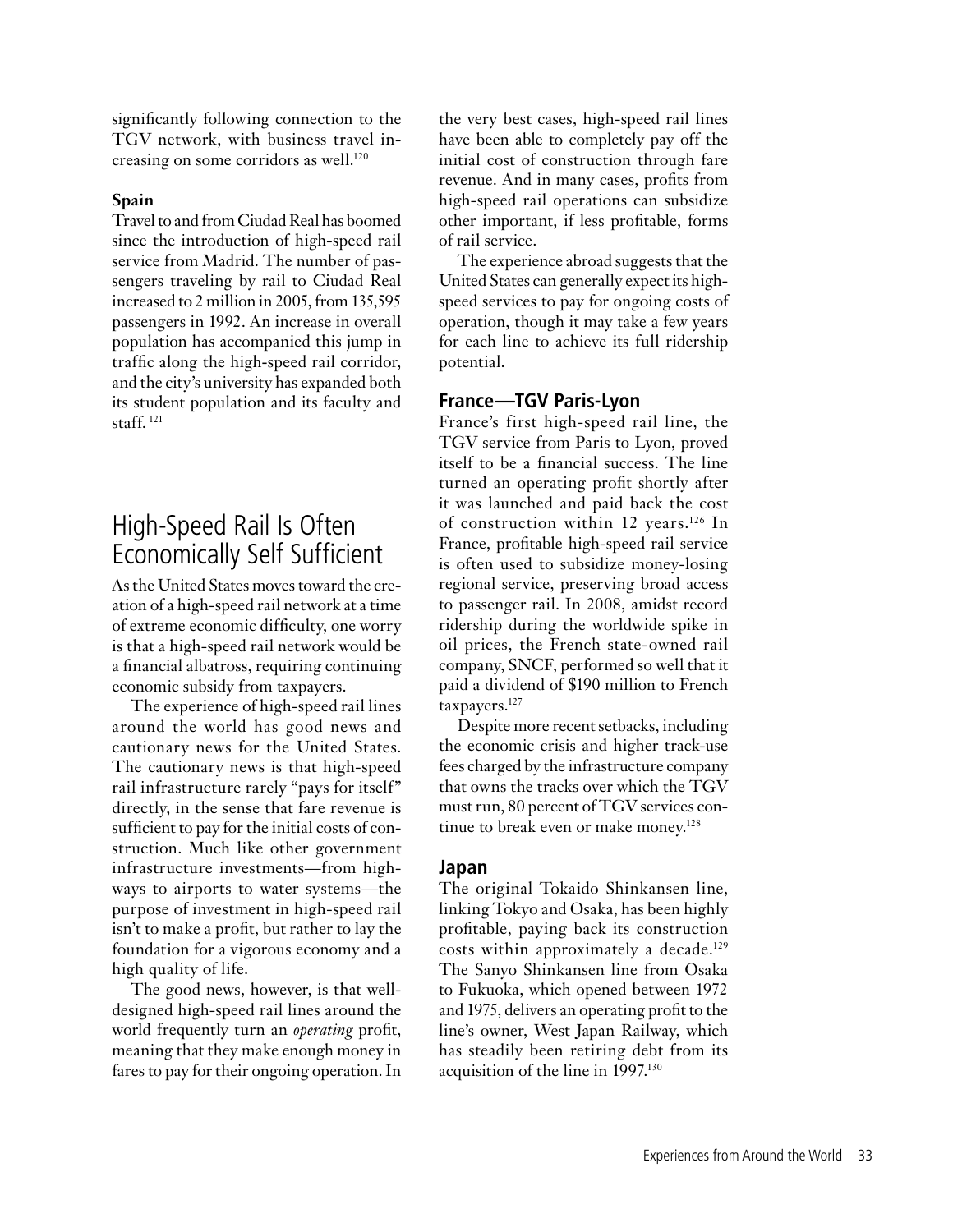### **Spain**

According to Spain's national railway, the high-speed AVE network turns an operating profit.131 In both France and Spain, the high-speed lines are the only parts of the national railway system that recover their operating costs, since the high-speed trains can carry large numbers of passengers at prices that compete with airline fares, particularly for first-class or business class seating.<sup>132</sup>

### **U.S. East Coast**

According to a recent analysis, Amtrak's Acela Express service on the Northeast Corridor turned an operating profit of \$41 per passenger, or \$220 million in 2008.133 The Acela Express succeeds financially because it provides an attractive, comfortable, and fast travel experience in a densely populated corridor, where Amtrak can charge fares that are comparable to those charged for air travel. As is the case in France and other nations, highly profitable high-speed rail service generates revenue to subsidize less-profitable routes elsewhere. Investing in more high-speed rail projects throughout the United States could improve access to existing regional services lines and transit networks.

### High-Speed Rail, Transit and Land Use

The United States faces important decisions about the future growth of its cities. It can continue to encourage sprawling forms of development that take up vast amounts of open space and commit residents to dependence on the automobile for most daily trips. Or it can encourage compact communities where most travel can be done on foot or by public transportation, reducing the nation's dependence on oil and its contribution to global warming.

High-speed rail, in and of itself, cannot change land-use patterns in the United States. In fact, high-speed rail is better understood as putting an exclamation point on whatever vision of future development that is promoted by local, state or federal government. As one study of development around French TGV stations put it: "The TGV accelerates or amplifies what are already favorable or unfavorable factors. It does not create them from nothing."134

If the United States opts to pursue a future of automobile dependence and sprawl, it can design high-speed rail systems that accelerate that vision—locating stations in undeveloped areas, with access only by automobile, and surrounding those stations with low-density bedroom neighborhoods. (Even then, high-speed rail would be a better alternative than expanding highways, which generate sprawl along their entire length, rather than only at stations located many miles apart.)

But, high-speed rail can also be used to accelerate more sustainable forms of development, creating vibrant new centers of activity and commerce, and anchoring well-planned new neighborhoods that include a walkable mix of residential and commercial uses that are well-connected to the rest of the region via public transportation.

The question of how to integrate high-speed rail into the transportation and land-use vision of a region has been important everywhere that high-speed rail lines have been built. The competitive success of high-speed rail depends on the easy accessibility of high-speed rail stations via both automobile and transit. And highspeed rail's value as an economic development tool depends on stations being well integrated into the fabric of their cities. As the United States builds its high-speed rail systems, it is important that it does so in ways that promote sustainability and facilitate mobility in its cities.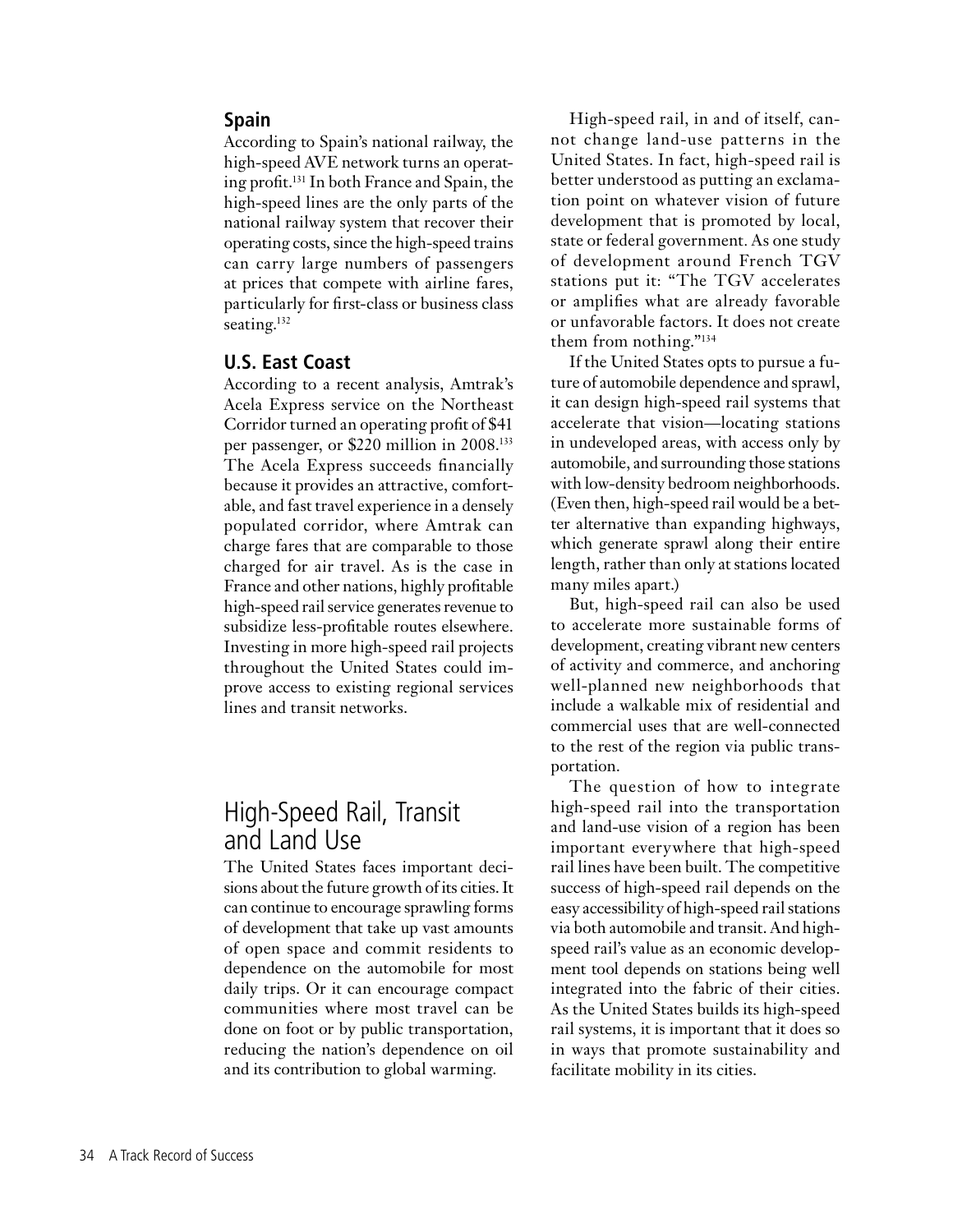### **High-Speed Rail and Local Transit**

High-speed rail's ability to compete against and complement automobile and air travel depends upon the accessibility of stations to a wide variety of travelers, both those arriving at the station via public transportation and those arriving by car. A study conducted of airport choice in the London metropolitan area found that airport accessibility is the number one factor affecting airport choice—that is, that people are more likely to fly out of the airport that is most accessible to them.135 The same dynamic is likely to hold true in the United States as residents consider whether to travel between cities by air, rail or car. For example, if it is easier and faster for Chicago travelers to get to O'Hare Airport than a high-speed rail station, and fares are similar, many will choose to fly rather than ride, minimizing the benefits resulting from investment in high-speed rail.

Nations have used a variety of tools to provide accessible high-speed rail service to the broadest possible range of travelers. Many of the principal cities in those nations—cities such as Paris, London and Tokyo—already had extensive transit systems prior to the introduction of high-speed rail. But other cities have used the arrival of high-speed rail to expand access to their transit systems and to leverage improvements in transit service. According to one study of high-speed rail in Europe: "Across mainland Europe, there is evidence of very careful integration of local/regional transport networks with high-speed rail, which means that the high-speed station should form a major interchange point."<sup>136</sup>

### **France: Expanding Trams and Regional Rail**

France has seen a dramatic expansion in the number of local light rail systems, even in relatively small cities. As of 2009, France had 20 city tram systems (similar to light rail or streetcars) in cities outside of Paris,



*Japan is one of several countries that have built high-speed rail stations in city centers, magnifying the potential of high-speed rail to promote compact, sustainable development. Above, a Japanese Shinkansen high-speed train travels through the Ginza District of Tokyo, the city's exclusive shopping district.* Credit: Steve Boland, Nelson/Nygaard Consulting Associates

nearly all of them built since 1985, and most in cities with TGV connections.<sup>137</sup>

French cities have used the arrival of the TGV to reorganize and improve transportation connections. The city of Le Mans, for example, was linked to the TGV system in 1989. The city built a new tram line in 2007, which links the TGV station with destinations within the city. Now, Le Mans is redeveloping the rail station into a multi-modal transportation hub, relocating the city's bus station to the rail hub, expanding automobile parking at the station, installing bike racks, and building a new pedestrian square.138 Research in France suggests that the degree of integration of a station into local public transportation networks has a direct, and sometimes dramatic, influence on the choices individuals make for how to access those stations, with better-integrated stations drawing a larger share of travelers to the stations via public transportation or on foot.<sup>139</sup>

In addition to providing improved local transit service, France has also invested in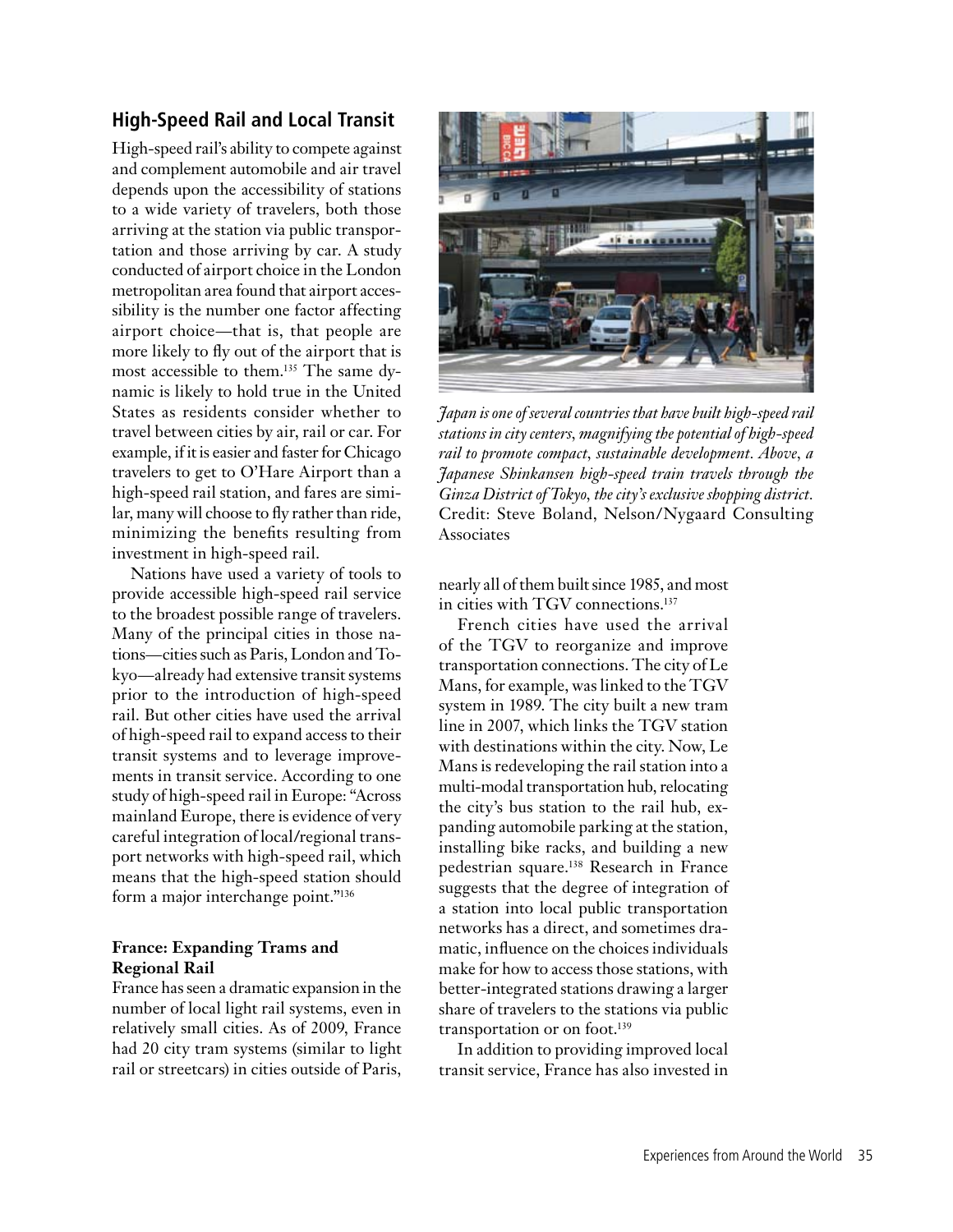

*Lyon is one of many French cities that have build new tram (streetcar) lines to connect residents of the city and provide improved access to TGV high-speed rail stations. The tram above carries passengers to Lyon's Perrache TGV station.* Credit: Marcel Marchon

improved regional rail service to bring fast, efficient rail service within the reach of a greater share of the population.140

### **Great Britain: Using High-Speed Rail to Improve Regional Service**

High-speed rail lines can also be used to improve the quality of regional commuter rail service, which plays a vital role in reducing congestion in metropolitan areas. High-speed rail investments can do this in two ways: by diverting traffic from existing rail lines, enabling them to operate more efficiently, or by creating new high-speed infrastructure that is shared by both local and intercity service.

High-speed rail systems around the world have taken both approaches—some by creating dedicated rail lines used only by high-speed trains and others by enabling the improved infrastructure of high-speed rail lines to be used by both local and regional service.

Great Britain, which saw the opening of its high-speed rail link between London and the Channel Tunnel in 2007, is using its investment in high-speed rail to improve

both commuter and freight service to the southeastern portion of the country. In late 2009, high-speed regional rail service was inaugurated in southeast England, providing 200 trains per day linking 21 stations with London's St. Pancras International station.141 Early results from "preview" service offered prior to the launch of fullfledged high-speed rail suggest that the new service will displace numerous car commutes. During the preview period, 8 percent of high-speed rail riders switched from driving.<sup>142</sup>

The new service will dramatically reduce travel times for commuters to London. The new line is also likely to be opened to freight traffic, reducing congestion on existing rail lines.

### **High-Speed Rail, Commuting and Land Use**

One concern about high-speed rail in parts of the United States is that it could contribute to further suburban sprawl, which consumes vast amounts of land and leads to increased automobile use and oil consumption. In the worst-case scenario, high-speed rail stations would be located



*Britain's new High-speed 1 line not only provides rapid intercity connections between London and Paris, but it also accommodates high-speed commuter trains serving southeastern England (above).* Credit: Matt Buck, matttbuck.irongalaxy.com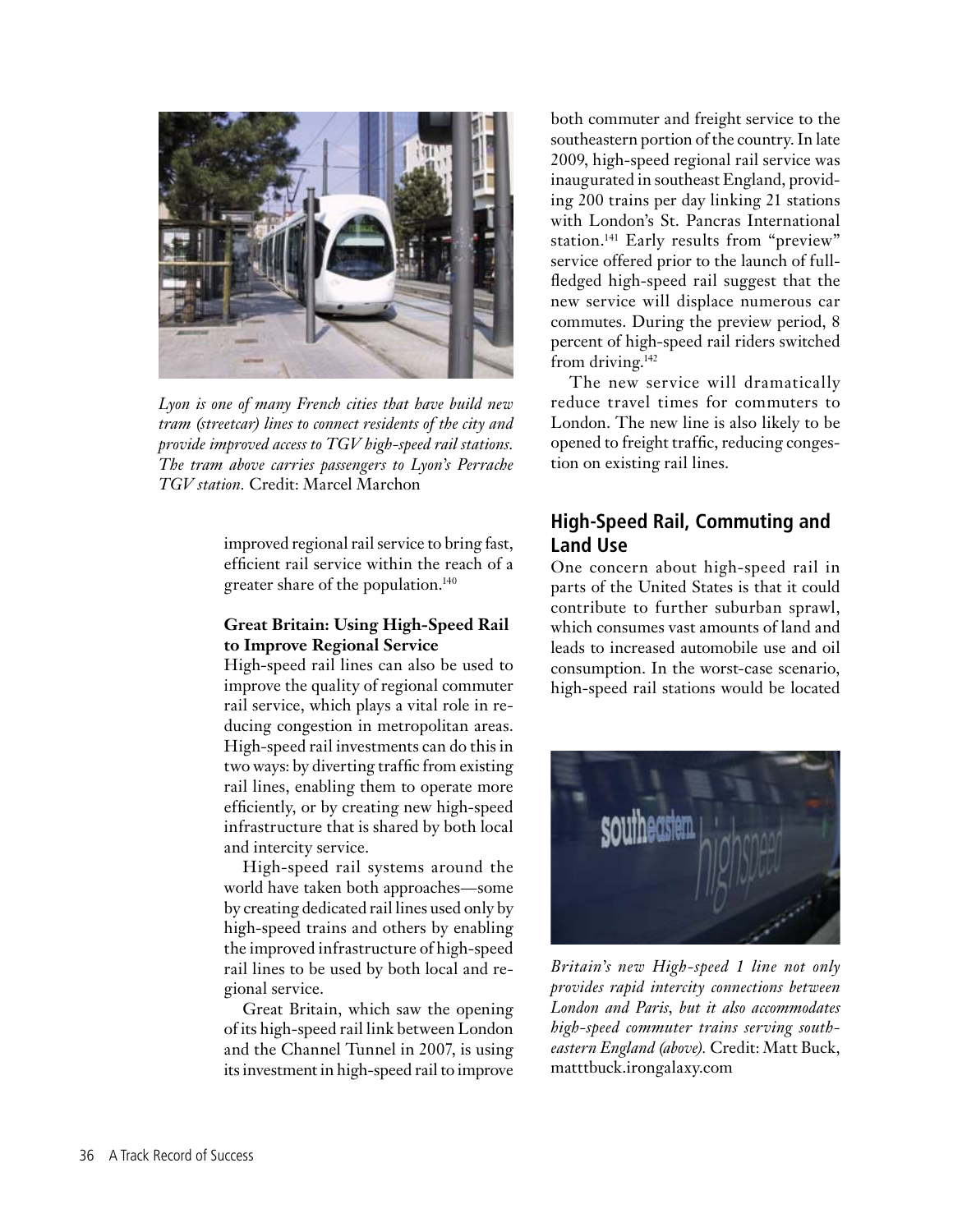in undeveloped areas, accessed primarily by car, and surrounded by low-density development.

In some ways, the experience abroad is reassuring. While there are some examples (see below) of outlying cities becoming "commuter towns" for major metropolitan areas, there is little evidence that highspeed rail has contributed to sprawl.<sup>143</sup>

In addition, high-speed rail has some characteristics that make it less likely to produce sprawl than alternative transportation options such as freeways. First, unlike freeways, which have multiple exits, often spaced a few miles apart, there will be very few access points for each of the nation's high-speed rail networks. While there are 38 exits along Interstate 4 between Orlando International Airport and Tampa, for instance, there are only five proposed stations on the high-speed rail line between the two cities.144 As a result, any new development sparked by high-speed rail is likely to be more concentrated than that created by new freeway construction. Second, depending on the pricing policy followed, commuting via high-speed rail could be expensive, and therefore out of the reach of many would-be commuters.

Indeed, to the extent that high-speed rail attracts *existing* long-distance commuters, it may actually help to address some of the problems associated with sprawl. According to the U.S. Census Bureau, 3.4 million workers now travel more than an hourand-a-half to work and back, a 95 percent jump since 1990.<sup>145</sup> There are many longdistance commuters, particularly those traveling between cities and their bedroom communities—sometimes more than 100 miles away — who could potentially switch to high-speed rail for at least part of their journeys. Evidence from around the world suggests that high-speed rail can facilitate commuting, but that commuters make up a small share of high-speed rail travelers. It will be vital for land-use planners to ensure that the arrival of new high-speed

rail service in the United States is accompanied by land-use policies that ensure sustainable development in communities with new stations.

#### **South Korea and Japan**

South Korea and Japan have both taken steps to encourage commuters to use highspeed rail via the sale of discounted passes. In South Korea, regular users of commuter passes account for 2.4 percent of total ridership on the KTX system, but for some sections of the line, the share of commuters is as high as  $37$  percent.<sup>146</sup>

In Japan, an estimated 47,000 business people and students commute using the Shinkansen high-speed rail.<sup>147</sup> While commuters make up less than 10 percent of the ridership on the Shinkansen system, the number of commuters has increased steadily over time, and the railway has added double-decker cars to accommodate demand during rush hours.<sup>148</sup>

#### **France and Spain**

In France, the existence of the TGV has led to an increase in the number of people commuting from formerly distant provincial cities and towns to the capital, Paris. In some cases, as with the cities of Le Mans and Tours, which are about an hour away from Paris by TGV, the overall number of commuters has not changed, but the nature of commuting has: whereas business commuters once would travel to Paris on Monday morning and return home on Friday, these commuters are now able to travel back and forth to their jobs daily.<sup>149</sup>

In Spain, high-speed rail has led to the growth of towns such as Ciudad Real, which was brought to within an hour of Madrid by the new rail line, and which has experienced both business growth and an increase in the number of people commuting from the city to Madrid.150 Formerly a relatively isolated town in an area of 200,000 people, Ciudad Real now serves as many high-speed rail passengers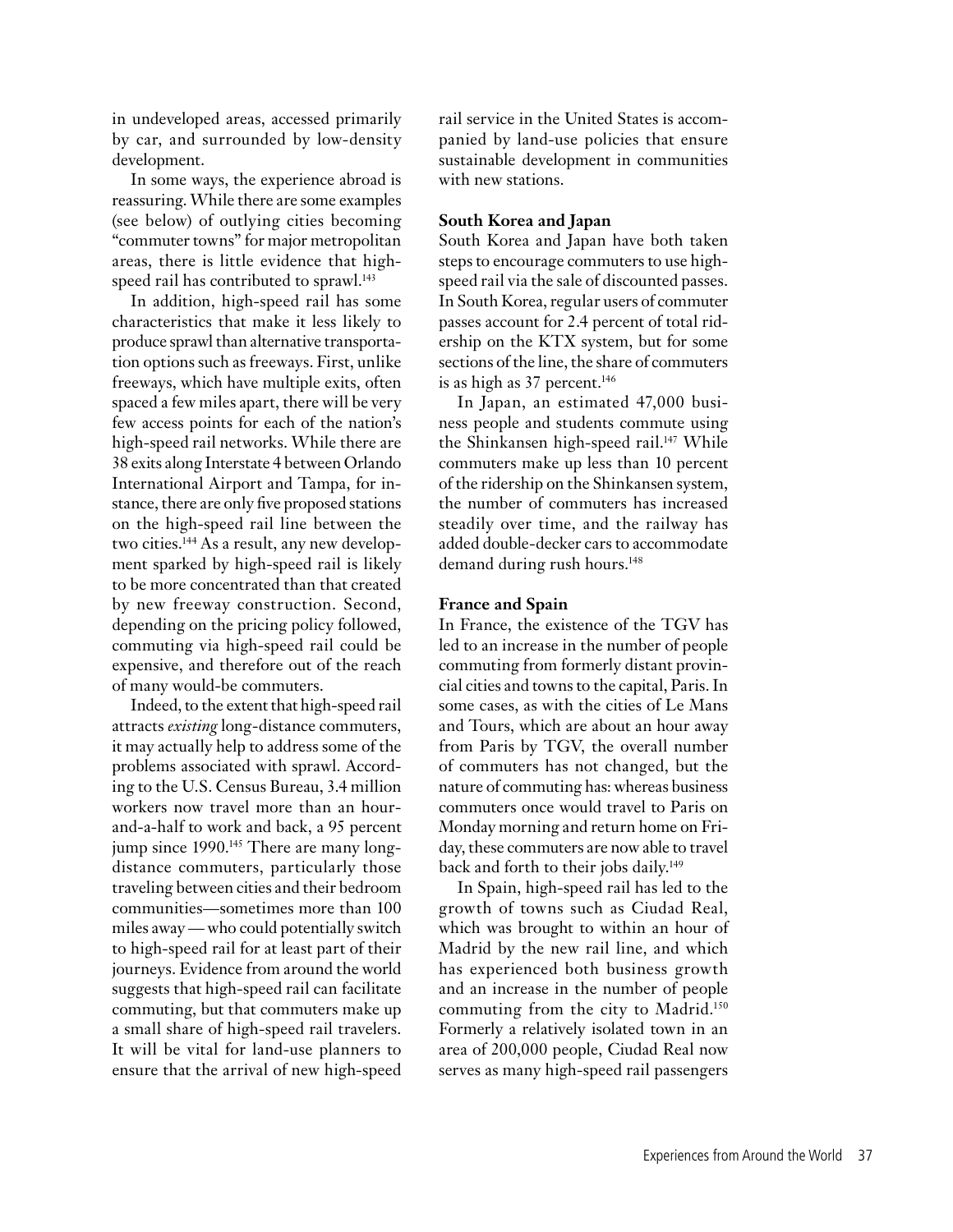as the city of Cordoba, which is five times larger.151 Ciudad Real has experienced a population increase of 15 percent over the course of the past decade, with an average of 1,000 new homes built in the city each year.152 Commuters between Ciudad Real and Madrid make up one in four travelers between the two cities, while reverse commuters from Madrid to Ciudad Real now make up one in five passengers in that direction.<sup>153</sup>

### **Great Britain**

In England, the construction of the highspeed rail link between London and the Channel Tunnel will open up new opportunities for rapid travel between the towns of southeastern England and the capital city. Because the new high-speed rail line will accommodate both international traffic and local commuter service, the potential for development near outlying stations is great.

Local and regional governments have anticipated the arrival of high-speed rail by developing detailed plans to focus growth around new rail stations, and to do so in ways that promote environmental sustainability. For example, the principles for new development near Ebbsfleet station—which is eventually expected to create 10,000 new homes and business development with 20,000 new jobs—include an emphasis on redevelopment of previously used land, expansion of public transportation, provision of open space and community facilities, and compact, mixed-use development patterns that "offer the opportunity to live and work within close proximity, reducing travel and improving quality of life."154

Creation of high-speed rail service in the United States could lead more Americans to embrace long-distance commuting, bringing new development pressures to bear on more remote, exurban areas. Highspeed rail network planners should work to ensure that proper plans are in place to ensure balanced, sustainable development of cities with high-speed rail stations, rather than the creation of new, low-density residential suburbs.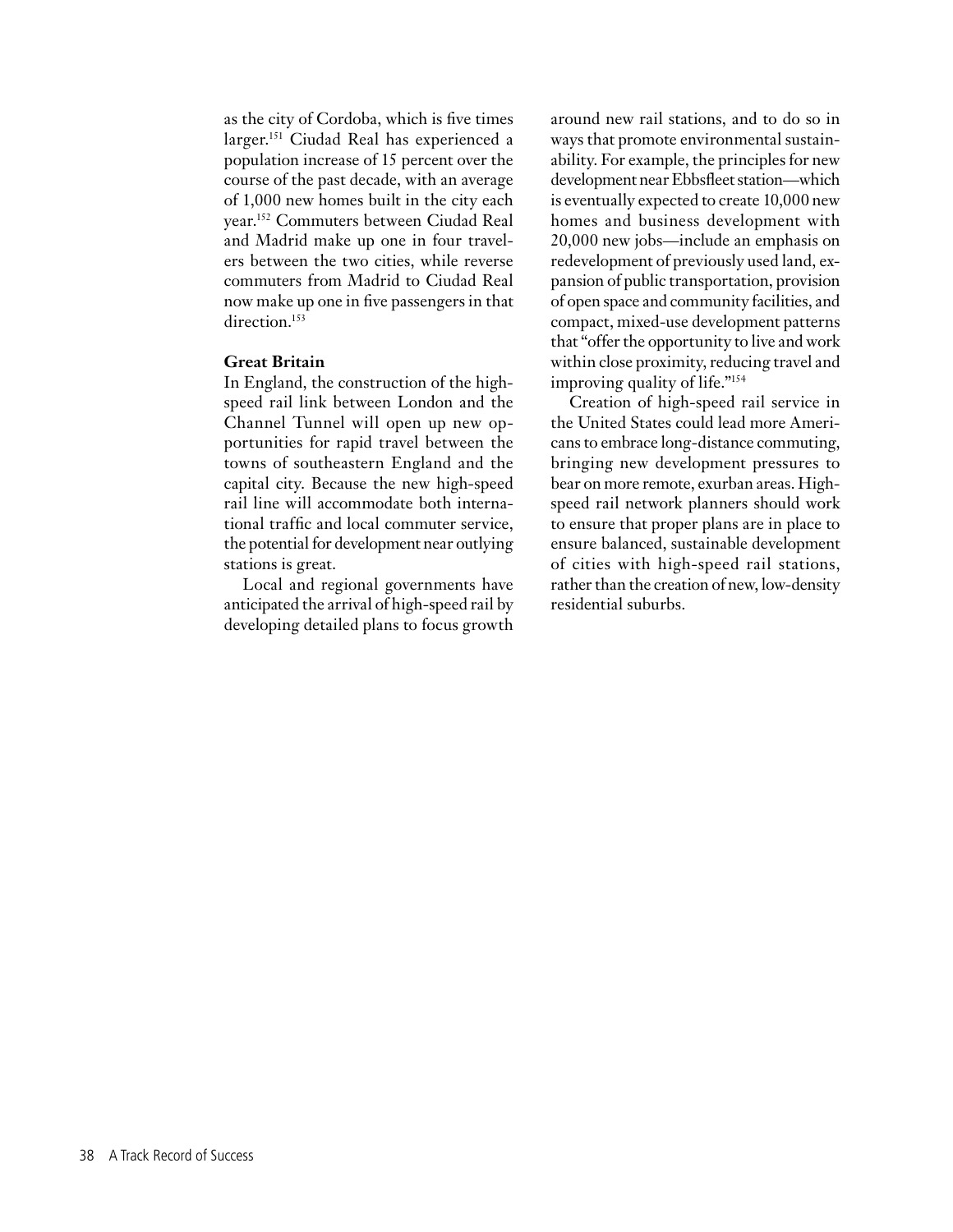## Conclusion and Recommendations

The experiences of nations around the<br>world show that the United States<br>has much to gain from investing in<br>high-speed rail, but also that the impact he experiences of nations around the world show that the United States has much to gain from investing in of high-speed rail depends upon the many decisions that will be made in upcoming months and years regarding the pace of high-speed rail development, the location of routes and stations, the construction of local transit networks, policies to guide development around those stations, and many other issues.

The following principles should guide America's investment in passenger rail to ensure that the nation can receive the same benefits delivered by high-speed rail lines in other countries.

**Build it** – Countries around the world that have invested in high-speed rail have not regretted the decision, as the continued and accelerating construction of highspeed rail lines around the world demonstrates. Following through on the nation's commitment to high-speed rail can create thousands of jobs in the near term while positioning the United States to meet the economic, transportation, energy and environmental challenges of the 21<sup>st</sup> century. The cost of inaction is great—committing the United States to more expensive airport and highway expansions, greater reliance on expensive, foreign oil, and dirtier air.

**Ensure stable, continuing funding for high-speed rail** – The federal government should endeavor to match the level of investment provided by other industrialized nations, as a share of GDP, in their rail networks. Dedicated, stable funding is critical for long-term capital planning, especially for other transportation networks and developments that will become integrated into any future high-speed rail networks. The next federal transportation bill should include a dedicated allocation of funds for passenger rail matching state investments in rail at the same ratio it did for construction of the Interstate highway system, with 90 percent federal and 10 percent local or state investment.

Funding could come from a variety of sources, including a national infrastructure bank, "value capture" mechanisms to share windfalls from increased land values near rail stations, revenues from cap-and-trade programs for carbon dioxide emissions, airport surcharges, freight container fees,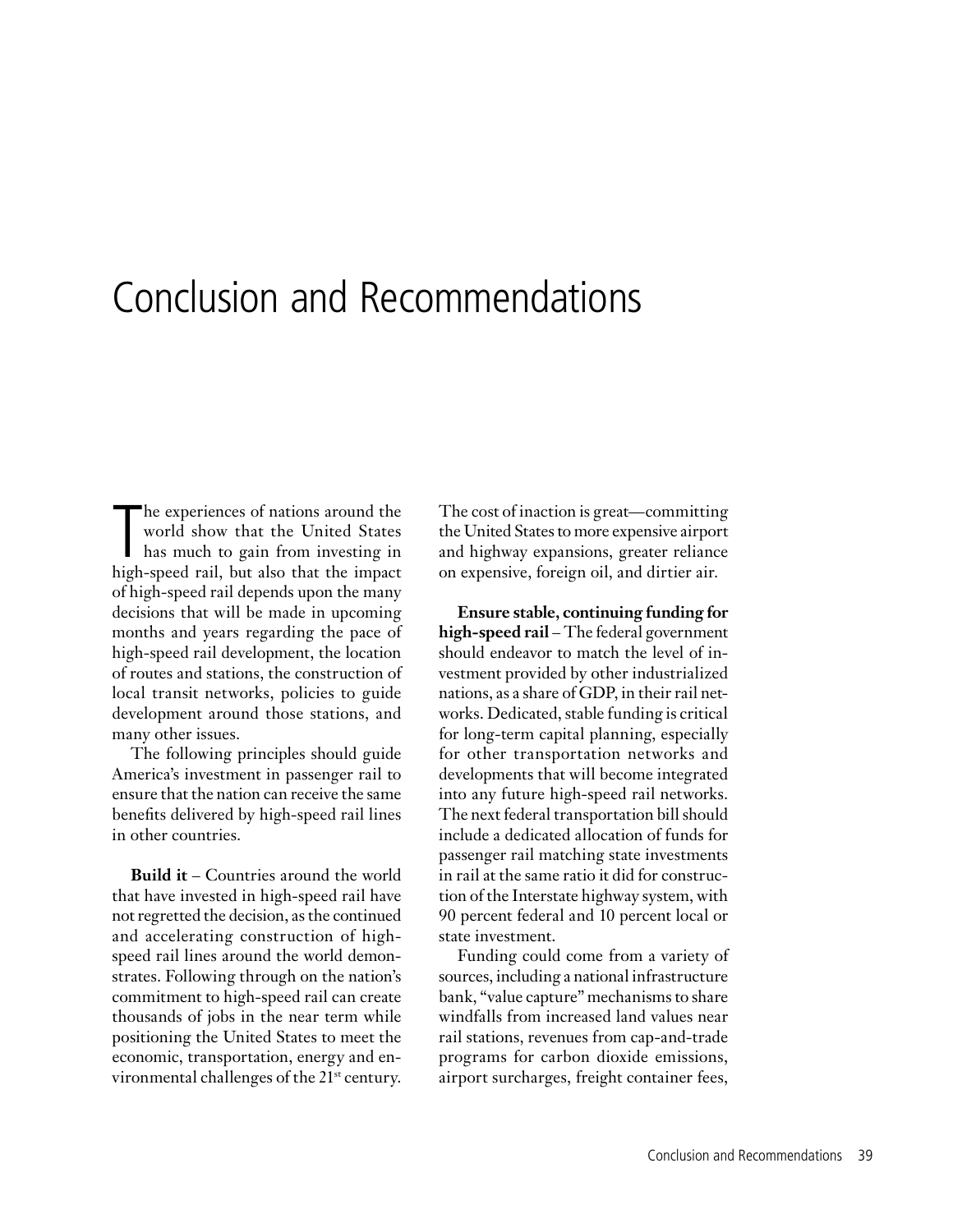or an enhanced highway trust fund augmented through higher fuel taxes or vehicle mileage fees.

**Make high-speed rail stations accessible** – The United States should ensure that high-speed rail stations are accessible via a variety of transportation modes, including automobile, public transit, bicycling and walking. While automobile accessibility is important, federal, state and local governments should follow the lead of other nations by investing in improved public transportation services, enabling more residents and visitors to get to and from high-speed rail stations without a car. Stations should also be located in areas that support transit-oriented development in existing centers of commerce and population. Development of rail stations in existing downtowns or at intermodal terminals (such as airports) should be preferred over new "green field" development or "parkand-ride" style station areas.

**Use high-speed rail to focus future development, not create sprawl** – Locating high-speed rail stations in city centers, as opposed to outlying areas, and planning for intensive commercial and residential development near stations are the best ways to ensure that high-speed rail delivers on its promise of reducing automobile congestion, curbing sprawl and enhancing the nation's economy and quality of life. Communities receiving high-speed rail stations have the obligation to adopt land-use and economic development plans that contribute to a future of sustainable development for each region.

**Integrate high-speed rail with improvements to commuter and freight rail** – Many nations with high-speed rail systems are using those investments to drive simultaneous improvements in regional or commuter rail and in freight transportation. The United States should work with

commuter rail providers to ensure that the high-speed rail services complement, rather than duplicate, commuter rail services. In addition, the possibility of allowing freight service on dedicated high-speed rail lines at night, as is the practice in some other nations with high-speed rail, should be examined. Since many of the new high-speed rail lines in the United States will operate on existing rights of way owned by freight railroads, smart investments in track and infrastructure improvements could result in making freight rail a more attractive alternative for shippers—an improvement that would magnify the environmental, energy and congestion relief benefits of those investments.

**Encourage private investment, but with strong public protections** – The private sector will play a central role in building out the nation's passenger rail system by bringing necessary capital and experience to the project of building the rails, trains, stations and other pieces of infrastructure that make up a high-speed rail network.

However, private contracts must make sense for the long-term public interest, not just act as a way to generate short-term infusions of cash. Public authorities must retain the right to make key decisions about the rail system, including fares and operations. Governments should not make promises to private sector entities that constrain the government's ability to improve service on "competing" routes or to otherwise act in the public interest.

Perhaps the most important source of tension between public and private sectors regards the ownership and use of rightof-way for high-speed rail lines. Ideally, new high-speed rail lines would run along publicly owned rights-of-way, in the same manner as highways and runways.

However, in cases where expanding or improving existing freight rail tracks will be more cost-effective than laying new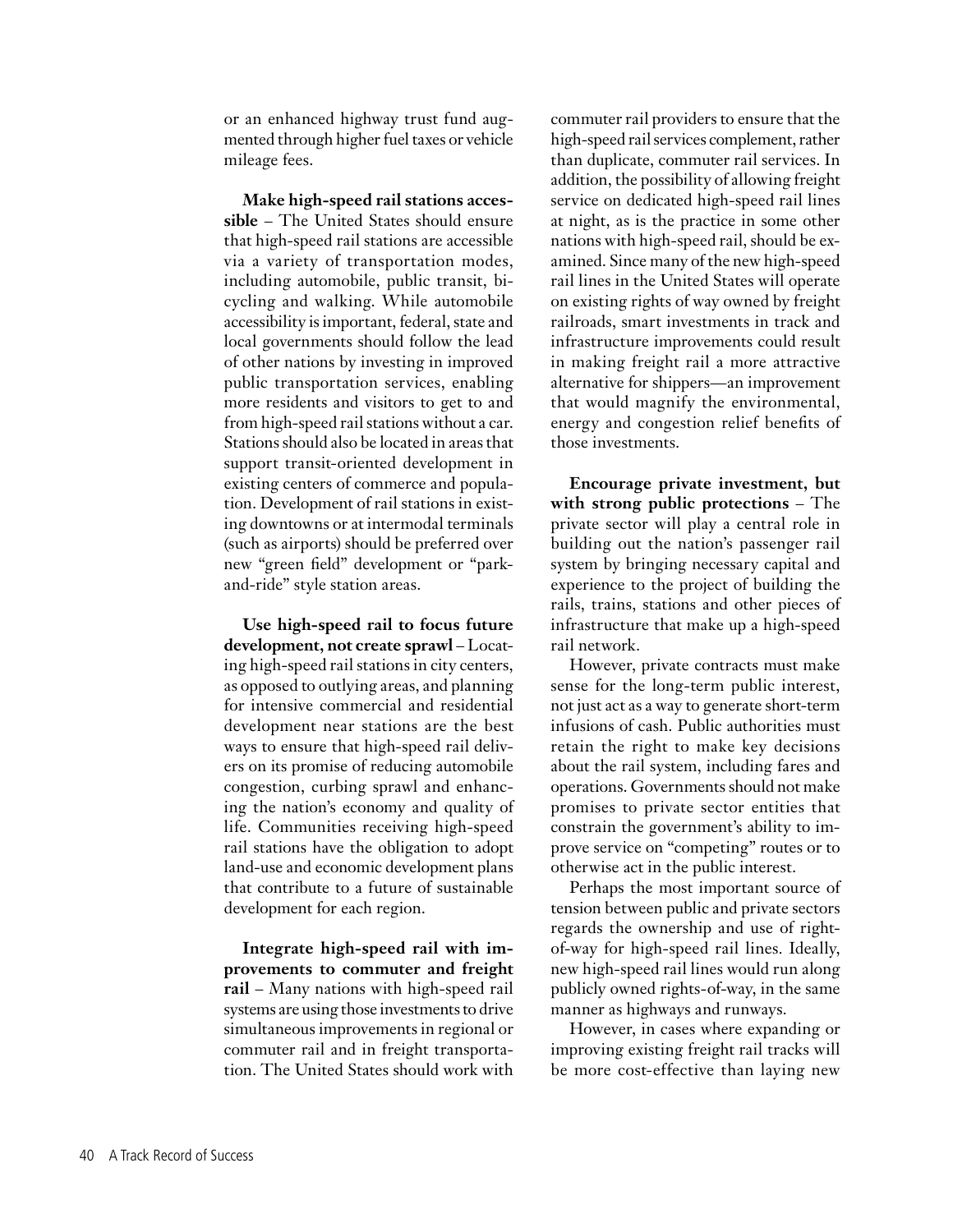tracks, federal investment should be used as leverage to ensure that the passenger rail is given sufficient priority on freight tracks. Freight rail companies accepting public funds for high-speed rail projects should be held accountable for on-time performance and schedule reliability. The standards proposed in 2010 (and later withdrawn) by the Federal Railroad Administration, which would have held freight railroads accountable for the performance of passenger rail operations on their tracks, represented the right idea, though future standards should be developed in consultation with freight rail companies to ensure an outcome that best serves the needs of both passenger and freight rail service.

All documents related to private participation should be public record; important documents should be promptly posted online for easy accessibility; and only minimal information should be considered proprietary, such as bank account numbers.

**Keep clear lines of accountability** – Clear criteria for funding all high-speed rail projects must be established in order to ensure that taxpayer money is focused on the most important projects. All funding, whether it be for "bullet train" projects or for incremental improvements in existing service, should be based on the project's long-term ridership potential, its ability to generate economic development, its capacity to offer alternatives to congested highways and airports, and the degree to which cities along the line are able to maximize the impact of rail service through compact development patterns near train stations and robust local public transportation networks.

**Guarantee transparency** – A federal program of investment in passenger rail should include unprecedented levels of transparency regarding how projects are evaluated, how decisions are made, and how funds are allocated and spent. Transparency efforts should foster close public scrutiny, including prompt disclosure of and searchable access to performance data, budgets, bids, route choices and conflict-of-interest statements. Programs should be audited annually and overseen by an independently governed and financed public body with subpoena power. Private partners should disclose at least as much information about their publicly subsidized operations as public entities. All audits should be posted publicly and all board meetings should be public meetings. Public agencies and private contractors should be held accountable for delivering projects on time and within budget. Private contracts should be subject to clawback provisions that recapture public funds in the event of underperformance.

**Make it green** – To ensure that highspeed rail delivers the maximum environmental benefits, each project should ensure that trains used on the line are as energy efficient as possible and explore opportunities to power high-speed trains with renewable energy. In some cases, diesel trains will be the most cost-effective short-term option to get high-quality passenger rail service up and running, but electrification of the system—and powering that system with renewable energy—should be the longterm goal. Decision-makers responsible for each project should also seek to minimize global warming pollution associated with construction, as well as other constructionrelated environmental impacts.

**Set standards** – The federal government should play a central role in developing standards for high-speed rail technology and infrastructure in an effort to reduce the cost of high-speed rail, improve replicability of successful projects, and maximize the efficiency of manufacturers. In order to facilitate the expansion of their high-speed rail systems, governments in Europe and Asia standardized the equipment used in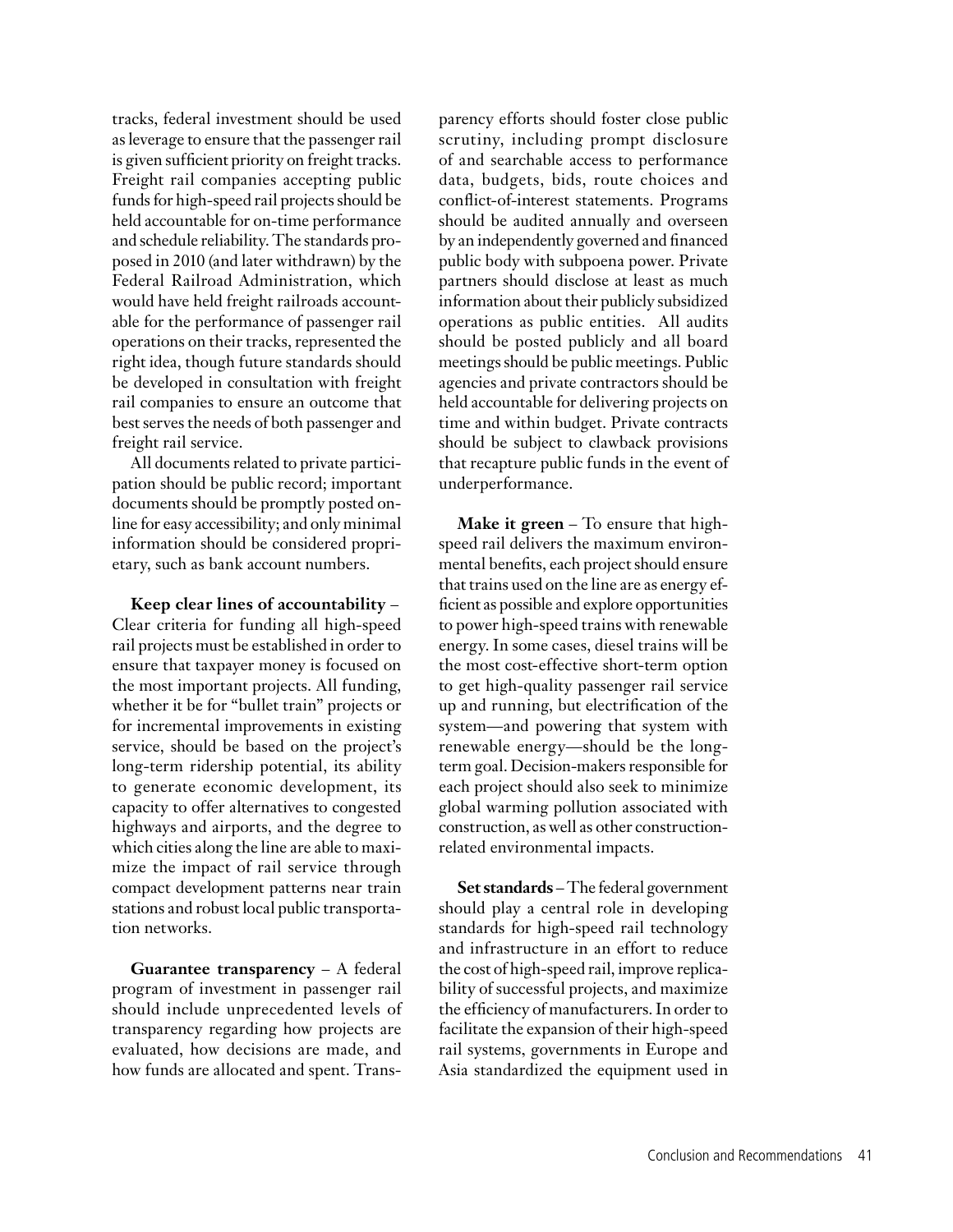construction and operation of the lines. The Shinkansen and TGV systems, for example, are homogenous in their design features and mechanical systems, allowing them to operate efficiently on a national scale. Indeed, European policy-makers have recently been moving toward making the national rail systems on the continent interoperable so as to enable competition across national borders.155 Ideally, the federal government would set technological standards for projects receiving federal funding that are specific enough to allow for the development of economies of scale, yet broad enough to allow for competition among various potential suppliers.

**Encourage cooperation among states** – Federal funding policies should reward states that enter into and abide by compacts with neighboring states to conduct joint projects, synchronize route schedules, and coordinate response to operational problems. Interstate cooperation is critical, particularly in cases in which investments in rail infrastructure in one state primarily benefit residents of a neighboring state.

**Encourage domestic manufacturing** – Construction of high-speed rail represents a golden opportunity to rebuild the nation's manufacturing base. The United States already has a well-established railroad equipment manufacturing industry, but those manufacturers are focused solely on the production of diesel locomotives and

freight cars. The single most important step the federal government can take to build a domestic passenger rail manufacturing base is to commit adequate funding to high-speed rail over the long term.

Federal policy should seek to expand the capacity of American companies to produce high-speed rail systems and components by negotiating technology transfer agreements and investing in research and development. High-speed rail funding should also be used to help support a strong domestic supply chain for high-speed rail components.

The government should also explore ways to encourage conversion of idle domestic manufacturing capacity and retrain idled manufacturing workers for jobs in the passenger rail industry.

**Articulate a vision and measure progress** – Finally, the nation needs to articulate a vision for the future of America's rail network and measure progress toward the achievement of that vision. The Obama administration's efforts begin fleshing out a vision for high-speed rail in America, but a fully developed vision would include a compelling national goal. Once such a goal has been articulated, the federal government should measure progress toward it, so that the public can gauge the success of the effort. An ambitious but fully achievable and desirable goal would be to link all major cities within 500 miles of one another with high-speed rail by mid-century.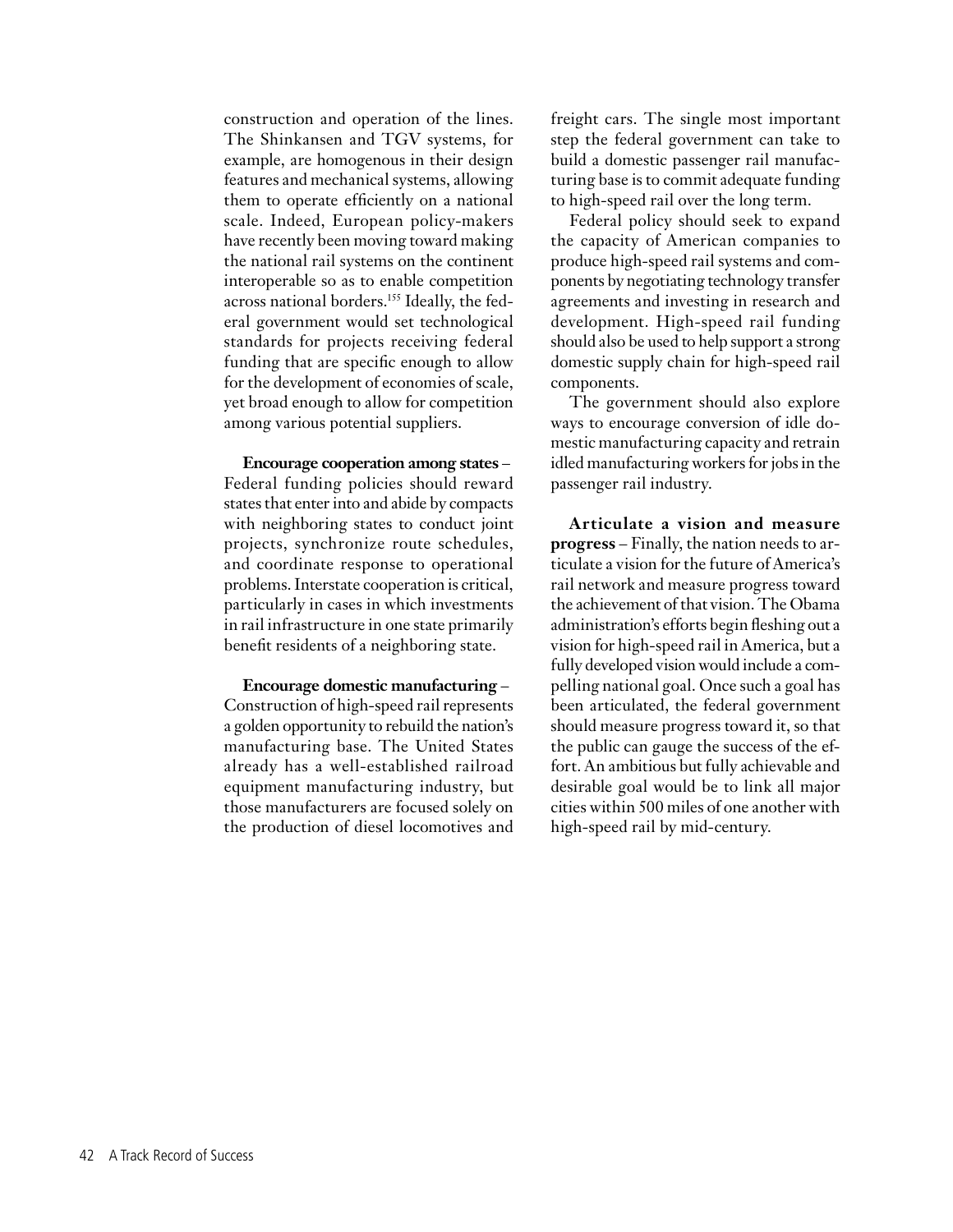## **Notes**

1 U.S. Government Accountability Office*, High-Speed Rail: Learning from Service Start-Ups, Prospects for Investment, and Federal Oversight Plans,* June 2010*.*

2 Adie Tomer and Robert Puentes, The Brookings Institution, *Expect Delays: An Analysis of Air Travel Trends in the United States,* October 2009.

- 3 Ibid.
- 4 Ibid.
- 5 Ibid.
- 6 Ibid.
- 7 Ibid.

8 MVV Consulting and Tractebel Engineering, *European High-Speed Rail – An Easy Way to Connect* (French), 3 June 2009. Based on average of several aircraft.

9 Ibid.

10 Tim Neville, Swiss Broadcasting Corporation, "Volcano in Iceland Means Boom for Some Swiss Businesses," *swissinfo. ch,* 19 April 2010.

11 Eurostar Group, Ltd., *Eurostar to Make 30,000 Seats Available at a Special Price of £89 to Help Stranded Passengers* (press release), 19 April 2010.

12 U.K. Department for Transport, *The Need for a Channel Tunnel Rail Link*, downloaded from

www.dft.gov.uk/pgr/rail/pi/ctrl/theneedforachanneltunnelrailli1, 5 March 2010.

13 Lord Andrew Adonis, U.K. Secretary of State for Transport, *Lessons of High-speed One*, speech delivered to University of Kent at Canterbury, 30 January 2009.

14 European Commission, *Eurostat Database: Air Passenger Transport Between the Main Airports of the United Kingdom and Their Main Partner Airports*, downloaded from epp. eurostat.ec.europa.eu, 25 January 2010.

15 Tom Chesshyre, "A Guide to Eurostar and St. Pancras," *Times of London*, 13 October 2007.

16 Alan Hay, Kate Meredith and Roger Vickerman, Center for European, Regional and Transport Economics, University of Kent, *The Impact of the Channel Tunnel on Kent: Summary Report*, September 2004.

17 European Commission, *Eurostat Database: Air Passenger Transport Between the Main Airports of the United Kingdom and Their Main Partner Airports*, downloaded from epp. eurostat.ec.europa.eu, 25 January 2010.

18 Conservatives and Liberal Democrats (UK), *Conservative Liberal Democrat Coalition Negotiations Agreements Reached*, 11 May 2010.

19 European Commission, *Eurostat Database: Air Passenger Transport Between the Main Airports of the United Kingdom and Their Main*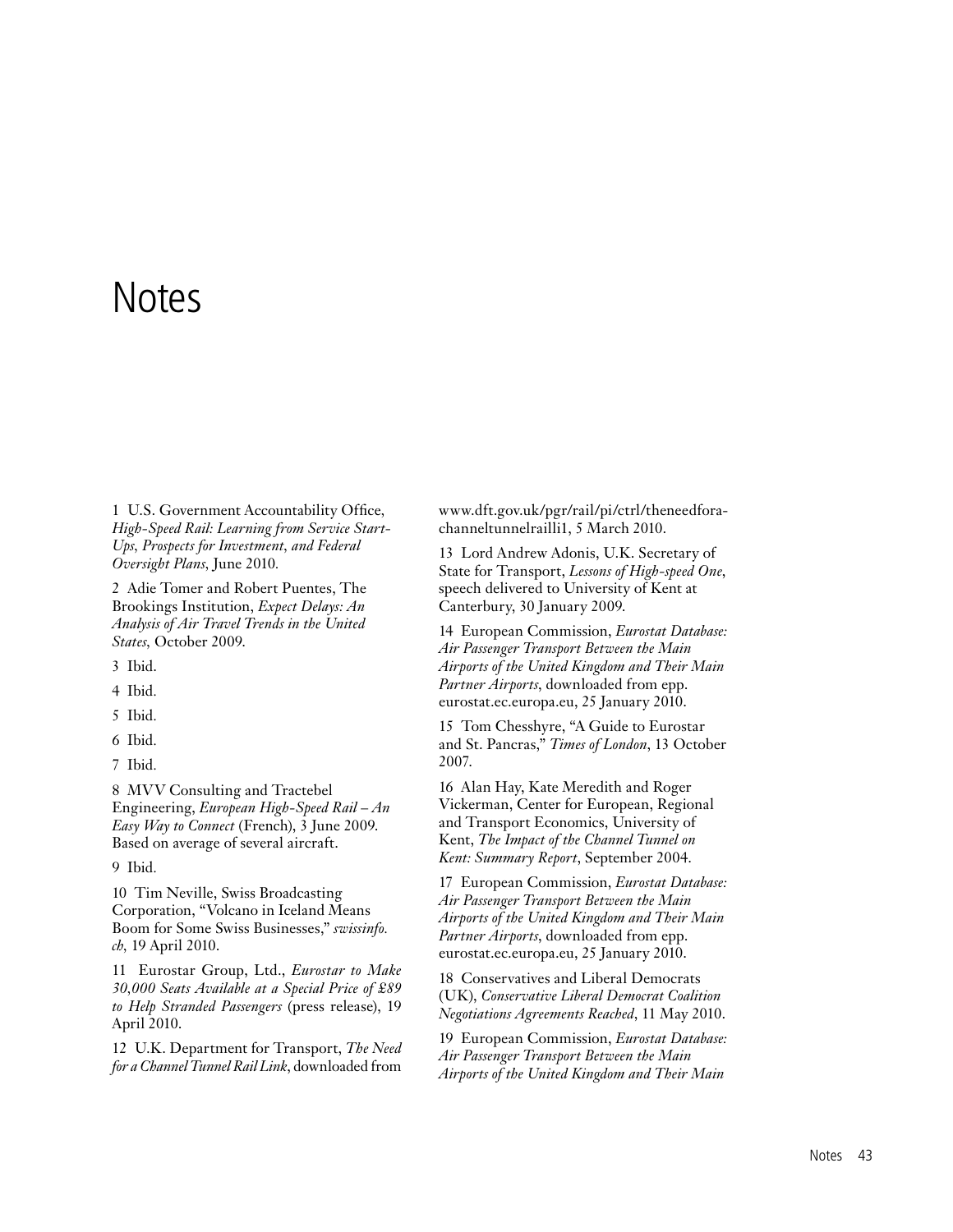*Partner Airports*, downloaded from epp. eurostat.ec.europa.eu, 27 September 2010.

20 Chris Nash, Network Rail, *High-speed Rail Investment: An Overview of the Literature*, undated.

21 Steer Davies Gleeve, *Air and Rail Competition and Complementarity*, prepared for the European Commission, August 2006.

22 Dan Milmo, "Auf Wiedersehen Jet: London to Frankfurt by Train," *The Guardian*, 19 September 2010.

23 Elisabeth Rosenthal, "High-Speed Rail Gains Traction in Spain," *New York Times*, 15 March 2010.

24 European Commission, *Eurostat: Top 20 Airport Pairs Within the EU-27 in 2007*, downloaded from epp.eurostat.ec.europa.eu, 5 March 2010.

25 Conventional rail: Steer Davies Gleeve, *High-speed Rail: International Comparisons, prepared for Commission for Integrated Transport*, February 2004: Car: Based on trip time of 5:45 between Madrid-Puerta de Atocha and Barcelona Sants rail stations from Deutche Bahn, *Travel Service: Advanced Search Options*, downloaded from reiseauskunft.bahn.de/bin/ query.exe/en?rt=1&, 5 March 2010.

26 European Commission, *Eurostat Database: Air Passenger Transport Between the Main Airports of Spain and Their Main Partner Airports*, downloaded from epp.eurostat. ec.europa.eu, 28 September 2010.

27 Elisabeth Rosenthal, "High-Speed Rail Gains Traction in Spain," *New York Times*, 15 March 2010.

28 European Commission, *Eurostat Database: Air Passenger Transport Between the Main Airports of Spain and Their Main Partner Airports*, downloaded from epp.eurostat. ec.europa.eu, 28 September 2010.

29 See note 21.

30 Kate Connolly, "High-Speed Rail in Germany: Intercity Planes are Grounded by Faster Trains," *The Guardian*, 5 August 2009.

31 Katsuhiro Yamaguchi and Kiyoshi Yamasaki, *High-Speed Inter-city Transport System in Japan: Past, Present and Future*, Organization for Economic Cooperation and Development, November 2009.

32 Ibid.

33 Reinhart Clever, *Airport and Station Accessibility as a Determinant of Mode Choice* (dissertation), 2006.

34 Chris Nash, OECD/International Transport Forum Joint Transport Research Centre, *When to Invest in High-Speed Rail Links and Networks?*, December2009.

35 Terry Gourvish, hs2, *The High-Speed Rail Revolution: History and Prospects*, undated.

36 SJ AB, *SJ AB Annual Report 2009*, 2010, and SJ AB, *SJ AB Annual Report 2001*, 2002.

37 SJ AB, *SJ AB Annual Report 2009*, 2010.

38 Amtrak, *A Vision for High-Speed Rail in the Northeast Corridor*, September 2010.

39 Amtrak, *An Interim Assessment of Achieving Improved Trip Times on the Northeast Corridor*, 21 October 2009.

40 Amtrak, *Amtrak Sets New Ridership Record, Thanks Passengers for Taking the Train*  (press release), 11 October 2010.

41 See note 21.

42 J.P. Widmer and C. Hidber, *Effects of Rail Stations at Airports in Europe*, November 1999.

43 "International Rail Has Arrived," *Passenger Train Journal,* January 1991.

44 Andreas Eichinger and Andreas Knorr, "Potential and Limitations of Air-Rail Links: A Short Overview," *Aerlines Magazine* 30.

45 Amtrak, *Amtrak Fact Sheet: Fiscal Year 2009: Maryland*, downloaded from www.amtrak. com/pdf/factsheets/MARYLAND09.pdf, 9 March 2010; Amtrak, *Amtrak Fact Sheet: Fiscal Year 2009: New Jersey*, downloaded from www. amtrak.com/pdf/factsheets/NEWJERSEY09. pdf, 9 March 2010.

46 Calculation assumes an eight hour day, five days per week, for 50 weeks out of the year. "Alabama": U.S. Department of Commerce, Bureau of Labor Statistics, *Civilian Labor Force and Unemployment by State and Selected Area, Seasonally Adjusted*, 21 September 2010.

47 David Schrank and Tim Lomax, *Texas Transportation Institute, Urban Mobility Report 2009*, June 2009.

48 Steer Davies Gleeve, *High-speed Rail: International Comparisons,* prepared for Commission for Integrated Transport,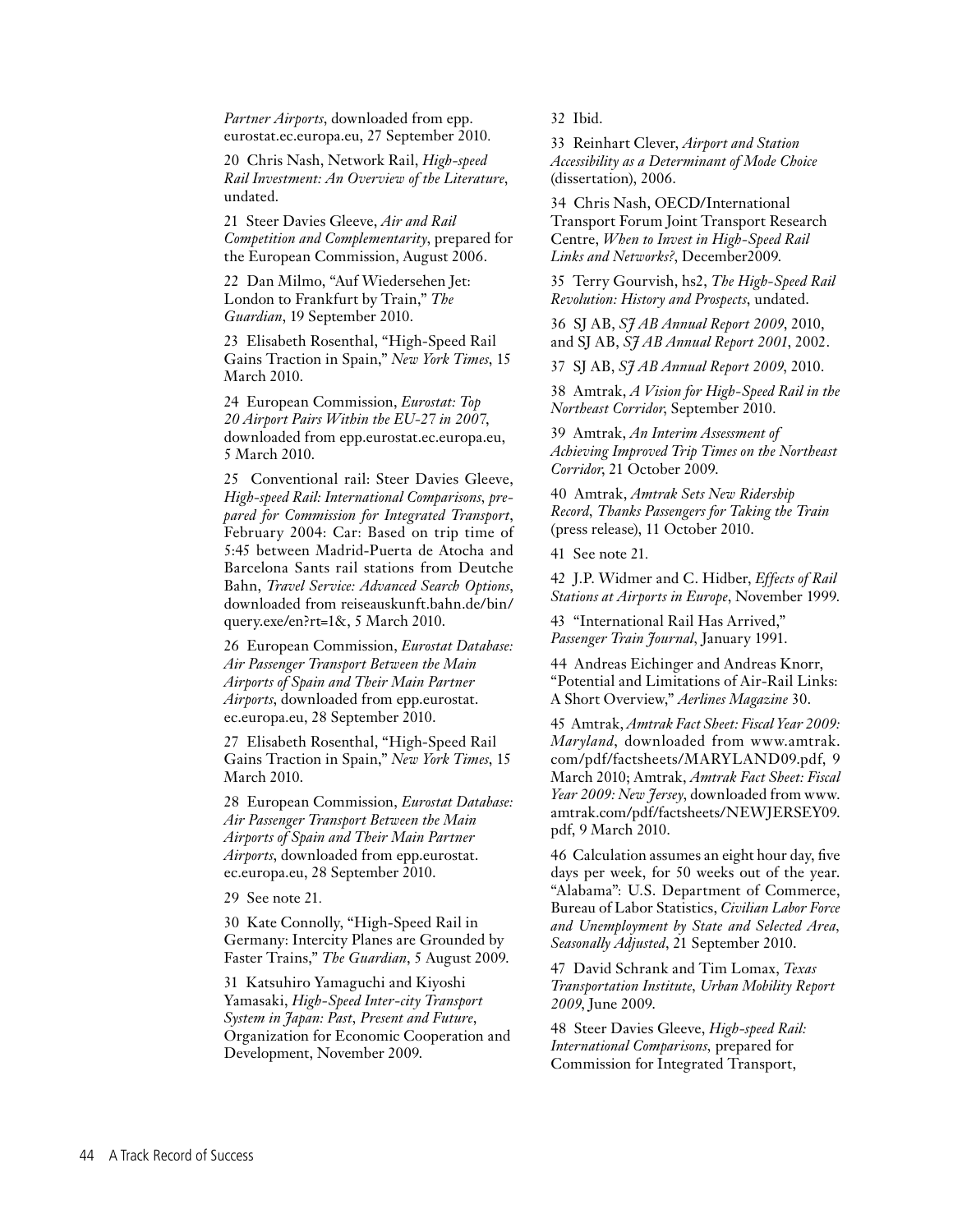February 2004.

49 Susana Mate, Trade Commission of Spain Chicago, *Spain: A World Leader in High-Speed Rail,* (presentation), EEAC Conference, Urban and Regional Transportation: U.S. and European Perspectives, Cincinnati, 5 May 2010.

50 Halcrow Group Ltd., *High-speed Rail – Wider Economic Benefits Study*, prepared for Glasgow: Edinburgh Collaboration Initiative, 16 October 2009.

51 Ana Rivas Alvarez and Oskar Froidh, *New Mobility Patterns as a Result of the High-Speed Rail Service in Mid-Sized Towns*, paper presented to City Futures '09 conference, Madrid, 4-6 June 2009.

52 Intraplan, IMTrans and INRETS, *Passenger Traffic Study 2010/2020: Executive Summary*, prepared for the International Union of Railways, February 2003.

53 Based on U.S. Department of Energy, Energy Information Administration, *International Energy Statistics*, downloaded from tonto. eia.doe.gov/cfapps/ipdbproject/IEDIndex3. cfm?tid=90&pid=44&aid=8, 09 September.

54 U.S. Energy Information Administration, *Emissions of Greenhouse Gasses Report*, downloaded from www.eia.doe.gov/oiaf/1605/ggrpt/, 20 September 2010.

55 European Environment Agency, *Towards a Resource-Efficient Transportation System: TERM 2009: indicators tracking transport and environment in the European Union*, 27 April 2010

56 American Lung Association, *State of the Air 2010*, 2010.

57 U.S. Environmental Protection Agency, *1970-2008 Average Annual Emissions, Total Criteria Pollutants* (database), June 2009.

58 U.S. Department of Energy, Energy Information Administration, *Oil Market Basics,*  downloaded from www.eia.doe.gov/pub/oil\_ gas/petroleum/analysis\_publications/oil\_market\_basics/default.htm, 9 September 2010.

59 Institute for Energy and Environmental Research Heidelberg, *Ecopassenger: Environmental Methodology and Data: Final Report,* commissioned by the International Union of Railways, June 2008.

60 Calculated based on results from Deutsche

Bahn, *Travel Service: Advanced Search Options*, downloaded from reiseauskunft.bahn.de/bin/ query.exe/en?rt=1&, 5 March 2010.

61 Figures derived from Deutsche Bahn's Environmental Mobility Check accessed at Deutsche Bahn, *Travel Service: Advanced Search Options*, downloaded from reiseauskunft.bahn. de/bin/query.exe/en?rt=1&. Results based on trains leaving between 6:00am and 9:00am on Monday, 1 March 2010. For details on how modal comparisons were made for international journeys, see: Institute for Energy and Environmental Research Heidelberg, *Ecopassenger: Environmental Methodology and Data: Final Report,* commissioned by the International Union of Railways, June 2008. Note that energy consumption on ferries is not included for car journeys that would require a ferry crossing, such as London-Paris and London-Brussels.

62 Hiroki Matsumoto, *Shinkansen (Bullet Train) System in Japan*, statement to the U.S. House Committee on Transportation and Infrastructure, Subcommittee on Railroads, 19 April 2007.

63 Central Japan Railway Company, *Data Book 2009*, downloaded from english.jrcentral.co.jp/company/company/others/databook/\_pdf/2009.pdf, 9 March 2010.

64 See note 61.

65 Renfe, *Renfe's Contribution to Sustainability*, downloaded from www.transport2012. org/.../163,05\_Emissions\_reductions\_in\_praxis\_Th.ppt*,* 9 March 2010.

66 See note 61.

67 Ibid.

68 Navigant Consulting, *The Use of Renewable Energy Sources to Provide Power to California's High-speed Rail*, prepared for the California High-speed Rail Authority, 3 September 2008.

69 U.S. Department of Energy, *Energy Efficiency and Renewable Energy State Activities and Partnerships*, downloaded from apps1. eere.energy.gov/states/maps/renewable\_ portfolio\_states.cfm, 9 September 2009.

70 International Union of Railroads, *Train to Copenhagen: Running Railways on Renewables*, downloaded from www.traintocopenhagen. org/spip.php?article89, updated 27 November 2009.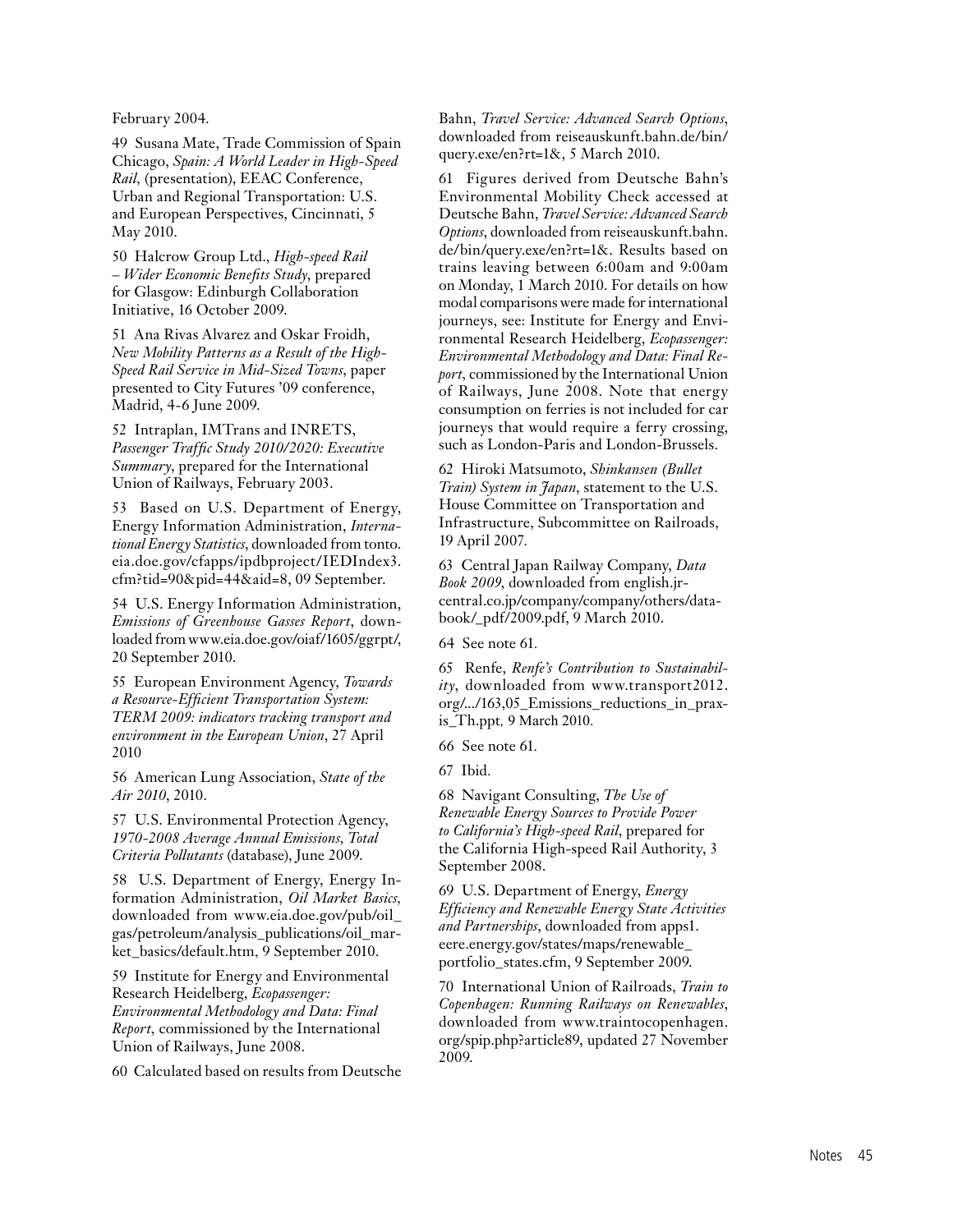71 MVV Consulting and Tractebel Engineering, *European High-Speed Rail – An Easy Way to Connect* (French), 3 June 2009. Based on average of several aircraft.

72 See note 65.

73 National Highway Traffic Safety Administration, *Highlights of 2009 Motor Vehicle Crashes*, August 2010.

74 See note 2.

75 See note 63.

76 Central Japan Railway Company, *ATC (Automatic Train Control),* downloaded from english.jr-central.co.jp/about/\_pdf/about\_atc. pdf, 10 March 2010.

77 "No passenger": David Randall Peterman, John Frittelli and William J. Mallett, *Congressional Research Service, High-speed Rail (HSR) in the United States*, 8 December 2009; "Ridership": see note 8. Note: A handful of passengers have been killed on TGV trains in accidents during operation on non-highspeed lines. Unlike dedicated high-speed lines, conventional train lines in France have grade crossings and accommodate a mix of TGV trains operating at low speed, local passenger trains and freight traffic.

78 Central Japan Railway Company, *About the Shinkansen; Reliability,* downloaded from english.jr-central.co.jp/about/reliability.html, 10 March 2010.

79 See note 21.

80 Ibid.

81 Keith Bradsher, "China Sees Growth Engine in a Web of Fast Trains," *New York Times*, 12 February 2010.

82 Worldwatch Institute, *Green Jobs: Toward Sustainable Work in a Low-Carbon World*, prepared for the United Nations Environment Programme, International Labor Organization and International Trade Union Confederation, 21 December 2007.

83 Jacob Carah, "Top 5 High-Speed Rail Jobs," *Discovery News*, downloaded from dsc. discovery.com/technology/tech-10/highspeed-trains/5-high-speed-rail-jobs.html, 20 September 2010.

84 Sarah L. Catz, Adam Christian, *Thinking Ahead: High-speed Rail in Southern California*, Institute of Transportation Studies,

University of California, Irvine, Summer 2010.

85 See note 16.

86 HS1 Ltd., *Key Facts*, downloaded from www. highspeed1.com/about/facts/, 10 March 2010.

87 MTR, *Express Rail Link – A New Traveling Experience*, downloaded from www.mtr.com. hk/chi/projects/images/exhibition.pdf, 10 March 2010.

88 Associated Press, "Eyeing High-Speed Rail, Siemens Buys 20 Acres Next to its California Rail Plant," *San Francisco Examiner*, 18 February 2010.

89 Mark Clayton, "Companies to Build High-Speed Rail Cars in the U.S.," *The Christian Science Monitor*, 19 February 2010.

90 U.S. Department of Transportation, *U.S. Transportation Secretary LaHood Leads Conference on Domestic High-Speed Rail Manufacturing,* (press release), 4 December 2009.

91 Marcy Lowe, et al., *U.S. Manufacture of Rail Vehicles for Intercity Passenger Rail and Urban Transit: A Value Chain Analysis*, Center on Globalization, Governance, and Competitiveness, 24 June 2010.

92 Ibid.

93 U.K. Department for Transport, *Transport and City Competitiveness: Literature Review*, January 2004.

94 Daniel Albalate and Germa Bel, Research Institute of Applied Economics, *High-Speed Rail: Lessons for Policy-Makers from Experiences Abroad*, 2010.

95 Dong-Chun Shin, *Recent Experience of and Prospects for High-Speed Rail in Korea: Implications of a Transport System and Regional Development from a Global Perspective*, 2005.

96 Urban Land Institute, *ULI Development Case Studies: JR Central Towers*, downloaded from casestudies.uli.org/Profile. aspx?j=7516&p=4&c=4, 10 March 2010.

97 Mig de Jong, *Attractiveness of HST Locations: Eight Cases in Northwest Europe*, 1 August 2007.

98 U.K. Department for Transport, *Transport and City Competitiveness: Literature Review*, January 2004.

99 See note 50.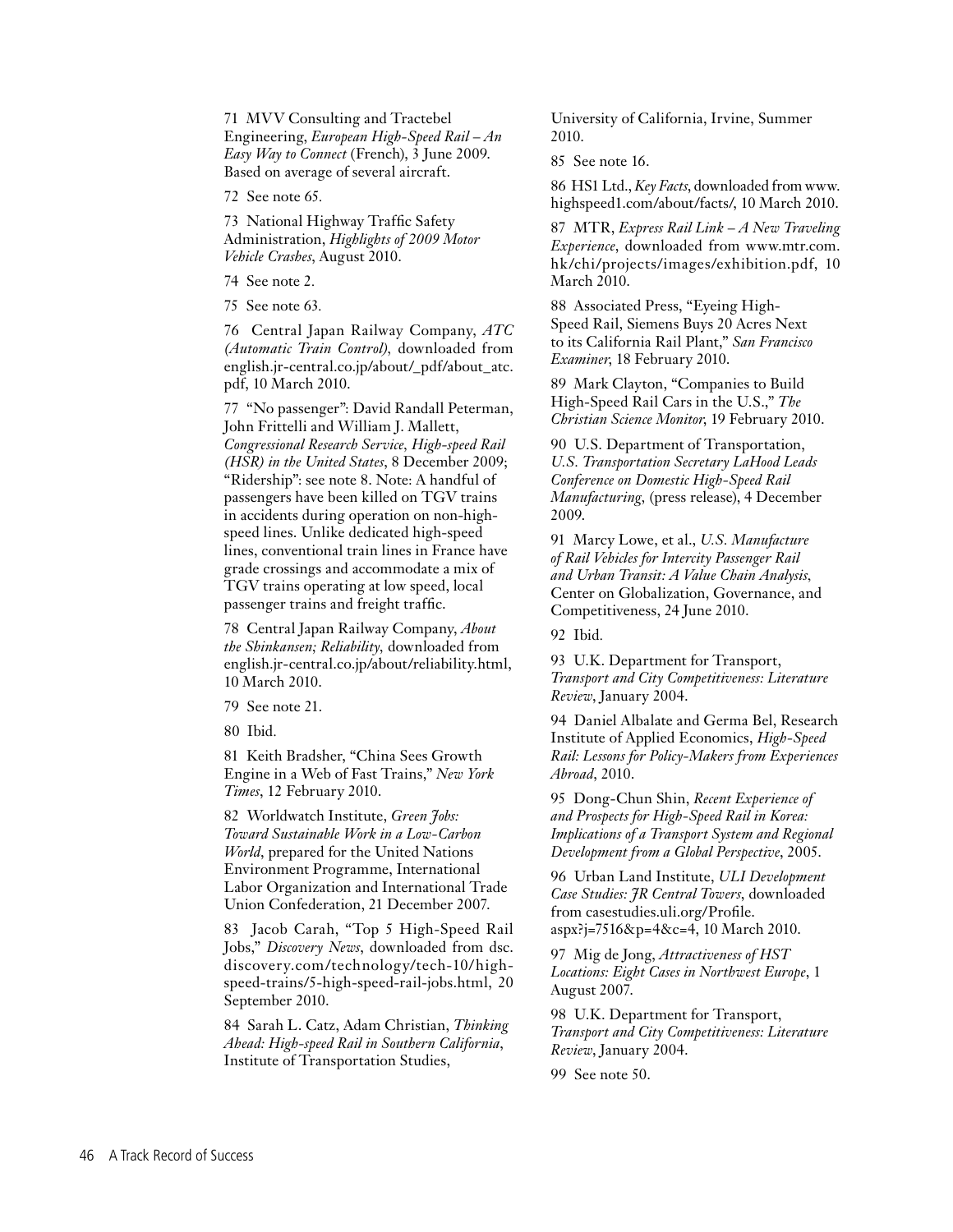100 Ville de Lyon, *Part-Dieu*, downloaded from www.lyon.fr/vdl/sections/en/tourisme/ fil\_quartier/part\_dieu/, 31 March 2010.

101 See note 98.

102 V. Facchinetti-Mannone, *Location of High-Speed Rail Stations in French Medium-Size City and Their Mobility and Territorial Implications*, paper presented to City Futures '09 conference, Madrid, 4-6 June 2009.

103 Investir a Strasbourg, *Strasbourg: A "Magistrale" City*, downloaded from www.investirstrasbourg.com/page.php/en/388.htm#station, 10 March 2010.

104 Victoria Burnett, "Spain's High-Speed Rail Offers Guideposts for U.S.," *New York Times*, 29 May 2009.

105 See note 49.

106 Eric Sylvers, "With High-Speed Train, Italy on Track for Increasing Real Estate Prices," *International Herald Tribune*, 6 December 2007.

107 Islington, U.K., *King's Cross Regeneration*, downloaded from www.islington.gov.uk/Environment/Planning/MajorSchemes/KingsCross/, 10 March 2010.

108 Omega Centre, Bartlett School of Planning, *Channel Tunnel Rail Link Case Study: Project Profile*, August 2008.

109 Kent Thameside, *Ebbsfleet Valley*, downloaded from www.kent-thameside.co.uk/investing/ebbsfleet-valley.html, 10 March 2010.

110 25,000 from LCR Railways, *LCR Properties*, downloaded from www.lcrhq.co.uk/, 26 April 2010.

111 Stuart S. Rosenthal and William C. Strange, *The Micro-Empirics of Agglomeration Economies*, 13 April 2004.

112 Transportation Economics and Management Systems, Inc., *Midwest Regional Rail System: Executive Report,* prepared for the Illinois, Indiana, Iowa, Michigan, Minnesota, Missouri, and Wisconsin Departments of Transportation, the Nebraska Department of Roads, and the Ohio Rail Development Commission, September 2004.

113 See note 38.

114 Gabriel M. Ahlfeldt and Arne Feddersen, *From Periphery to Core: Economic Adjustments to High-speed Rail*, MPRA

paper from University Library of Munich, September 2010.

115 Colin Buchanan and Volterra, *Economic Impact of High-speed 1: Final Report*, prepared for London & Continental Railways, January 2009.

116 Cho Nam-Geon and Chung Jin-Kyu, Korea Research Institute for Human Settlements, *High-speed Rail Construction of Korea and Its Impact*, 2008.

117 See note 94.

118 Ibid.

119 See note 95.

120 Roger Vickerman and Andreu Ulied, *Indirect and Wider Economic Impacts of High-Speed Rail*, downloaded from www.mcrit.com/doc\_ home/Impacts\_HSR.pdf, 10 March 2010.

121 See note 49.

122 See note 120.

123 See note 50.

124 Soutetsu Sen, *The Channel Tunnel and Its Impact on Tourism in the United Kingdom*, February 2004.

125 Hiroshi Okada, "Featuress and Economic and Social Effects of the Shinkansen." *Japan Railway & Transport Review*, 1994: No.3, 9-16.

126 Yong Sang Lee, *A Study of the Development and Issues Concerning High-speed Rail (HSR)*, January 2007.

127 Benoit Van Overstraeten, "France's SNCF Railways Makes Offer for Geodis," Reuters, 6 April 2008. Based on 130 million Euro dividend converted to U.S. dollars using 2008 exchange rate from U.S. Central Intelligence Agency, *World Factbook*, downloaded from www.cia. gov/library/publications/the-world-factbook/ fields/2076.html, 29 March 2010.

128 Renaud Honore, "TGV Losing Speed," *Les Echos*, 18 January 2010, English language summary accessed at www.presseurop.eu/en/ content/news-brief-cover/171421-tgv-losingspeed, 10 March 2010.

129 See note 62.

130 West Japan Railways, *Fact Sheet: Long-Term Debt & Payables*, downloaded from www.westjr. co.jp/english/english/company/con02/library/ fact/pdf/2009/fact11.pdf, 10 March 2010.